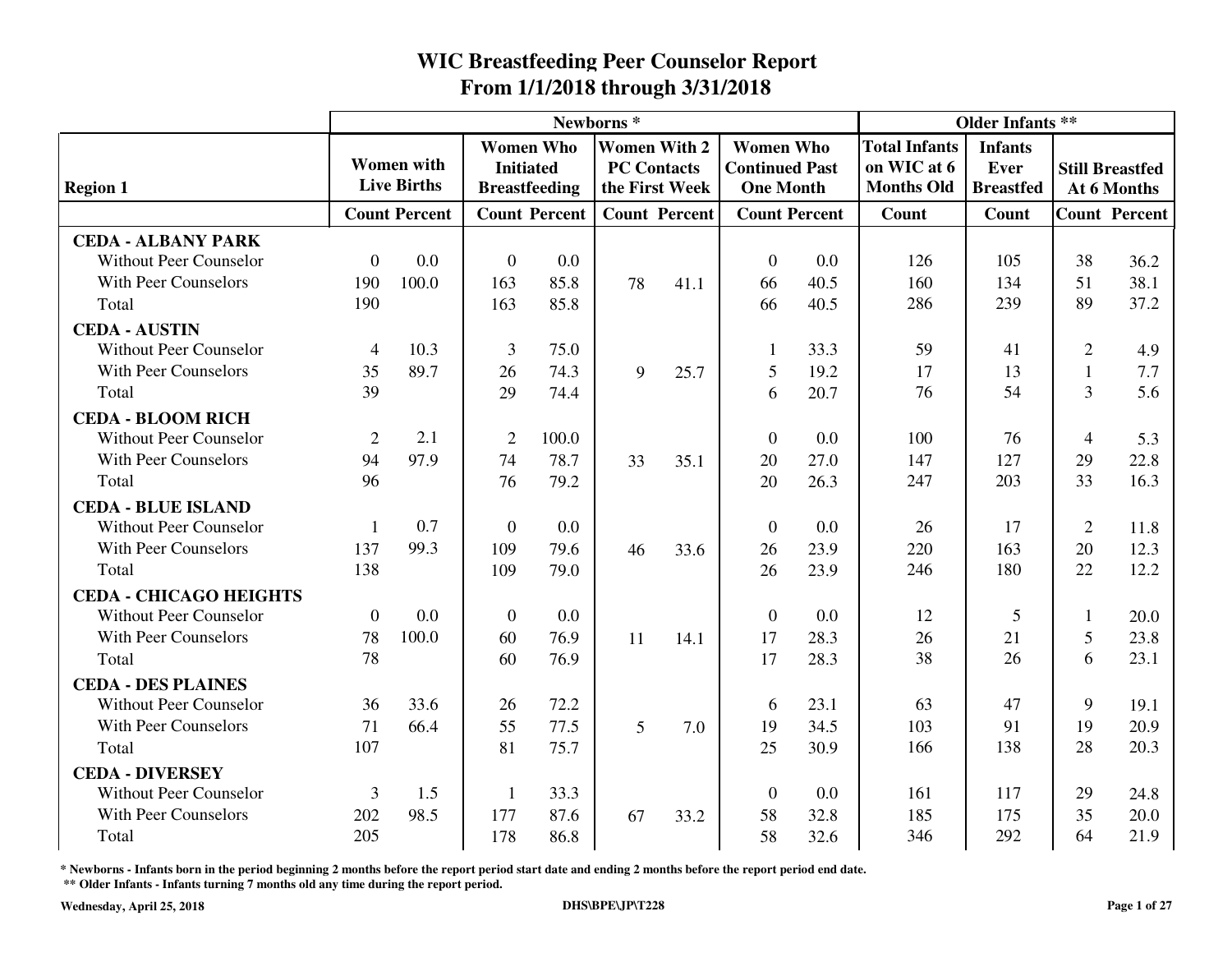|                               |                |                      |                |                                      | Newborns*      |                                           |                                           | <b>Older Infants **</b> |                                     |                        |                |                                       |
|-------------------------------|----------------|----------------------|----------------|--------------------------------------|----------------|-------------------------------------------|-------------------------------------------|-------------------------|-------------------------------------|------------------------|----------------|---------------------------------------|
|                               |                | <b>Women</b> with    |                | <b>Women Who</b><br><b>Initiated</b> |                | <b>Women With 2</b><br><b>PC Contacts</b> | <b>Women Who</b>                          |                         | <b>Total Infants</b><br>on WIC at 6 | <b>Infants</b><br>Ever |                |                                       |
| <b>Region 1</b>               |                | <b>Live Births</b>   |                | <b>Breastfeeding</b>                 |                | the First Week                            | <b>Continued Past</b><br><b>One Month</b> |                         | <b>Months Old</b>                   | <b>Breastfed</b>       |                | <b>Still Breastfed</b><br>At 6 Months |
|                               |                | <b>Count Percent</b> |                | <b>Count Percent</b>                 |                | <b>Count Percent</b>                      | <b>Count Percent</b>                      |                         | <b>Count</b>                        | Count                  |                | <b>Count Percent</b>                  |
| <b>CEDA - EVANSTON</b>        |                |                      |                |                                      |                |                                           |                                           |                         |                                     |                        |                |                                       |
| <b>Without Peer Counselor</b> | $\theta$       | 0.0                  | $\overline{0}$ | 0.0                                  |                |                                           | $\theta$                                  | 0.0                     | $\overline{4}$                      | 3                      |                | 33.3                                  |
| <b>With Peer Counselors</b>   | 25             | 100.0                | 19             | 76.0                                 | $\overline{4}$ | 16.0                                      | 11                                        | 57.9                    | 34                                  | 28                     | $\overline{7}$ | 25.0                                  |
| Total                         | 25             |                      | 19             | 76.0                                 |                |                                           | 11                                        | 57.9                    | 38                                  | 31                     | 8              | 25.8                                  |
| <b>CEDA - HARVEY</b>          |                |                      |                |                                      |                |                                           |                                           |                         |                                     |                        |                |                                       |
| <b>Without Peer Counselor</b> | $\overline{2}$ | 1.4                  | $\overline{2}$ | 100.0                                |                |                                           | 1                                         | 50.0                    | 39                                  | 17                     | $\theta$       | 0.0                                   |
| <b>With Peer Counselors</b>   | 141            | 98.6                 | 91             | 64.5                                 | 32             | 22.7                                      | 17                                        | 18.7                    | 254                                 | 164                    | 26             | 15.9                                  |
| Total                         | 143            |                      | 93             | 65.0                                 |                |                                           | 18                                        | 19.4                    | 293                                 | 181                    | 26             | 14.4                                  |
| <b>CEDA - HOWARD</b>          |                |                      |                |                                      |                |                                           |                                           |                         |                                     |                        |                |                                       |
| <b>Without Peer Counselor</b> | $\theta$       | 0.0                  | $\theta$       | 0.0                                  |                |                                           | $\theta$                                  | 0.0                     | 8                                   | 5                      | $\theta$       | 0.0                                   |
| <b>With Peer Counselors</b>   | 100            | 100.0                | 85             | 85.0                                 | 32             | 32.0                                      | 38                                        | 44.7                    | 136                                 | 120                    | 43             | 35.8                                  |
| Total                         | 100            |                      | 85             | 85.0                                 |                |                                           | 38                                        | 44.7                    | 144                                 | 125                    | 43             | 34.4                                  |
| <b>CEDA - IRVING PARK</b>     |                |                      |                |                                      |                |                                           |                                           |                         |                                     |                        |                |                                       |
| <b>Without Peer Counselor</b> | 8              | 6.0                  | 6              | 75.0                                 |                |                                           | $\overline{2}$                            | 33.3                    | 55                                  | 42                     | 6              | 14.3                                  |
| <b>With Peer Counselors</b>   | 126            | 94.0                 | 103            | 81.7                                 | 28             | 22.2                                      | 33                                        | 32.0                    | 95                                  | 84                     | 18             | 21.4                                  |
| Total                         | 134            |                      | 109            | 81.3                                 |                |                                           | 35                                        | 32.1                    | 150                                 | 126                    | 24             | 19.0                                  |
| <b>CEDA - MAYWOOD</b>         |                |                      |                |                                      |                |                                           |                                           |                         |                                     |                        |                |                                       |
| <b>Without Peer Counselor</b> | $\overline{0}$ | 0.0                  | $\mathbf{0}$   | 0.0                                  |                |                                           | $\theta$                                  | 0.0                     | 43                                  | 31                     | 4              | 12.9                                  |
| With Peer Counselors          | 152            | 100.0                | 126            | 82.9                                 | 32             | 21.1                                      | 25                                        | 19.8                    | 248                                 | 202                    | 36             | 17.8                                  |
| Total                         | 152            |                      | 126            | 82.9                                 |                |                                           | 25                                        | 19.8                    | 291                                 | 233                    | 40             | 17.2                                  |
| <b>CEDA - MORTON GROVE</b>    |                |                      |                |                                      |                |                                           |                                           |                         |                                     |                        |                |                                       |
| <b>Without Peer Counselor</b> | $\overline{4}$ | 6.8                  | $\overline{4}$ | 100.0                                |                |                                           |                                           | 25.0                    | 18                                  | 14                     | $\overline{4}$ | 28.6                                  |
| With Peer Counselors          | 55             | 93.2                 | 47             | 85.5                                 | 25             | 45.5                                      | 9                                         | 19.1                    | 87                                  | 77                     | 15             | 19.5                                  |
| Total                         | 59             |                      | 51             | 86.4                                 |                |                                           | 10                                        | 19.6                    | 105                                 | 91                     | 19             | 20.9                                  |
| <b>CEDA - MOUNT PROSPECT</b>  |                |                      |                |                                      |                |                                           |                                           |                         |                                     |                        |                |                                       |
| <b>Without Peer Counselor</b> | $\Omega$       | 0.0                  | $\mathbf{0}$   | 0.0                                  |                |                                           | $\theta$                                  | 0.0                     | $\overline{2}$                      | -1                     | $\Omega$       | 0.0                                   |
| <b>With Peer Counselors</b>   | 51             | 100.0                | 50             | 98.0                                 | 13             | 25.5                                      | 18                                        | 36.0                    | 51                                  | 44                     | 9              | 20.5                                  |
| Total                         | 51             |                      | 50             | 98.0                                 |                |                                           | 18                                        | 36.0                    | 53                                  | 45                     | 9              | 20.0                                  |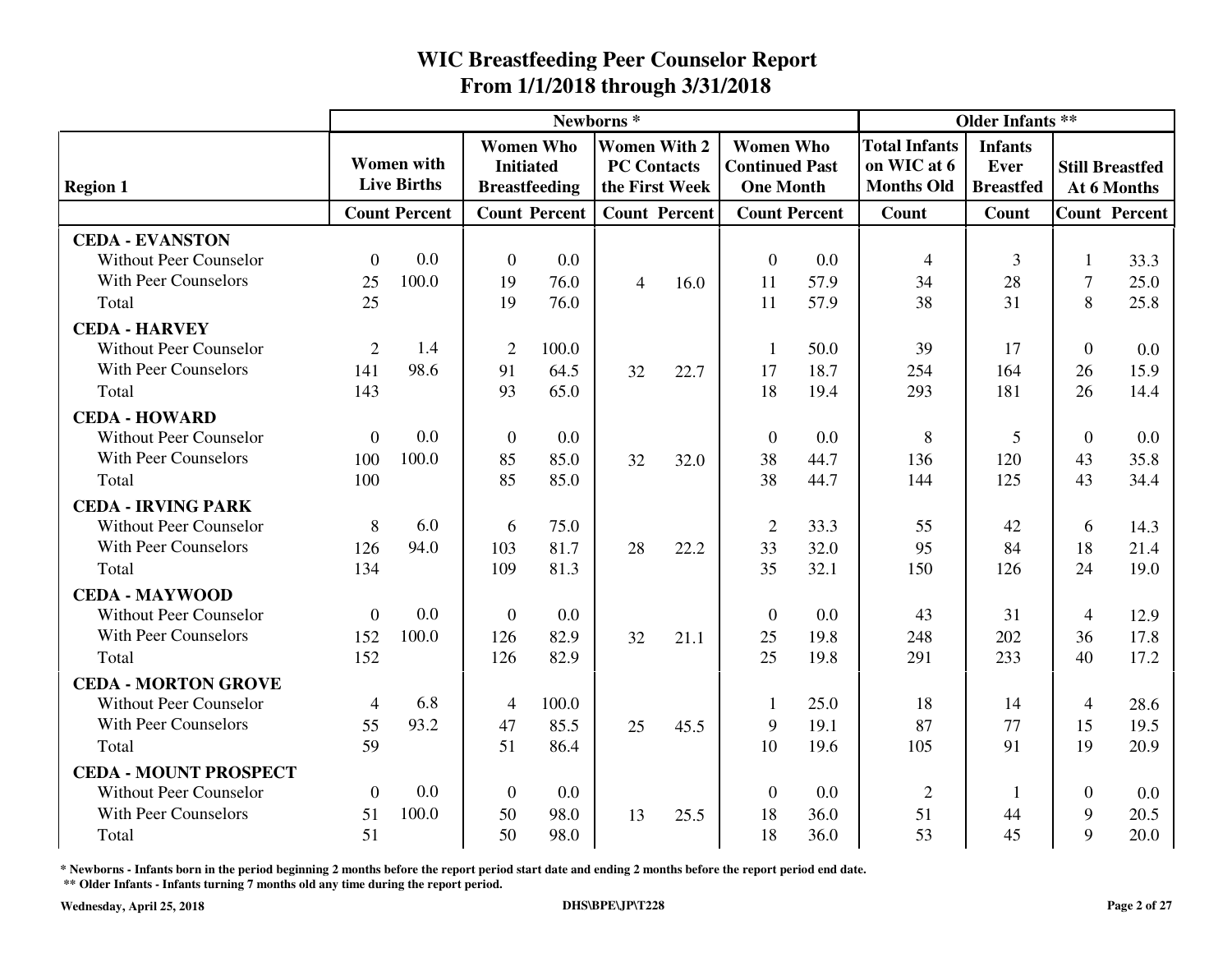|                               |                |                                         |                  |                                          | Newborns*      |                                                             |                                                               | <b>Older Infants **</b> |                                                          |                                                   |                |                                       |
|-------------------------------|----------------|-----------------------------------------|------------------|------------------------------------------|----------------|-------------------------------------------------------------|---------------------------------------------------------------|-------------------------|----------------------------------------------------------|---------------------------------------------------|----------------|---------------------------------------|
| <b>Region 1</b>               |                | <b>Women</b> with<br><b>Live Births</b> | <b>Initiated</b> | <b>Women Who</b><br><b>Breastfeeding</b> |                | <b>Women With 2</b><br><b>PC Contacts</b><br>the First Week | <b>Women Who</b><br><b>Continued Past</b><br><b>One Month</b> |                         | <b>Total Infants</b><br>on WIC at 6<br><b>Months Old</b> | <b>Infants</b><br><b>Ever</b><br><b>Breastfed</b> |                | <b>Still Breastfed</b><br>At 6 Months |
|                               |                | <b>Count Percent</b>                    |                  | <b>Count Percent</b>                     |                | <b>Count Percent</b>                                        | <b>Count Percent</b>                                          |                         | Count                                                    | Count                                             |                | <b>Count Percent</b>                  |
| <b>CEDA - OAK LAWN</b>        |                |                                         |                  |                                          |                |                                                             |                                                               |                         |                                                          |                                                   |                |                                       |
| <b>Without Peer Counselor</b> | $\overline{0}$ | 0.0                                     | $\overline{0}$   | 0.0                                      |                |                                                             | $\theta$                                                      | 0.0                     | 26                                                       | 20                                                | $\overline{2}$ | 10.0                                  |
| With Peer Counselors          | 202            | 100.0                                   | 175              | 86.6                                     | 85             | 42.1                                                        | 28                                                            | 16.0                    | 328                                                      | 280                                               | 37             | 13.2                                  |
| Total                         | 202            |                                         | 175              | 86.6                                     |                |                                                             | 28                                                            | 16.0                    | 354                                                      | 300                                               | 39             | 13.0                                  |
| <b>CEDA - OAK PARK</b>        |                |                                         |                  |                                          |                |                                                             |                                                               |                         |                                                          |                                                   |                |                                       |
| <b>Without Peer Counselor</b> | $\overline{2}$ | 1.9                                     | $\mathbf{1}$     | 50.0                                     |                |                                                             | $\overline{0}$                                                | 0.0                     | 36                                                       | 24                                                | 6              | 25.0                                  |
| <b>With Peer Counselors</b>   | 105            | 98.1                                    | 78               | 74.3                                     | 16             | 15.2                                                        | 26                                                            | 33.3                    | 139                                                      | 116                                               | 25             | 21.6                                  |
| Total                         | 107            |                                         | 79               | 73.8                                     |                |                                                             | 26                                                            | 32.9                    | 175                                                      | 140                                               | 31             | 22.1                                  |
| <b>CEDA - ROLLING MEADOWS</b> |                |                                         |                  |                                          |                |                                                             |                                                               |                         |                                                          |                                                   |                |                                       |
| <b>Without Peer Counselor</b> | 1              | 3.7                                     | $\mathbf{1}$     | 100.0                                    |                |                                                             | $\mathbf{0}$                                                  | 0.0                     | 42                                                       | 37                                                | 6              | 16.2                                  |
| With Peer Counselors          | 26             | 96.3                                    | 24               | 92.3                                     | 3              | 11.5                                                        | 5                                                             | 20.8                    | 54                                                       | 45                                                | 14             | 31.1                                  |
| Total                         | 27             |                                         | 25               | 92.6                                     |                |                                                             | 5                                                             | 20.0                    | 96                                                       | 82                                                | 20             | 24.4                                  |
| <b>CEDA - SUMMIT</b>          |                |                                         |                  |                                          |                |                                                             |                                                               |                         |                                                          |                                                   |                |                                       |
| <b>Without Peer Counselor</b> | 3              | 6.0                                     | 3                | 100.0                                    |                |                                                             | $\overline{2}$                                                | 66.7                    | 15                                                       | 6                                                 | 1              | 16.7                                  |
| <b>With Peer Counselors</b>   | 47             | 94.0                                    | 35               | 74.5                                     | 16             | 34.0                                                        | $\tau$                                                        | 20.0                    | 82                                                       | 56                                                | 14             | 25.0                                  |
| Total                         | 50             |                                         | 38               | 76.0                                     |                |                                                             | 9                                                             | 23.7                    | 97                                                       | 62                                                | 15             | 24.2                                  |
| <b>CEDA - WHEELING</b>        |                |                                         |                  |                                          |                |                                                             |                                                               |                         |                                                          |                                                   |                |                                       |
| <b>Without Peer Counselor</b> | $\overline{4}$ | 12.1                                    | 3                | 75.0                                     |                |                                                             |                                                               | 33.3                    | 10                                                       | 9                                                 | $\mathbf{1}$   | 11.1                                  |
| With Peer Counselors          | 29             | 87.9                                    | 23               | 79.3                                     | $\overline{4}$ | 13.8                                                        | 6                                                             | 26.1                    | 19                                                       | 17                                                | $\overline{2}$ | 11.8                                  |
| Total                         | 33             |                                         | 26               | 78.8                                     |                |                                                             | $\tau$                                                        | 26.9                    | 29                                                       | 26                                                | $\overline{3}$ | 11.5                                  |
| <b>Total - CEDA</b>           |                |                                         |                  |                                          |                |                                                             |                                                               |                         |                                                          |                                                   |                |                                       |
| <b>Without Peer Counselor</b> | 70             | 3.6                                     | 52               | 74.3                                     |                |                                                             | 14                                                            | 26.9                    | 845                                                      | 617                                               | 116            | 18.8                                  |
| <b>With Peer Counselors</b>   | 1866           | 96.4                                    | 1520             | 81.5                                     | 539            | 28.9                                                        | 434                                                           | 28.6                    | 2385                                                     | 1957                                              | 406            | 20.7                                  |
| Total                         | 1936           |                                         | 1572             | 81.2                                     |                |                                                             | 448                                                           | 28.5                    | 3230                                                     | 2574                                              | 522            | 20.3                                  |
| <b>ALIVIO MEDICAL CENTER</b>  |                |                                         |                  |                                          |                |                                                             |                                                               |                         |                                                          |                                                   |                |                                       |
| <b>Without Peer Counselor</b> | 42             | 97.7                                    | 35               | 83.3                                     |                |                                                             | 5                                                             | 14.3                    | 107                                                      | 79                                                | 8              | 10.1                                  |
| With Peer Counselors          | $\mathbf{1}$   | 2.3                                     | $\mathbf{1}$     | 100.0                                    | $\overline{0}$ | 0.0                                                         | $\overline{0}$                                                | 0.0                     | $\mathbf{1}$                                             | 1                                                 | $\Omega$       | 0.0                                   |
| Total                         | 43             |                                         | 36               | 83.7                                     |                |                                                             | 5                                                             | 13.9                    | 108                                                      | 80                                                | 8              | 10.0                                  |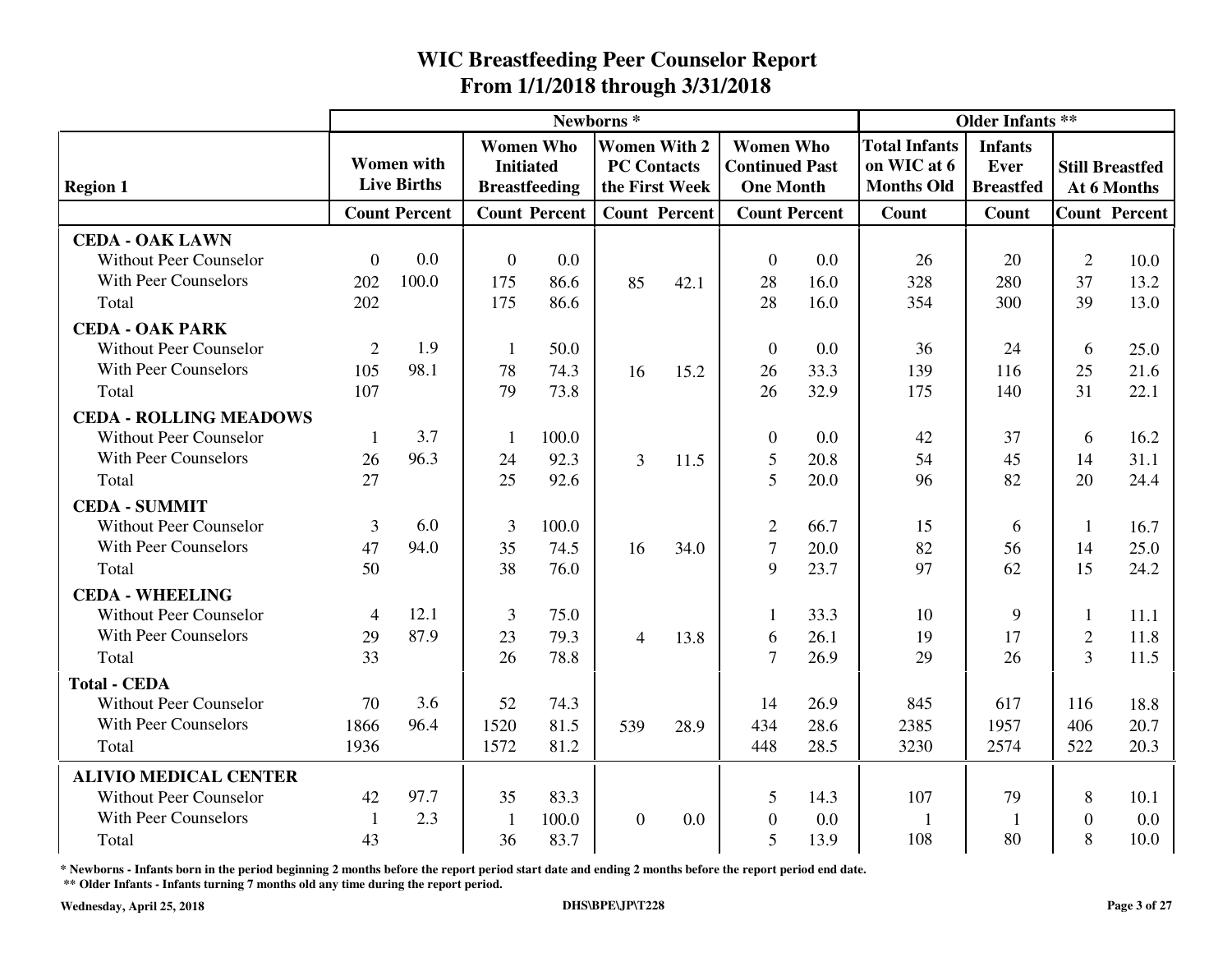|                                       |                |                      |                |                                      | Newborns*      |                                           |                                           |      | <b>Older Infants **</b>             |                        |                |                        |
|---------------------------------------|----------------|----------------------|----------------|--------------------------------------|----------------|-------------------------------------------|-------------------------------------------|------|-------------------------------------|------------------------|----------------|------------------------|
|                                       |                | <b>Women</b> with    |                | <b>Women Who</b><br><b>Initiated</b> |                | <b>Women With 2</b><br><b>PC Contacts</b> | <b>Women Who</b><br><b>Continued Past</b> |      | <b>Total Infants</b><br>on WIC at 6 | <b>Infants</b><br>Ever |                | <b>Still Breastfed</b> |
| <b>Region 1</b>                       |                | <b>Live Births</b>   |                | <b>Breastfeeding</b>                 |                | the First Week                            | <b>One Month</b>                          |      | <b>Months Old</b>                   | <b>Breastfed</b>       |                | At 6 Months            |
|                                       |                | <b>Count Percent</b> |                | <b>Count Percent</b>                 |                | <b>Count Percent</b>                      | <b>Count Percent</b>                      |      | <b>Count</b>                        | Count                  |                | <b>Count Percent</b>   |
| <b>ASIAN HUMAN SERV FAM CARE CNTR</b> |                |                      |                |                                      |                |                                           |                                           |      |                                     |                        |                |                        |
| <b>Without Peer Counselor</b>         | 44             | 50.0                 | 34             | 77.3                                 |                |                                           | 12                                        | 35.3 | 47                                  | 37                     | $\tau$         | 18.9                   |
| <b>With Peer Counselors</b>           | 44             | 50.0                 | 44             | 100.0                                | $\theta$       | 0.0                                       | 6                                         | 13.6 | 50                                  | 46                     | 13             | 28.3                   |
| Total                                 | 88             |                      | 78             | 88.6                                 |                |                                           | 18                                        | 23.1 | 97                                  | 83                     | 20             | 24.1                   |
| <b>CDPH - AUSTIN HC</b>               |                |                      |                |                                      |                |                                           |                                           |      |                                     |                        |                |                        |
| <b>Without Peer Counselor</b>         | 56             | 93.3                 | 33             | 58.9                                 |                |                                           | 10                                        | 30.3 | 123                                 | 78                     | 7              | 9.0                    |
| <b>With Peer Counselors</b>           | $\overline{4}$ | 6.7                  | 3              | 75.0                                 | $\theta$       | 0.0                                       | $\overline{1}$                            | 33.3 | $\overline{2}$                      | $\overline{2}$         | $\Omega$       | 0.0                    |
| Total                                 | 60             |                      | 36             | 60.0                                 |                |                                           | 11                                        | 30.6 | 125                                 | 80                     | $\overline{7}$ | 8.8                    |
| <b>CDPH - ENGLEWOOD HC</b>            |                |                      |                |                                      |                |                                           |                                           |      |                                     |                        |                |                        |
| <b>Without Peer Counselor</b>         | 116            | 99.1                 | 49             | 42.2                                 |                |                                           | 3                                         | 6.1  | 279                                 | 105                    | $\overline{2}$ | 1.9                    |
| <b>With Peer Counselors</b>           | $\mathbf{1}$   | 0.9                  | $\overline{0}$ | 0.0                                  | $\overline{0}$ | 0.0                                       | $\overline{0}$                            | 0.0  | $\overline{1}$                      | $\mathbf{1}$           | $\overline{0}$ | 0.0                    |
| Total                                 | 117            |                      | 49             | 41.9                                 |                |                                           | 3                                         | 6.1  | 280                                 | 106                    | $\overline{2}$ | 1.9                    |
| <b>CDPH - GREATER LAWN</b>            |                |                      |                |                                      |                |                                           |                                           |      |                                     |                        |                |                        |
| <b>Without Peer Counselor</b>         | 136            | 100.0                | 97             | 71.3                                 |                |                                           | 21                                        | 21.6 | 262                                 | 189                    | 15             | 7.9                    |
| <b>With Peer Counselors</b>           | $\theta$       | 0.0                  | $\overline{0}$ | 0.0                                  | $\overline{0}$ | 0.0                                       | $\overline{0}$                            | 0.0  | $\mathbf{1}$                        | $\mathbf{1}$           | $\overline{0}$ | 0.0                    |
| Total                                 | 136            |                      | 97             | 71.3                                 |                |                                           | 21                                        | 21.6 | 263                                 | 190                    | 15             | 7.9                    |
| <b>CDPH - LOWER WEST SIDE HC(WIC)</b> |                |                      |                |                                      |                |                                           |                                           |      |                                     |                        |                |                        |
| <b>Without Peer Counselor</b>         | 31             | 100.0                | 10             | 32.3                                 |                |                                           | $\theta$                                  | 0.0  | 68                                  | 28                     | 3              | 10.7                   |
| <b>With Peer Counselors</b>           | $\overline{0}$ | 0.0                  | $\mathbf{0}$   | 0.0                                  | $\overline{0}$ | 0.0                                       | $\mathbf{0}$                              | 0.0  | $\overline{0}$                      | $\mathbf{0}$           | $\overline{0}$ | 0.0                    |
| Total                                 | 31             |                      | 10             | 32.3                                 |                |                                           | $\Omega$                                  | 0.0  | 68                                  | 28                     | 3              | 10.7                   |
| CDPH - SOUTH CHICAGO HC               |                |                      |                |                                      |                |                                           |                                           |      |                                     |                        |                |                        |
| <b>Without Peer Counselor</b>         | 110            | 77.5                 | 33             | 30.0                                 |                |                                           | 3                                         | 9.1  | 163                                 | 72                     | $\mathbf{2}$   | 2.8                    |
| With Peer Counselors                  | 32             | 22.5                 | 27             | 84.4                                 | $\overline{0}$ | 0.0                                       | 5                                         | 18.5 | 89                                  | 87                     | 12             | 13.8                   |
| Total                                 | 142            |                      | 60             | 42.3                                 |                |                                           | 8                                         | 13.3 | 252                                 | 159                    | 14             | 8.8                    |
| <b>CDPH - WEST TOWN HC</b>            |                |                      |                |                                      |                |                                           |                                           |      |                                     |                        |                |                        |
| <b>Without Peer Counselor</b>         | 77             | 96.3                 | 63             | 81.8                                 |                |                                           | 26                                        | 41.3 | 83                                  | 69                     | 15             | 21.7                   |
| <b>With Peer Counselors</b>           | 3              | 3.8                  | 3              | 100.0                                | $\Omega$       | 0.0                                       | $\overline{1}$                            | 33.3 | 8                                   | 8                      | $\Omega$       | 0.0                    |
| Total                                 | 80             |                      | 66             | 82.5                                 |                |                                           | 27                                        | 40.9 | 91                                  | 77                     | 15             | 19.5                   |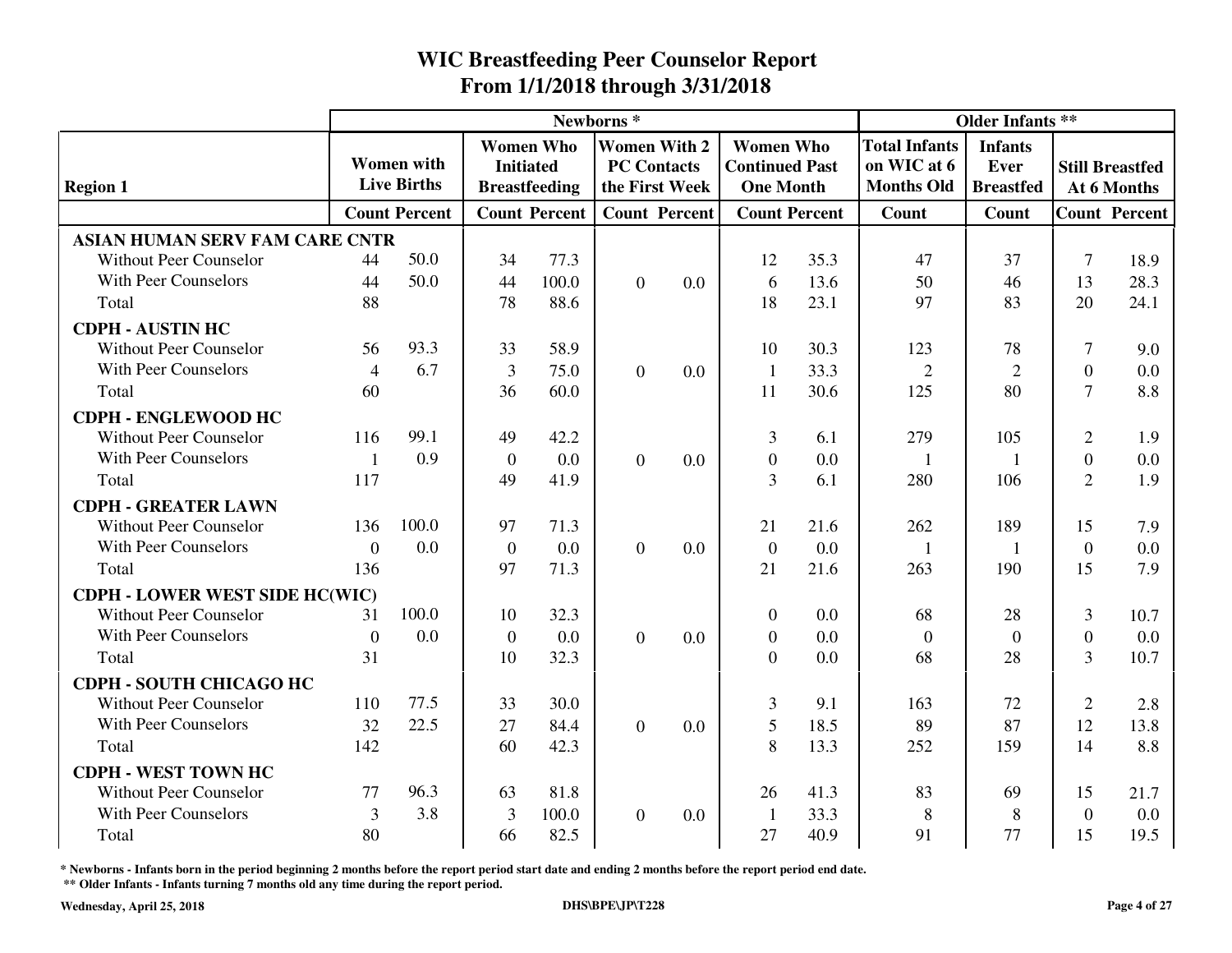|                                             |                |                      |                |                      | Newborns <sup>*</sup> |                      |                       |                      | <b>Older Infants **</b> |                  |                          |                        |
|---------------------------------------------|----------------|----------------------|----------------|----------------------|-----------------------|----------------------|-----------------------|----------------------|-------------------------|------------------|--------------------------|------------------------|
|                                             |                |                      |                | <b>Women Who</b>     | <b>Women With 2</b>   |                      | <b>Women Who</b>      |                      | <b>Total Infants</b>    | <b>Infants</b>   |                          |                        |
|                                             |                | <b>Women</b> with    |                | <b>Initiated</b>     | <b>PC Contacts</b>    |                      | <b>Continued Past</b> |                      | on WIC at 6             | Ever             |                          | <b>Still Breastfed</b> |
| <b>Region 1</b>                             |                | <b>Live Births</b>   |                | <b>Breastfeeding</b> |                       | the First Week       | <b>One Month</b>      |                      | <b>Months Old</b>       | <b>Breastfed</b> |                          | At 6 Months            |
|                                             |                | <b>Count Percent</b> |                | <b>Count Percent</b> |                       | <b>Count Percent</b> |                       | <b>Count Percent</b> | Count                   | Count            |                          | <b>Count Percent</b>   |
| <b>CDPH UPTOWN NEIGHBOR HC</b>              |                |                      |                |                      |                       |                      |                       |                      |                         |                  |                          |                        |
| <b>Without Peer Counselor</b>               | 85             | 98.8                 | 77             | 90.6                 |                       |                      | 26                    | 33.8                 | 117                     | 94               | 20                       | 21.3                   |
| With Peer Counselors                        | $\mathbf{1}$   | 1.2                  | $\mathbf{1}$   | 100.0                | $\overline{0}$        | 0.0                  | -1                    | 100.0                | $\mathbf{0}$            | $\boldsymbol{0}$ | $\theta$                 | 0.0                    |
| Total                                       | 86             |                      | 78             | 90.7                 |                       |                      | 27                    | 34.6                 | 117                     | 94               | 20                       | 21.3                   |
| <b>ERIE FAMILY HC - SUPERIOR ST.</b>        |                |                      |                |                      |                       |                      |                       |                      |                         |                  |                          |                        |
| <b>Without Peer Counselor</b>               | 99             | 96.1                 | 80             | 80.8                 |                       |                      | 21                    | 26.3                 | 102                     | 93               | 11                       | 11.8                   |
| With Peer Counselors                        | $\overline{4}$ | 3.9                  | $\overline{4}$ | 100.0                | $\overline{0}$        | 0.0                  | $\overline{0}$        | 0.0                  | $\overline{0}$          | $\boldsymbol{0}$ | $\theta$                 | 0.0                    |
| Total                                       | 103            |                      | 84             | 81.6                 |                       |                      | 21                    | 25.0                 | 102                     | 93               | 11                       | 11.8                   |
| <b>FRIENDS FAMILY HEALTH CARE</b>           |                |                      |                |                      |                       |                      |                       |                      |                         |                  |                          |                        |
| <b>Without Peer Counselor</b>               | 92             | 100.0                | 53             | 57.6                 |                       |                      | 10                    | 18.9                 | 162                     | 84               | 4                        | 4.8                    |
| With Peer Counselors                        | $\overline{0}$ | 0.0                  | $\mathbf{0}$   | 0.0                  | $\overline{0}$        | 0.0                  | $\overline{0}$        | 0.0                  | $\mathbf{1}$            | $\overline{0}$   | $\overline{0}$           | 0.0                    |
| Total                                       | 92             |                      | 53             | 57.6                 |                       |                      | 10                    | 18.9                 | 163                     | 84               | $\overline{4}$           | 4.8                    |
| <b>HENRY BOOTH HOUSE</b>                    |                |                      |                |                      |                       |                      |                       |                      |                         |                  |                          |                        |
| <b>Without Peer Counselor</b>               | 66             | 95.7                 | 41             | 62.1                 |                       |                      | 4                     | 9.8                  | 120                     | 61               | 9                        | 14.8                   |
| With Peer Counselors                        | 3              | 4.3                  | $\mathbf{2}$   | 66.7                 | $\overline{0}$        | 0.0                  | $\boldsymbol{0}$      | 0.0                  | $\overline{4}$          | 3                | $\overline{0}$           | $0.0\,$                |
| Total                                       | 69             |                      | 43             | 62.3                 |                       |                      | $\overline{4}$        | 9.3                  | 124                     | 64               | 9                        | 14.1                   |
| SINAI-S.KEDZIE/CDPH-WESTSIDEHP              |                |                      |                |                      |                       |                      |                       |                      |                         |                  |                          |                        |
| <b>Without Peer Counselor</b>               | 93             | 98.9                 | 79             | 84.9                 |                       |                      | 9                     | 11.4                 | 152                     | 131              | 6                        | 4.6                    |
| <b>With Peer Counselors</b>                 | $\mathbf{1}$   | 1.1                  | $\mathbf{1}$   | 100.0                | $\overline{0}$        | 0.0                  | $\boldsymbol{0}$      | 0.0                  | $\overline{0}$          | $\boldsymbol{0}$ | $\Omega$                 | 0.0                    |
| Total                                       | 94             |                      | 80             | 85.1                 |                       |                      | 9                     | 11.3                 | 152                     | 131              | 6                        | 4.6                    |
| <b>Total - CHICAGO DEPARTMENT OF HEALTH</b> |                |                      |                |                      |                       |                      |                       |                      |                         |                  |                          |                        |
| Without Peer Counselor                      | 1047           | 91.8                 | 684            | 65.3                 |                       |                      | 150                   | 21.9                 | 1785                    | 1120             | 109                      | 9.7                    |
| <b>With Peer Counselors</b>                 | 94             | 8.2                  | 86             | 91.5                 | $\overline{0}$        | 0.0                  | 14                    | 16.3                 | 157                     | 149              | 25                       | 16.8                   |
| Total                                       | 1141           |                      | 770            | 67.5                 |                       |                      | 164                   | 21.3                 | 1942                    | 1269             | 134                      | 10.6                   |
| <b>Total - MILE SQUARE HEALTH CENTER</b>    |                |                      |                |                      |                       |                      |                       |                      |                         |                  |                          |                        |
| <b>Without Peer Counselor</b>               | 12             | 21.1                 | 5              | 41.7                 |                       |                      | $\overline{0}$        | 0.0                  | 23                      | 10               | $\Omega$                 | $0.0\,$                |
| With Peer Counselors                        | 45             | 78.9                 | 35             | 77.8                 | 15                    | 33.3                 | 10                    | 28.6                 | 80                      | 60               | 4                        | 6.7                    |
| Total                                       | 57             |                      | 40             | 70.2                 |                       |                      | 10                    | 25.0                 | 103                     | 70               | $\overline{\mathcal{A}}$ | 5.7                    |

**\* Newborns - Infants born in the period beginning 2 months before the report period start date and ending 2 months before the report period end date.**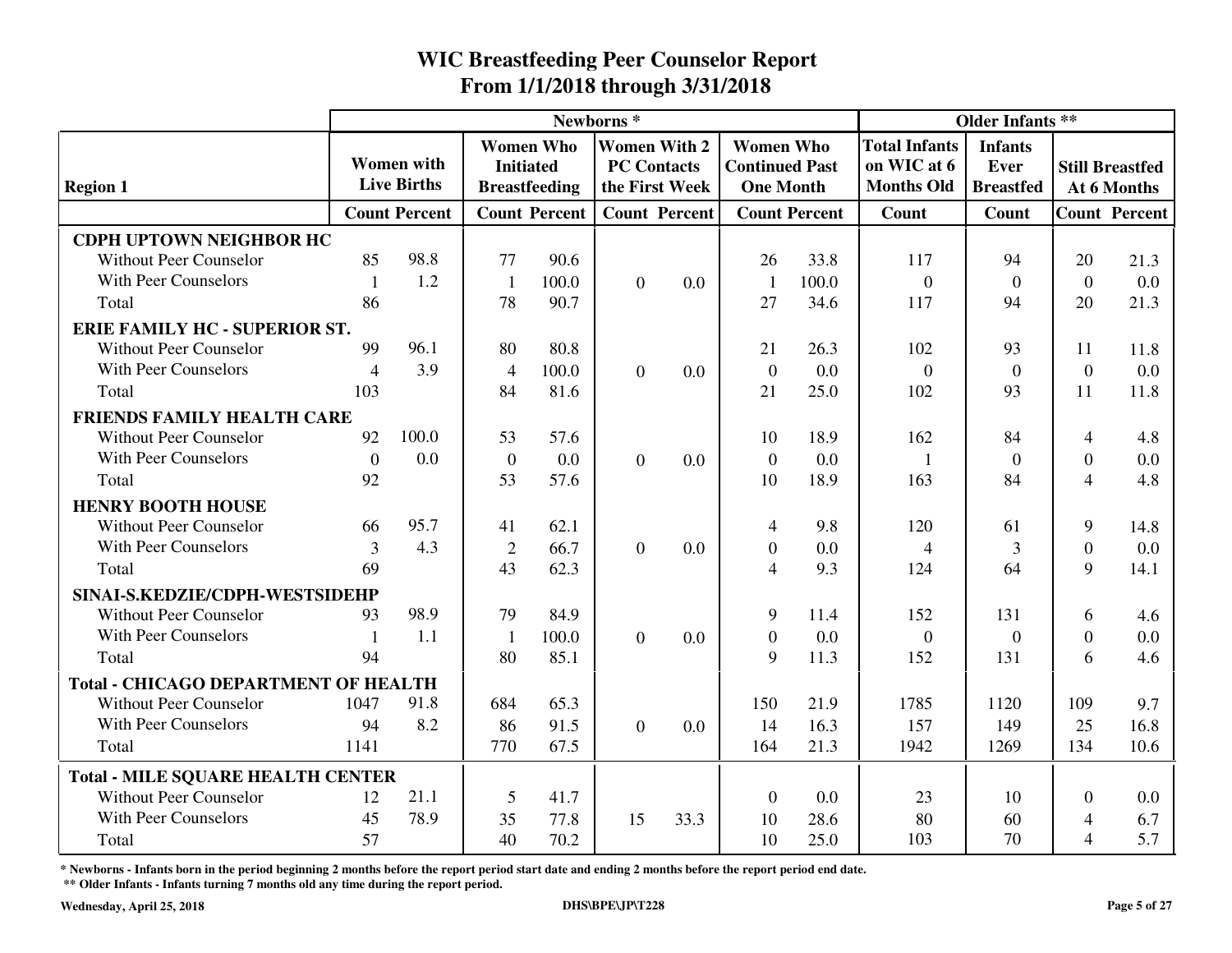|                                         |                |                      |                |                                      | Newborns*                                 |                      |                                           | <b>Older Infants **</b> |                                     |                        |                          |                        |
|-----------------------------------------|----------------|----------------------|----------------|--------------------------------------|-------------------------------------------|----------------------|-------------------------------------------|-------------------------|-------------------------------------|------------------------|--------------------------|------------------------|
|                                         |                | <b>Women</b> with    |                | <b>Women Who</b><br><b>Initiated</b> | <b>Women With 2</b><br><b>PC Contacts</b> |                      | <b>Women Who</b><br><b>Continued Past</b> |                         | <b>Total Infants</b><br>on WIC at 6 | <b>Infants</b><br>Ever |                          | <b>Still Breastfed</b> |
| <b>Region 1</b>                         |                | <b>Live Births</b>   |                | <b>Breastfeeding</b>                 |                                           | the First Week       | <b>One Month</b>                          |                         | <b>Months Old</b>                   | <b>Breastfed</b>       |                          | At 6 Months            |
|                                         |                | <b>Count Percent</b> |                | <b>Count Percent</b>                 |                                           | <b>Count Percent</b> | <b>Count Percent</b>                      |                         | Count                               | Count                  |                          | <b>Count Percent</b>   |
| <b>KOMED HOLMAN</b>                     |                |                      |                |                                      |                                           |                      |                                           |                         |                                     |                        |                          |                        |
| <b>Without Peer Counselor</b>           | 55             | 100.0                | 44             | 80.0                                 |                                           |                      | 6                                         | 13.6                    | 82                                  | 59                     | $\overline{4}$           | 6.8                    |
| <b>With Peer Counselors</b>             | $\overline{0}$ | 0.0                  | $\overline{0}$ | 0.0                                  | $\overline{0}$                            | 0.0                  | $\theta$                                  | 0.0                     | $\overline{4}$                      | 3                      | $\Omega$                 | 0.0                    |
| Total                                   | 55             |                      | 44             | 80.0                                 |                                           |                      | 6                                         | 13.6                    | 86                                  | 62                     | $\overline{\mathcal{A}}$ | 6.5                    |
| <b>LOUISE LANDAU HEALTH CENTER</b>      |                |                      |                |                                      |                                           |                      |                                           |                         |                                     |                        |                          |                        |
| <b>Without Peer Counselor</b>           | 20             | 66.7                 | 14             | 70.0                                 |                                           |                      | 4                                         | 28.6                    | 25                                  | 18                     | 1                        | 5.6                    |
| <b>With Peer Counselors</b>             | 10             | 33.3                 | 10             | 100.0                                | $\overline{2}$                            | 20.0                 | $\overline{2}$                            | 20.0                    | 6                                   | 6                      | $\mathfrak{2}$           | 33.3                   |
| Total                                   | 30             |                      | 24             | 80.0                                 |                                           |                      | 6                                         | 25.0                    | 31                                  | 24                     | $\overline{3}$           | 12.5                   |
| <b>NEAR NORTH HS - KOSTNER</b>          |                |                      |                |                                      |                                           |                      |                                           |                         |                                     |                        |                          |                        |
| <b>Without Peer Counselor</b>           | 8              | 13.8                 | 6              | 75.0                                 |                                           |                      | -1                                        | 16.7                    | 63                                  | 56                     | 5                        | 8.9                    |
| With Peer Counselors                    | 50             | 86.2                 | 45             | 90.0                                 | 9                                         | 18.0                 | 14                                        | 31.1                    | 50                                  | 50                     | 13                       | 26.0                   |
| Total                                   | 58             |                      | 51             | 87.9                                 |                                           |                      | 15                                        | 29.4                    | 113                                 | 106                    | 18                       | 17.0                   |
| <b>NEAR NORTH SUNNYSIDE HLTH CNTR</b>   |                |                      |                |                                      |                                           |                      |                                           |                         |                                     |                        |                          |                        |
| <b>Without Peer Counselor</b>           | 29             | 93.5                 | 25             | 86.2                                 |                                           |                      | 9                                         | 36.0                    | 42                                  | 34                     | 6                        | 17.6                   |
| <b>With Peer Counselors</b>             | $\overline{2}$ | 6.5                  | $\overline{2}$ | 100.0                                | $\Omega$                                  | 0.0                  | $\mathbf{0}$                              | 0.0                     | 3                                   | 3                      | $\Omega$                 | 0.0                    |
| Total                                   | 31             |                      | 27             | 87.1                                 |                                           |                      | 9                                         | 33.3                    | 45                                  | 37                     | 6                        | 16.2                   |
| <b>NORWEGIAN AMERICAN WIC</b>           |                |                      |                |                                      |                                           |                      |                                           |                         |                                     |                        |                          |                        |
| <b>Without Peer Counselor</b>           | 29             | 93.5                 | 26             | 89.7                                 |                                           |                      | 8                                         | 30.8                    | 31                                  | 23                     | 2                        | 8.7                    |
| <b>With Peer Counselors</b>             | $\overline{2}$ | 6.5                  | $\overline{2}$ | 100.0                                | $\overline{0}$                            | 0.0                  | $\overline{0}$                            | 0.0                     | $\overline{0}$                      | $\overline{0}$         | $\overline{0}$           | 0.0                    |
| Total                                   | 31             |                      | 28             | 90.3                                 |                                           |                      | 8                                         | 28.6                    | 31                                  | 23                     | $\overline{2}$           | 8.7                    |
| <b>WINFIELD MOODY HEALTH CENTER</b>     |                |                      |                |                                      |                                           |                      |                                           |                         |                                     |                        |                          |                        |
| <b>Without Peer Counselor</b>           | 22             | 84.6                 | 15             | 68.2                                 |                                           |                      | 4                                         | 26.7                    | 41                                  | 33                     | 4                        | 12.1                   |
| <b>With Peer Counselors</b>             | 4              | 15.4                 | $\overline{4}$ | 100.0                                | $\overline{0}$                            | 0.0                  | $\overline{0}$                            | 0.0                     | $\overline{7}$                      | 6                      | $\theta$                 | 0.0                    |
| Total                                   | 26             |                      | 19             | 73.1                                 |                                           |                      | $\overline{4}$                            | 21.1                    | 48                                  | 39                     | $\overline{4}$           | 10.3                   |
| <b>Total - NEAR NORTH HLTH SERVICES</b> |                |                      |                |                                      |                                           |                      |                                           |                         |                                     |                        |                          |                        |
| Without Peer Counselor                  | 163            | 70.6                 | 130            | 79.8                                 |                                           |                      | 32                                        | 24.6                    | 284                                 | 223                    | 22                       | 9.9                    |
| With Peer Counselors                    | 68             | 29.4                 | 63             | 92.6                                 | 11                                        | 16.2                 | 16                                        | 25.4                    | 70                                  | 68                     | 15                       | 22.1                   |
| Total                                   | 231            |                      | 193            | 83.5                                 |                                           |                      | 48                                        | 24.9                    | 354                                 | 291                    | 37                       | 12.7                   |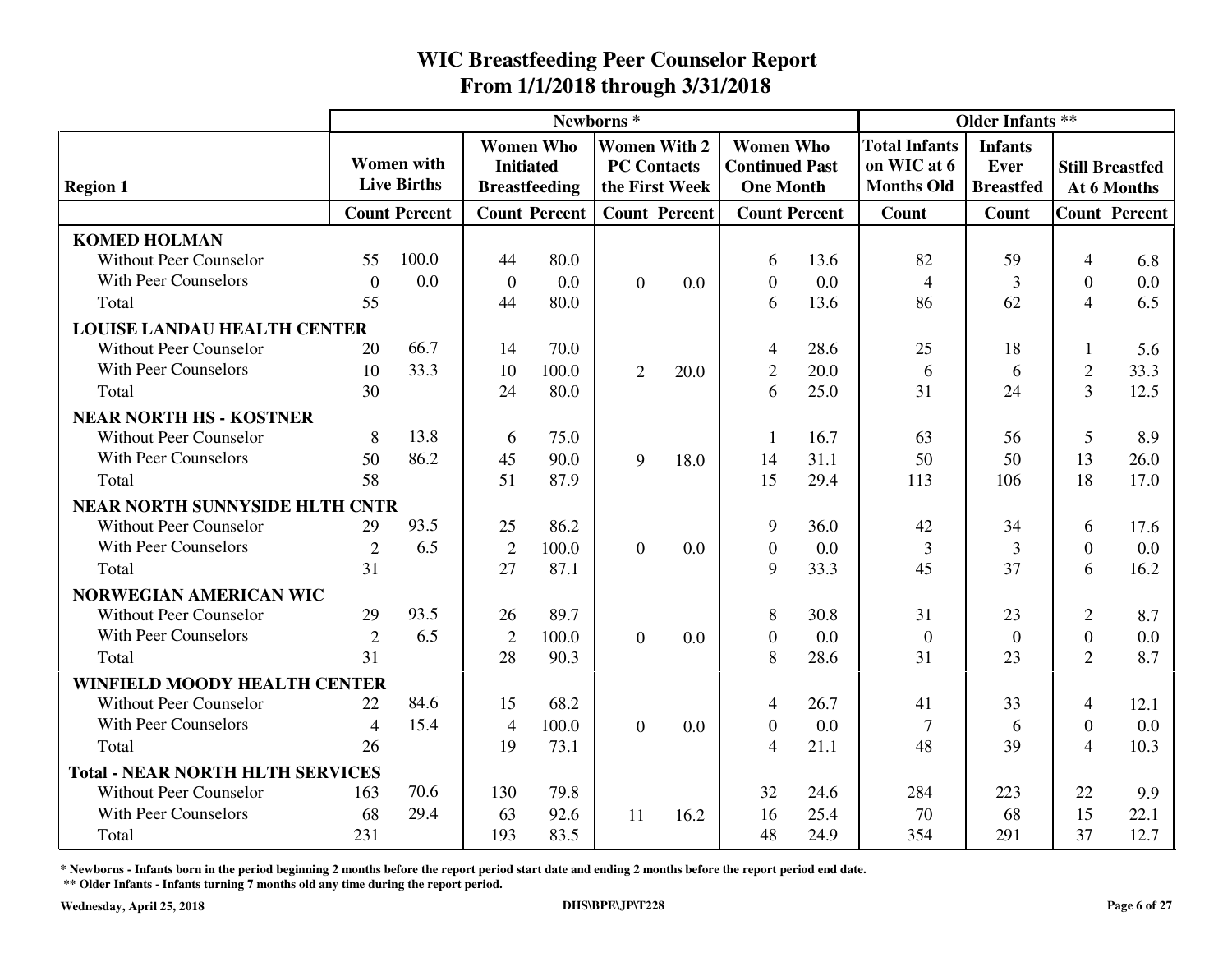|                                          |                |                                         |                                                              |                      | Newborns <sup>*</sup>                     |                      |                                                               |                      |                                                          | <b>Older Infants **</b>                    |                |                                       |
|------------------------------------------|----------------|-----------------------------------------|--------------------------------------------------------------|----------------------|-------------------------------------------|----------------------|---------------------------------------------------------------|----------------------|----------------------------------------------------------|--------------------------------------------|----------------|---------------------------------------|
| <b>Region 1</b>                          |                | <b>Women</b> with<br><b>Live Births</b> | <b>Women Who</b><br><b>Initiated</b><br><b>Breastfeeding</b> |                      | <b>Women With 2</b><br><b>PC Contacts</b> | the First Week       | <b>Women Who</b><br><b>Continued Past</b><br><b>One Month</b> |                      | <b>Total Infants</b><br>on WIC at 6<br><b>Months Old</b> | <b>Infants</b><br>Ever<br><b>Breastfed</b> |                | <b>Still Breastfed</b><br>At 6 Months |
|                                          |                | <b>Count Percent</b>                    |                                                              | <b>Count Percent</b> |                                           | <b>Count Percent</b> |                                                               | <b>Count Percent</b> | Count                                                    | Count                                      |                | <b>Count Percent</b>                  |
| <b>Total - ROSELAND WIC CTR</b>          |                |                                         |                                                              |                      |                                           |                      |                                                               |                      |                                                          |                                            |                |                                       |
| Without Peer Counselor                   | 60             | 36.4                                    | 37                                                           | 61.7                 |                                           |                      |                                                               | 18.9                 | 131                                                      | 62                                         | $\Omega$       | 0.0                                   |
| <b>With Peer Counselors</b>              | 105            | 63.6                                    | 81                                                           | 77.1                 | 22                                        | 21.0                 | 16                                                            | 19.8                 | 110                                                      | 88                                         | 9              | 10.2                                  |
| Total                                    | 165            |                                         | 118                                                          | 71.5                 |                                           |                      | 23                                                            | 19.5                 | 241                                                      | 150                                        | 9              | 6.0                                   |
| <b>Total - STICKNEY PUBLIC HLTH DIST</b> |                |                                         |                                                              |                      |                                           |                      |                                                               |                      |                                                          |                                            |                |                                       |
| <b>Without Peer Counselor</b>            | 3              | 20.0                                    | $\overline{2}$                                               | 66.7                 |                                           |                      |                                                               | 50.0                 | 29                                                       | 18                                         | 3              | 16.7                                  |
| <b>With Peer Counselors</b>              | 12             | 80.0                                    | 11                                                           | 91.7                 | $\overline{4}$                            | 33.3                 | 5                                                             | 45.5                 | 9                                                        | $\overline{7}$                             | $\overline{2}$ | 28.6                                  |
| Total                                    | 15             |                                         | 13                                                           | 86.7                 |                                           |                      | 6                                                             | 46.2                 | 38                                                       | 25                                         | 5              | 20.0                                  |
| TCA HEALTH, INC. - 71ST STREET           |                |                                         |                                                              |                      |                                           |                      |                                                               |                      |                                                          |                                            |                |                                       |
| <b>Without Peer Counselor</b>            | $\Omega$       | 0.0                                     | $\overline{0}$                                               | 0.0                  |                                           |                      | $\theta$                                                      | 0.0                  | 62                                                       | 32                                         | $\Omega$       | 0.0                                   |
| <b>With Peer Counselors</b>              | 60             | 100.0                                   | 44                                                           | 73.3                 | 52                                        | 86.7                 | 10                                                            | 22.7                 | 45                                                       | 30                                         | $\overline{3}$ | 10.0                                  |
| Total                                    | 60             |                                         | 44                                                           | 73.3                 |                                           |                      | 10                                                            | 22.7                 | 107                                                      | 62                                         | $\overline{3}$ | 4.8                                   |
| TCA HEALTH, INC. - E. 130TH ST           |                |                                         |                                                              |                      |                                           |                      |                                                               |                      |                                                          |                                            |                |                                       |
| <b>Without Peer Counselor</b>            | -1             | 3.3                                     | $\mathbf{0}$                                                 | 0.0                  |                                           |                      | $\theta$                                                      | 0.0                  | 26                                                       | 16                                         | $\Omega$       | 0.0                                   |
| <b>With Peer Counselors</b>              | 29             | 96.7                                    | 14                                                           | 48.3                 | 24                                        | 82.8                 | $\mathfrak{Z}$                                                | 21.4                 | 35                                                       | 23                                         |                | 4.3                                   |
| Total                                    | 30             |                                         | 14                                                           | 46.7                 |                                           |                      | $\overline{3}$                                                | 21.4                 | 61                                                       | 39                                         |                | 2.6                                   |
| TCA HEALTH, INC.-COTTAGE GROVE           |                |                                         |                                                              |                      |                                           |                      |                                                               |                      |                                                          |                                            |                |                                       |
| <b>Without Peer Counselor</b>            | 2              | 3.0                                     | 1                                                            | 50.0                 |                                           |                      |                                                               | 100.0                | 73                                                       | 47                                         | 3              | 6.4                                   |
| <b>With Peer Counselors</b>              | 64             | 97.0                                    | 40                                                           | 62.5                 | 57                                        | 89.1                 | 11                                                            | 27.5                 | 49                                                       | 37                                         | 9              | 24.3                                  |
| Total                                    | 66             |                                         | 41                                                           | 62.1                 |                                           |                      | 12                                                            | 29.3                 | 122                                                      | 84                                         | 12             | 14.3                                  |
| <b>Total - THE CLINIC IN ALTGELD</b>     |                |                                         |                                                              |                      |                                           |                      |                                                               |                      |                                                          |                                            |                |                                       |
| <b>Without Peer Counselor</b>            | $\overline{3}$ | 1.9                                     | -1                                                           | 33.3                 |                                           |                      |                                                               | 100.0                | 161                                                      | 95                                         | 3              | 3.2                                   |
| <b>With Peer Counselors</b>              | 153            | 98.1                                    | 98                                                           | 64.1                 | 133                                       | 86.9                 | 24                                                            | 24.5                 | 129                                                      | 90                                         | 13             | 14.4                                  |
| Total                                    | 156            |                                         | 99                                                           | 63.5                 |                                           |                      | 25                                                            | 25.3                 | 290                                                      | 185                                        | 16             | 8.6                                   |

**\* Newborns - Infants born in the period beginning 2 months before the report period start date and ending 2 months before the report period end date.**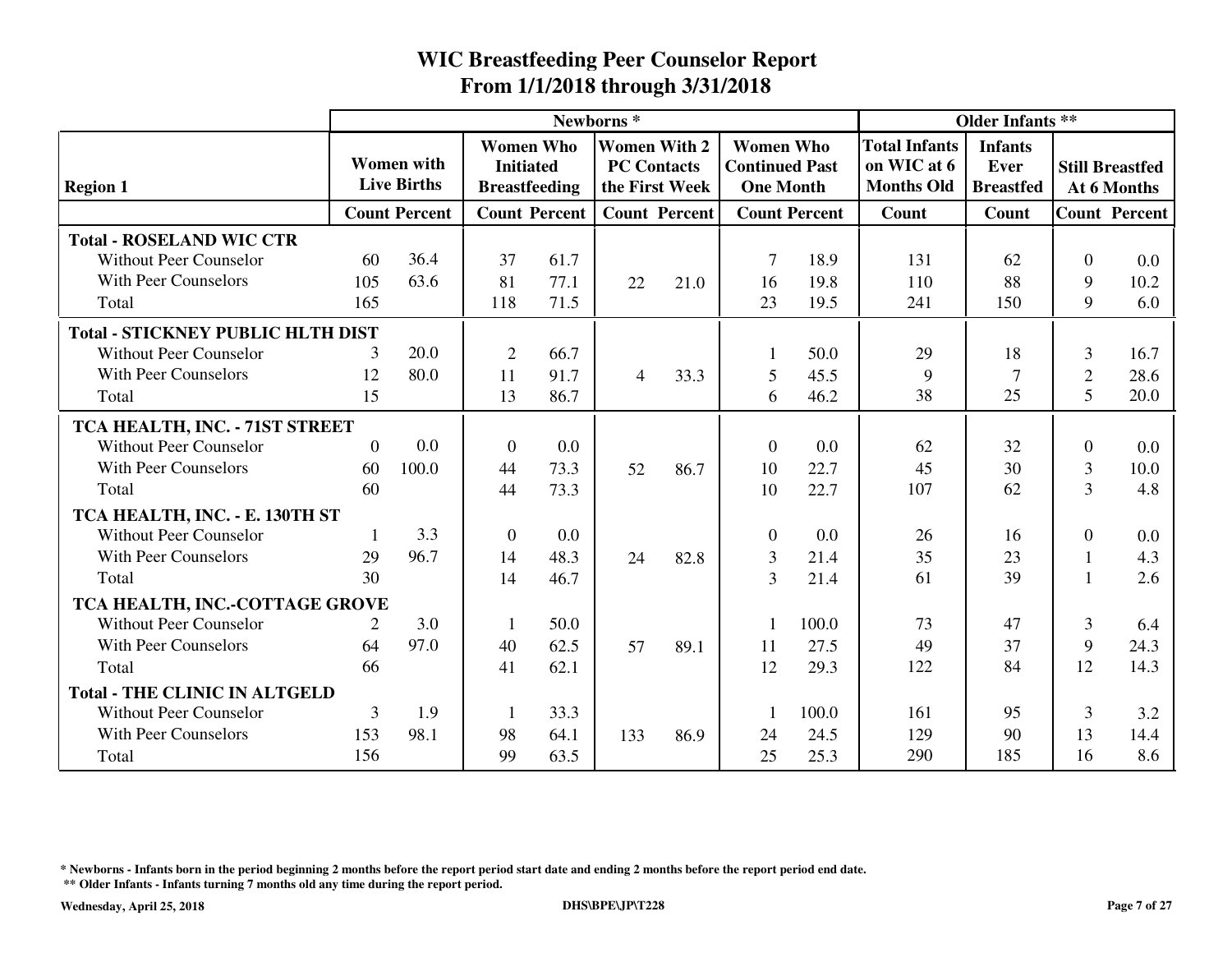|                                                 |                 |                      |                |                                      | Newborns*    |                                           |                                           |                      | <b>Older Infants **</b>             |                        |                |                                       |
|-------------------------------------------------|-----------------|----------------------|----------------|--------------------------------------|--------------|-------------------------------------------|-------------------------------------------|----------------------|-------------------------------------|------------------------|----------------|---------------------------------------|
|                                                 |                 | <b>Women</b> with    |                | <b>Women Who</b><br><b>Initiated</b> |              | <b>Women With 2</b><br><b>PC</b> Contacts | <b>Women Who</b><br><b>Continued Past</b> |                      | <b>Total Infants</b><br>on WIC at 6 | <b>Infants</b><br>Ever |                |                                       |
| <b>Region 2</b>                                 |                 | <b>Live Births</b>   |                | <b>Breastfeeding</b>                 |              | the First Week                            | <b>One Month</b>                          |                      | <b>Months Old</b>                   | <b>Breastfed</b>       |                | <b>Still Breastfed</b><br>At 6 Months |
|                                                 |                 | <b>Count Percent</b> |                | <b>Count Percent</b>                 |              | <b>Count Percent</b>                      |                                           | <b>Count Percent</b> | <b>Count</b>                        | Count                  |                | <b>Count Percent</b>                  |
| <b>Total - BOONE COUNTY HEALTH DEPARTME</b>     |                 |                      |                |                                      |              |                                           |                                           |                      |                                     |                        |                |                                       |
| <b>Without Peer Counselor</b>                   | 5               | 14.7                 | $\overline{4}$ | 80.0                                 |              |                                           | 1                                         | 25.0                 | 37                                  | 27                     | $\overline{3}$ | 11.1                                  |
| With Peer Counselors                            | 29              | 85.3                 | 24             | 82.8                                 | 11           | 37.9                                      | 6                                         | 25.0                 | 34                                  | 32                     | 10             | 31.3                                  |
| Total                                           | 34              |                      | 28             | 82.4                                 |              |                                           | $\tau$                                    | 25.0                 | 71                                  | 59                     | 13             | 22.0                                  |
| <b>DUPAGE CHD - ADDISON</b>                     |                 |                      |                |                                      |              |                                           |                                           |                      |                                     |                        |                |                                       |
| <b>Without Peer Counselor</b>                   | 70              | 70.7                 | 62             | 88.6                                 |              |                                           | 35                                        | 56.5                 | 72                                  | 59                     | 15             | 25.4                                  |
| <b>With Peer Counselors</b>                     | 29              | 29.3                 | 25             | 86.2                                 | $\mathbf{1}$ | 3.4                                       | 13                                        | 52.0                 | 42                                  | 40                     | 9              | 22.5                                  |
| Total                                           | 99              |                      | 87             | 87.9                                 |              |                                           | 48                                        | 55.2                 | 114                                 | 99                     | 24             | 24.2                                  |
| <b>DUPAGE CHD - HEALTH &amp; ED CENTER W CH</b> |                 |                      |                |                                      |              |                                           |                                           |                      |                                     |                        |                |                                       |
| Without Peer Counselor                          | 52              | 88.1                 | 46             | 88.5                                 |              |                                           | 19                                        | 41.3                 | 9                                   | $\overline{7}$         | 4              | 57.1                                  |
| <b>With Peer Counselors</b>                     | $7\phantom{.0}$ | 11.9                 | 6              | 85.7                                 | $\theta$     | 0.0                                       | 5                                         | 83.3                 | 41                                  | 35                     | 11             | 31.4                                  |
| Total                                           | 59              |                      | 52             | 88.1                                 |              |                                           | 24                                        | 46.2                 | 50                                  | 42                     | 15             | 35.7                                  |
| <b>DUPAGE CHD - LOMBARD</b>                     |                 |                      |                |                                      |              |                                           |                                           |                      |                                     |                        |                |                                       |
| Without Peer Counselor                          | 40              | 31.0                 | 33             | 82.5                                 |              |                                           | 12                                        | 36.4                 | 51                                  | 37                     | 11             | 29.7                                  |
| <b>With Peer Counselors</b>                     | 89              | 69.0                 | 77             | 86.5                                 | 14           | 15.7                                      | 31                                        | 40.3                 | 104                                 | 97                     | 27             | 27.8                                  |
| Total                                           | 129             |                      | 110            | 85.3                                 |              |                                           | 43                                        | 39.1                 | 155                                 | 134                    | 38             | 28.4                                  |
| <b>DUPAGE CHD - WESTMONT</b>                    |                 |                      |                |                                      |              |                                           |                                           |                      |                                     |                        |                |                                       |
| Without Peer Counselor                          | 21              | 27.6                 | 19             | 90.5                                 |              |                                           | 5                                         | 26.3                 | 53                                  | 44                     | 14             | 31.8                                  |
| <b>With Peer Counselors</b>                     | 55              | 72.4                 | 49             | 89.1                                 | $\tau$       | 12.7                                      | 27                                        | 55.1                 | 57                                  | 49                     | 14             | 28.6                                  |
| Total                                           | 76              |                      | 68             | 89.5                                 |              |                                           | 32                                        | 47.1                 | 110                                 | 93                     | 28             | 30.1                                  |
| <b>DUPAGE CHD - WHEATON</b>                     |                 |                      |                |                                      |              |                                           |                                           |                      |                                     |                        |                |                                       |
| <b>Without Peer Counselor</b>                   | 79              | 90.8                 | 69             | 87.3                                 |              |                                           | 32                                        | 46.4                 | 59                                  | 47                     | 8              | 17.0                                  |
| <b>With Peer Counselors</b>                     | 8               | 9.2                  | 8              | 100.0                                | $\theta$     | 0.0                                       | $\tau$                                    | 87.5                 | 63                                  | 59                     | 21             | 35.6                                  |
| Total                                           | 87              |                      | 77             | 88.5                                 |              |                                           | 39                                        | 50.6                 | 122                                 | 106                    | 29             | 27.4                                  |
| <b>Total - DU PAGE COUNTY HLTH DEPT</b>         |                 |                      |                |                                      |              |                                           |                                           |                      |                                     |                        |                |                                       |
| Without Peer Counselor                          | 262             | 58.2                 | 229            | 87.4                                 |              |                                           | 103                                       | 45.0                 | 244                                 | 194                    | 52             | 26.8                                  |
| <b>With Peer Counselors</b>                     | 188             | 41.8                 | 165            | 87.8                                 | 22           | 11.7                                      | 83                                        | 50.3                 | 307                                 | 280                    | 82             | 29.3                                  |
| Total                                           | 450             |                      | 394            | 87.6                                 |              |                                           | 186                                       | 47.2                 | 551                                 | 474                    | 134            | 28.3                                  |

**\* Newborns - Infants born in the period beginning 2 months before the report period start date and ending 2 months before the report period end date.**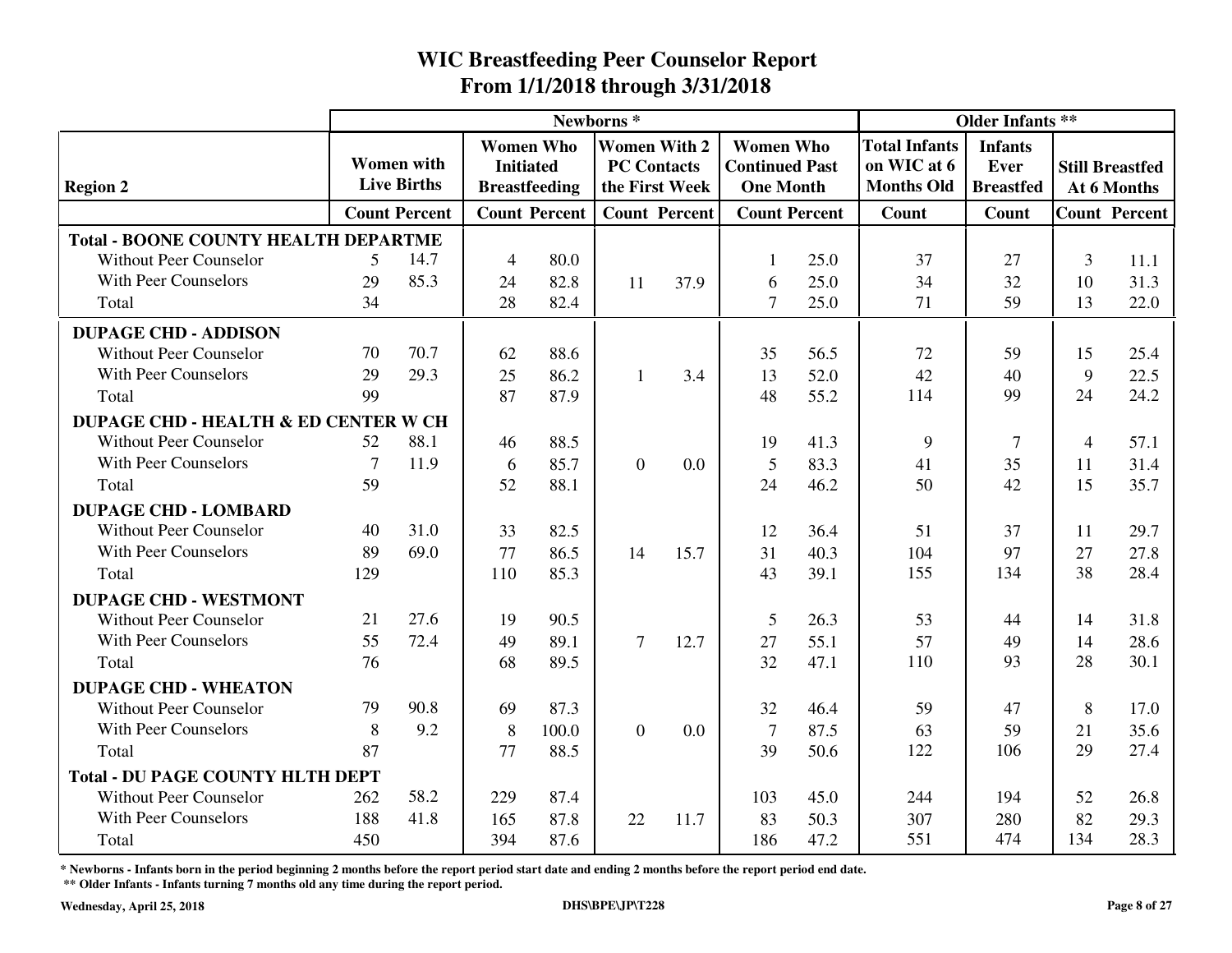|                                     |     |                      |                |                                      | Newborns <sup>*</sup> |                                           |                                           |                      | <b>Older Infants **</b>             |                               |                |                                       |
|-------------------------------------|-----|----------------------|----------------|--------------------------------------|-----------------------|-------------------------------------------|-------------------------------------------|----------------------|-------------------------------------|-------------------------------|----------------|---------------------------------------|
|                                     |     | <b>Women</b> with    |                | <b>Women Who</b><br><b>Initiated</b> |                       | <b>Women With 2</b><br><b>PC Contacts</b> | <b>Women Who</b><br><b>Continued Past</b> |                      | <b>Total Infants</b><br>on WIC at 6 | <b>Infants</b><br><b>Ever</b> |                |                                       |
| <b>Region 2</b>                     |     | <b>Live Births</b>   |                | <b>Breastfeeding</b>                 |                       | the First Week                            | <b>One Month</b>                          |                      | <b>Months Old</b>                   | <b>Breastfed</b>              |                | <b>Still Breastfed</b><br>At 6 Months |
|                                     |     | <b>Count Percent</b> |                | <b>Count Percent</b>                 |                       | <b>Count Percent</b>                      |                                           | <b>Count Percent</b> | <b>Count</b>                        | Count                         |                | <b>Count Percent</b>                  |
| <b>LAKE CHD - BMB / WIC ANNEX</b>   |     |                      |                |                                      |                       |                                           |                                           |                      |                                     |                               |                |                                       |
| <b>Without Peer Counselor</b>       | 56  | 25.2                 | 36             | 64.3                                 |                       |                                           | 6                                         | 16.7                 | 131                                 | 87                            | 12             | 13.8                                  |
| With Peer Counselors                | 166 | 74.8                 | 147            | 88.6                                 | 22                    | 13.3                                      | 37                                        | 25.2                 | 176                                 | 151                           | 35             | 23.2                                  |
| Total                               | 222 |                      | 183            | 82.4                                 |                       |                                           | 43                                        | 23.5                 | 307                                 | 238                           | 47             | 19.7                                  |
| <b>LAKE CHD - MID LAKES</b>         |     |                      |                |                                      |                       |                                           |                                           |                      |                                     |                               |                |                                       |
| <b>Without Peer Counselor</b>       | 20  | 17.2                 | 18             | 90.0                                 |                       |                                           | 4                                         | 22.2                 | 66                                  | 44                            | 8              | 18.2                                  |
| With Peer Counselors                | 96  | 82.8                 | 91             | 94.8                                 | 36                    | 37.5                                      | 43                                        | 47.3                 | 91                                  | 88                            | 20             | 22.7                                  |
| Total                               | 116 |                      | 109            | 94.0                                 |                       |                                           | 47                                        | 43.1                 | 157                                 | 132                           | 28             | 21.2                                  |
| <b>LAKE CHD - NORTH CHICAGO</b>     |     |                      |                |                                      |                       |                                           |                                           |                      |                                     |                               |                |                                       |
| <b>Without Peer Counselor</b>       | 15  | 22.7                 | $\overline{7}$ | 46.7                                 |                       |                                           | 3                                         | 42.9                 | 42                                  | 14                            | 5              | 35.7                                  |
| With Peer Counselors                | 51  | 77.3                 | 42             | 82.4                                 | 9                     | 17.6                                      | 14                                        | 33.3                 | 53                                  | 51                            | 9              | 17.6                                  |
| Total                               | 66  |                      | 49             | 74.2                                 |                       |                                           | 17                                        | 34.7                 | 95                                  | 65                            | 14             | 21.5                                  |
| LAKE CHD - NORTH SHORE HEALTH CENTE |     |                      |                |                                      |                       |                                           |                                           |                      |                                     |                               |                |                                       |
| <b>Without Peer Counselor</b>       | 12  | 36.4                 | 10             | 83.3                                 |                       |                                           | 7                                         | 70.0                 | 14                                  | 14                            | 6              | 42.9                                  |
| With Peer Counselors                | 21  | 63.6                 | 21             | 100.0                                | $\overline{2}$        | 9.5                                       | 11                                        | 52.4                 | 16                                  | 14                            | 5              | 35.7                                  |
| Total                               | 33  |                      | 31             | 93.9                                 |                       |                                           | 18                                        | 58.1                 | 30                                  | 28                            | 11             | 39.3                                  |
| <b>LAKE CHD - ZION</b>              |     |                      |                |                                      |                       |                                           |                                           |                      |                                     |                               |                |                                       |
| <b>Without Peer Counselor</b>       | 12  | 20.3                 | 9              | 75.0                                 |                       |                                           | 1                                         | 11.1                 | 50                                  | 33                            | 5              | 15.2                                  |
| <b>With Peer Counselors</b>         | 47  | 79.7                 | 32             | 68.1                                 | $\overline{4}$        | 8.5                                       | 11                                        | 34.4                 | 24                                  | 22                            | $\overline{2}$ | 9.1                                   |
| Total                               | 59  |                      | 41             | 69.5                                 |                       |                                           | 12                                        | 29.3                 | 74                                  | 55                            | $\overline{7}$ | 12.7                                  |
| <b>Total - LAKE COUNTY HD</b>       |     |                      |                |                                      |                       |                                           |                                           |                      |                                     |                               |                |                                       |
| <b>Without Peer Counselor</b>       | 115 | 23.2                 | 80             | 69.6                                 |                       |                                           | 21                                        | 26.3                 | 303                                 | 192                           | 36             | 18.8                                  |
| <b>With Peer Counselors</b>         | 381 | 76.8                 | 333            | 87.4                                 | 73                    | 19.2                                      | 116                                       | 34.8                 | 360                                 | 326                           | 71             | 21.8                                  |
| Total                               | 496 |                      | 413            | 83.3                                 |                       |                                           | 137                                       | 33.2                 | 663                                 | 518                           | 107            | 20.7                                  |
| <b>Total - LEE COUNTY HD</b>        |     |                      |                |                                      |                       |                                           |                                           |                      |                                     |                               |                |                                       |
| <b>Without Peer Counselor</b>       | 1   | 4.3                  | $\mathbf{1}$   | 100.0                                |                       |                                           | $\overline{0}$                            | 0.0                  | 26                                  | 8                             | $\Omega$       | 0.0                                   |
| With Peer Counselors                | 22  | 95.7                 | 17             | 77.3                                 | 6                     | 27.3                                      | 11                                        | 64.7                 | 27                                  | 26                            | 11             | 42.3                                  |
| Total                               | 23  |                      | 18             | 78.3                                 |                       |                                           | 11                                        | 61.1                 | 53                                  | 34                            | 11             | 32.4                                  |

**\* Newborns - Infants born in the period beginning 2 months before the report period start date and ending 2 months before the report period end date.**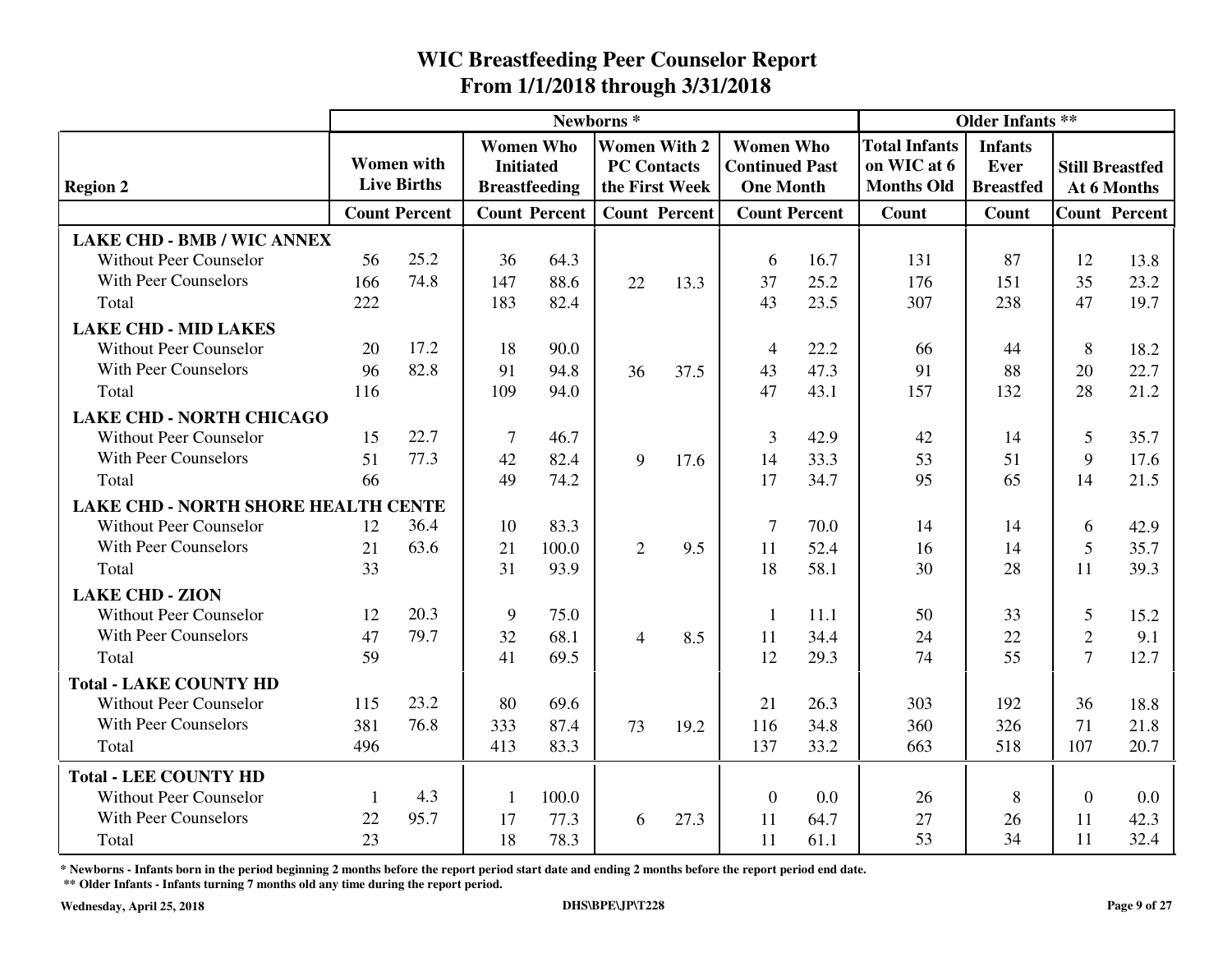|                                  |                |                                         |                |                                      | Newborns*      |                                           |                                           | <b>Older Infants **</b> |                                     |                               |                |                        |
|----------------------------------|----------------|-----------------------------------------|----------------|--------------------------------------|----------------|-------------------------------------------|-------------------------------------------|-------------------------|-------------------------------------|-------------------------------|----------------|------------------------|
|                                  |                | <b>Women</b> with<br><b>Live Births</b> |                | <b>Women Who</b><br><b>Initiated</b> |                | <b>Women With 2</b><br><b>PC Contacts</b> | <b>Women Who</b><br><b>Continued Past</b> |                         | <b>Total Infants</b><br>on WIC at 6 | <b>Infants</b><br><b>Ever</b> |                | <b>Still Breastfed</b> |
| <b>Region 2</b>                  |                |                                         |                | <b>Breastfeeding</b>                 |                | the First Week                            | <b>One Month</b>                          |                         | <b>Months Old</b>                   | <b>Breastfed</b>              |                | At 6 Months            |
|                                  |                | <b>Count Percent</b>                    |                | <b>Count Percent</b>                 |                | <b>Count Percent</b>                      | <b>Count Percent</b>                      |                         | Count                               | Count                         |                | <b>Count Percent</b>   |
| MCHENRY CHD - CRYSTAL LAKE       |                |                                         |                |                                      |                |                                           |                                           |                         |                                     |                               |                |                        |
| <b>Without Peer Counselor</b>    | 17             | 43.6                                    | 10             | 58.8                                 |                |                                           | 6                                         | 60.0                    | 23                                  | 18                            | $\overline{4}$ | 22.2                   |
| With Peer Counselors             | 22             | 56.4                                    | 21             | 95.5                                 | 6              | 27.3                                      | 14                                        | 66.7                    | 28                                  | 27                            | 11             | 40.7                   |
| Total                            | 39             |                                         | 31             | 79.5                                 |                |                                           | 20                                        | 64.5                    | 51                                  | 45                            | 15             | 33.3                   |
| <b>MCHENRY CHD - HARVARD</b>     |                |                                         |                |                                      |                |                                           |                                           |                         |                                     |                               |                |                        |
| <b>Without Peer Counselor</b>    | 1              | 7.7                                     | $\mathbf{1}$   | 100.0                                |                |                                           | $\theta$                                  | 0.0                     | $\overline{7}$                      | $\tau$                        | 1              | 14.3                   |
| <b>With Peer Counselors</b>      | 12             | 92.3                                    | 12             | 100.0                                | 5              | 41.7                                      | 5                                         | 41.7                    | 16                                  | 15                            | $\mathbf{1}$   | 6.7                    |
| Total                            | 13             |                                         | 13             | 100.0                                |                |                                           | 5                                         | 38.5                    | 23                                  | 22                            | $\overline{2}$ | 9.1                    |
| <b>MCHENRY CHD - MCHENRY</b>     |                |                                         |                |                                      |                |                                           |                                           |                         |                                     |                               |                |                        |
| <b>Without Peer Counselor</b>    | 5              | 31.3                                    | $\overline{3}$ | 60.0                                 |                |                                           | $\overline{2}$                            | 66.7                    | 20                                  | 15                            | 5              | 33.3                   |
| With Peer Counselors             | 11             | 68.8                                    | 11             | 100.0                                | 4              | 36.4                                      | 6                                         | 54.5                    | 18                                  | 18                            | 6              | 33.3                   |
| Total                            | 16             |                                         | 14             | 87.5                                 |                |                                           | 8                                         | 57.1                    | 38                                  | 33                            | 11             | 33.3                   |
| MCHENRY CHD - WOODSTOCK          |                |                                         |                |                                      |                |                                           |                                           |                         |                                     |                               |                |                        |
| <b>Without Peer Counselor</b>    | 11             | 22.4                                    | 6              | 54.5                                 |                |                                           | $\overline{2}$                            | 33.3                    | 40                                  | 24                            | 3              | 12.5                   |
| <b>With Peer Counselors</b>      | 38             | 77.6                                    | 33             | 86.8                                 | 11             | 28.9                                      | 20                                        | 60.6                    | 49                                  | 47                            | 16             | 34.0                   |
| Total                            | 49             |                                         | 39             | 79.6                                 |                |                                           | 22                                        | 56.4                    | 89                                  | 71                            | 19             | 26.8                   |
| <b>Total - MCHENRY COUNTY HD</b> |                |                                         |                |                                      |                |                                           |                                           |                         |                                     |                               |                |                        |
| Without Peer Counselor           | 34             | 29.1                                    | 20             | 58.8                                 |                |                                           | 10                                        | 50.0                    | 90                                  | 64                            | 13             | 20.3                   |
| <b>With Peer Counselors</b>      | 83             | 70.9                                    | 77             | 92.8                                 | 26             | 31.3                                      | 45                                        | 58.4                    | 111                                 | 107                           | 34             | 31.8                   |
| Total                            | 117            |                                         | 97             | 82.9                                 |                |                                           | 55                                        | 56.7                    | 201                                 | 171                           | 47             | 27.5                   |
| <b>STEPHENSON CHD - FREEPORT</b> |                |                                         |                |                                      |                |                                           |                                           |                         |                                     |                               |                |                        |
| <b>Without Peer Counselor</b>    | 11             | 16.4                                    | 6              | 54.5                                 |                |                                           | 3                                         | 50.0                    | 33                                  | 15                            | 3              | 20.0                   |
| With Peer Counselors             | 56             | 83.6                                    | 46             | 82.1                                 | 15             | 26.8                                      | 29                                        | 63.0                    | 33                                  | 29                            | 5              | 17.2                   |
| Total                            | 67             |                                         | 52             | 77.6                                 |                |                                           | 32                                        | 61.5                    | 66                                  | 44                            | 8              | 18.2                   |
| <b>STEPHENSON CHD - GALENA</b>   |                |                                         |                |                                      |                |                                           |                                           |                         |                                     |                               |                |                        |
| <b>Without Peer Counselor</b>    | 6              | 75.0                                    | 5              | 83.3                                 |                |                                           | 3                                         | 60.0                    | 8                                   | 5                             | $\Omega$       | 0.0                    |
| With Peer Counselors             | $\overline{2}$ | 25.0                                    | $\mathfrak{2}$ | 100.0                                | $\overline{0}$ | 0.0                                       | $\overline{0}$                            | 0.0                     | $\mathfrak{S}$                      | 5                             |                | 20.0                   |
| Total                            | 8              |                                         | $\overline{7}$ | 87.5                                 |                |                                           | $\overline{3}$                            | 42.9                    | 13                                  | 10                            |                | 10.0                   |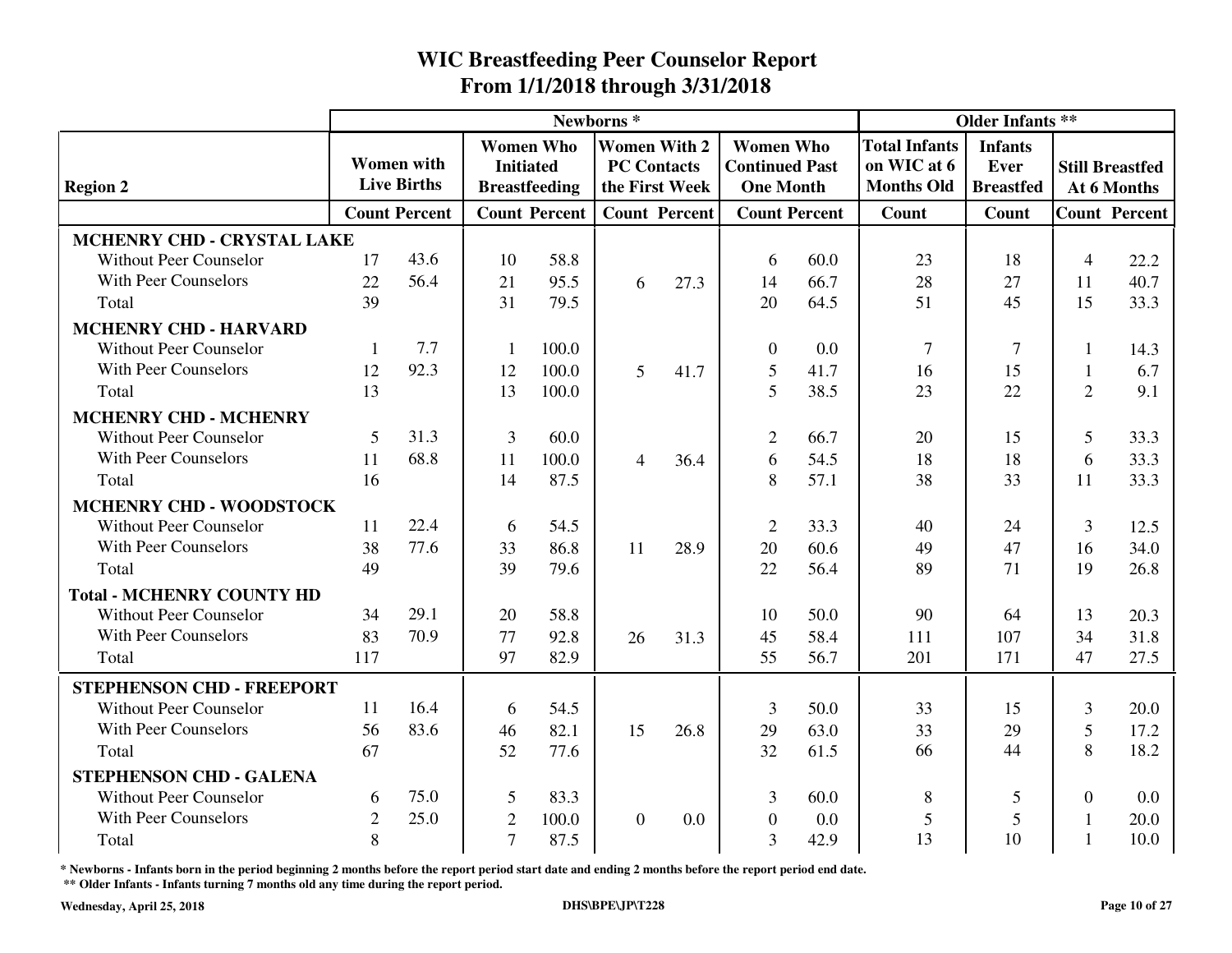|                                              |                |                                         |                |                                                              | Newborns <sup>*</sup> |                                                             |                                                               |                      |                                                          | <b>Older Infants **</b>                    |                |                                       |
|----------------------------------------------|----------------|-----------------------------------------|----------------|--------------------------------------------------------------|-----------------------|-------------------------------------------------------------|---------------------------------------------------------------|----------------------|----------------------------------------------------------|--------------------------------------------|----------------|---------------------------------------|
| <b>Region 2</b>                              |                | <b>Women</b> with<br><b>Live Births</b> |                | <b>Women Who</b><br><b>Initiated</b><br><b>Breastfeeding</b> |                       | <b>Women With 2</b><br><b>PC Contacts</b><br>the First Week | <b>Women Who</b><br><b>Continued Past</b><br><b>One Month</b> |                      | <b>Total Infants</b><br>on WIC at 6<br><b>Months Old</b> | <b>Infants</b><br>Ever<br><b>Breastfed</b> |                | <b>Still Breastfed</b><br>At 6 Months |
|                                              |                | <b>Count Percent</b>                    |                | <b>Count Percent</b>                                         |                       | <b>Count Percent</b>                                        |                                                               | <b>Count Percent</b> | Count                                                    | Count                                      |                | <b>Count Percent</b>                  |
| <b>STEPHENSON CHD - WARREN</b>               |                |                                         |                |                                                              |                       |                                                             |                                                               |                      |                                                          |                                            |                |                                       |
| <b>Without Peer Counselor</b>                | $\Omega$       | 0.0                                     | $\overline{0}$ | 0.0                                                          |                       |                                                             | $\Omega$                                                      | 0.0                  | $\overline{2}$                                           | $\mathfrak{2}$                             | 1              | 50.0                                  |
| <b>With Peer Counselors</b>                  | $\overline{3}$ | 100.0                                   | 1              | 33.3                                                         | $\overline{0}$        | 0.0                                                         | $\overline{0}$                                                | 0.0                  | $\mathbf{1}$                                             | $\boldsymbol{0}$                           | $\overline{0}$ | 0.0                                   |
| Total                                        | 3              |                                         | $\mathbf{1}$   | 33.3                                                         |                       |                                                             | $\Omega$                                                      | 0.0                  | $\overline{3}$                                           | $\overline{2}$                             |                | 50.0                                  |
| <b>Total - STEPHENSON COUNTY HEALTH DEPT</b> |                |                                         |                |                                                              |                       |                                                             |                                                               |                      |                                                          |                                            |                |                                       |
| <b>Without Peer Counselor</b>                | 17             | 21.8                                    | 11             | 64.7                                                         |                       |                                                             | 6                                                             | 54.5                 | 43                                                       | 22                                         | $\overline{4}$ | 18.2                                  |
| <b>With Peer Counselors</b>                  | 61             | 78.2                                    | 49             | 80.3                                                         | 15                    | 24.6                                                        | 29                                                            | 59.2                 | 39                                                       | 34                                         | 6              | 17.6                                  |
| Total                                        | 78             |                                         | 60             | 76.9                                                         |                       |                                                             | 35                                                            | 58.3                 | 82                                                       | 56                                         | 10             | 17.9                                  |
| <b>Total - VISITING NURSE ASSOC</b>          |                |                                         |                |                                                              |                       |                                                             |                                                               |                      |                                                          |                                            |                |                                       |
| <b>Without Peer Counselor</b>                | 61             | 24.8                                    | 40             | 65.6                                                         |                       |                                                             | 5                                                             | 12.5                 | 166                                                      | 110                                        | 18             | 16.4                                  |
| <b>With Peer Counselors</b>                  | 185            | 75.2                                    | 162            | 87.6                                                         | 53                    | 28.6                                                        | 51                                                            | 31.5                 | 168                                                      | 152                                        | 39             | 25.7                                  |
| Total                                        | 246            |                                         | 202            | 82.1                                                         |                       |                                                             | 56                                                            | 27.7                 | 334                                                      | 262                                        | 57             | 21.8                                  |
| WELL CHILD - CARPENTERSVILLE                 |                |                                         |                |                                                              |                       |                                                             |                                                               |                      |                                                          |                                            |                |                                       |
| <b>Without Peer Counselor</b>                | $\mathbf{1}$   | 2.0                                     | $\mathbf{0}$   | 0.0                                                          |                       |                                                             | $\theta$                                                      | 0.0                  | 20                                                       | 14                                         | $\overline{0}$ | 0.0                                   |
| <b>With Peer Counselors</b>                  | 48             | 98.0                                    | 41             | 85.4                                                         | 24                    | 50.0                                                        | 14                                                            | 34.1                 | 50                                                       | 49                                         | 16             | 32.7                                  |
| Total                                        | 49             |                                         | 41             | 83.7                                                         |                       |                                                             | 14                                                            | 34.1                 | 70                                                       | 63                                         | 16             | 25.4                                  |
| WELL CHILD - GREATER ELGIN FAM               |                |                                         |                |                                                              |                       |                                                             |                                                               |                      |                                                          |                                            |                |                                       |
| <b>Without Peer Counselor</b>                | 10             | 8.0                                     | 6              | 60.0                                                         |                       |                                                             | $\Omega$                                                      | 0.0                  | 34                                                       | 21                                         | 1              | 4.8                                   |
| With Peer Counselors                         | 115            | 92.0                                    | 99             | 86.1                                                         | 66                    | 57.4                                                        | 17                                                            | 17.2                 | 111                                                      | 103                                        | 18             | 17.5                                  |
| Total                                        | 125            |                                         | 105            | 84.0                                                         |                       |                                                             | 17                                                            | 16.2                 | 145                                                      | 124                                        | 19             | 15.3                                  |
| WELL CHILD CONFERENCE - ELGIN                |                |                                         |                |                                                              |                       |                                                             |                                                               |                      |                                                          |                                            |                |                                       |
| <b>Without Peer Counselor</b>                | 2              | 2.3                                     | $\overline{2}$ | 100.0                                                        |                       |                                                             | -1                                                            | 50.0                 | 17                                                       | 11                                         | 3              | 27.3                                  |
| <b>With Peer Counselors</b>                  | 84             | 97.7                                    | 76             | 90.5                                                         | 44                    | 52.4                                                        | 20                                                            | 26.3                 | 123                                                      | 108                                        | 21             | 19.4                                  |
| Total                                        | 86             |                                         | 78             | 90.7                                                         |                       |                                                             | 21                                                            | 26.9                 | 140                                                      | 119                                        | 24             | 20.2                                  |
| WELL CHILD CONFERENCE - ST. CHARLES          |                |                                         |                |                                                              |                       |                                                             |                                                               |                      |                                                          |                                            |                |                                       |
| <b>Without Peer Counselor</b>                | $\Omega$       | 0.0                                     | $\overline{0}$ | 0.0                                                          |                       |                                                             | $\Omega$                                                      | 0.0                  | $\mathbf{1}$                                             | $\theta$                                   | $\Omega$       | 0.0                                   |
| With Peer Counselors                         | 3              | 100.0                                   | 3              | 100.0                                                        | 1                     | 33.3                                                        | $\overline{2}$                                                | 66.7                 | $\overline{7}$                                           | 6                                          | $\overline{2}$ | 33.3                                  |
| Total                                        | 3              |                                         | 3              | 100.0                                                        |                       |                                                             | $\overline{2}$                                                | 66.7                 | 8                                                        | 6                                          | $\overline{2}$ | 33.3                                  |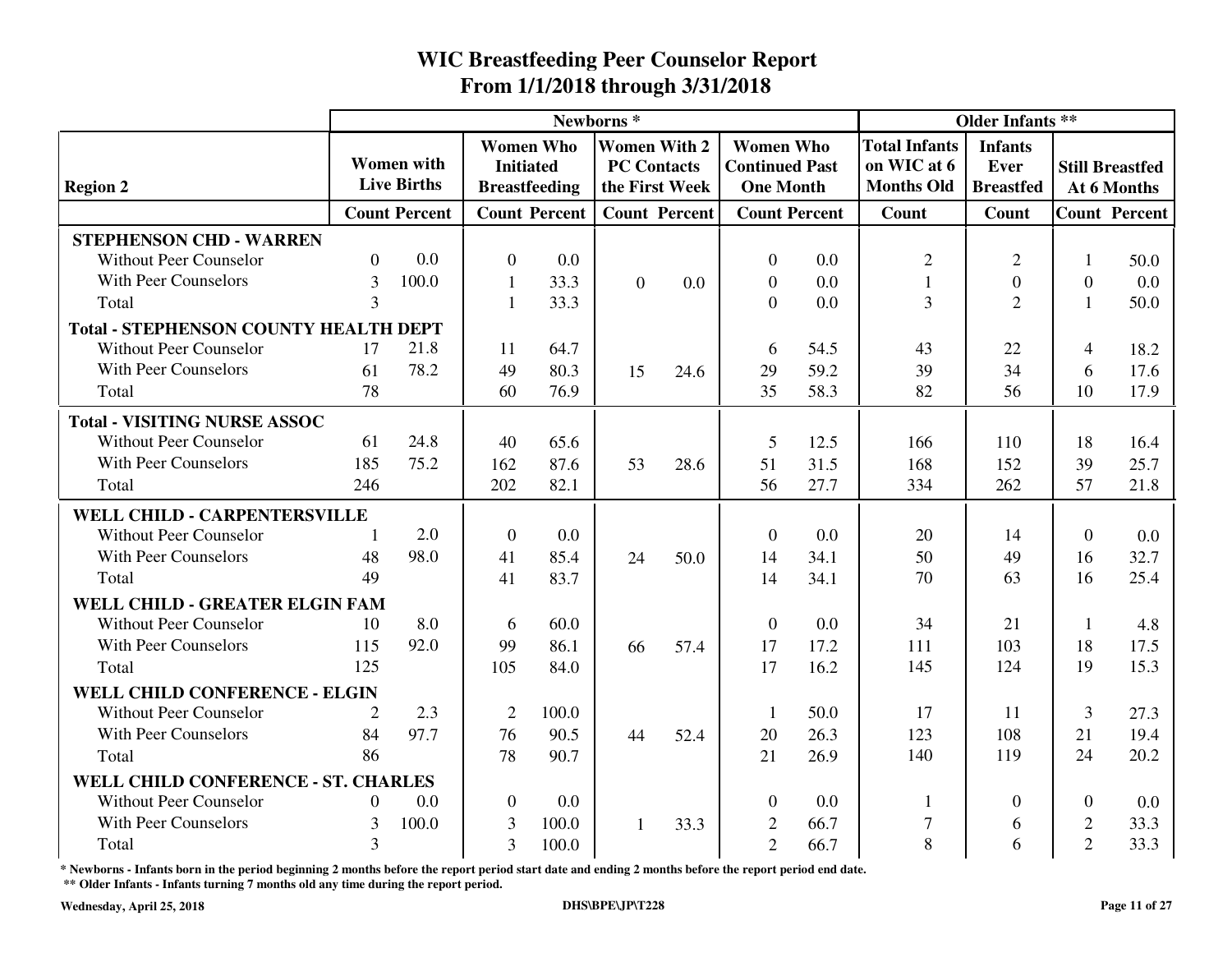|                                      |                |                                         |                  |                                          | Newborns <sup>*</sup> |                                                             |                                                               |      |                                                          | <b>Older Infants **</b>                           |                |                                       |
|--------------------------------------|----------------|-----------------------------------------|------------------|------------------------------------------|-----------------------|-------------------------------------------------------------|---------------------------------------------------------------|------|----------------------------------------------------------|---------------------------------------------------|----------------|---------------------------------------|
| <b>Region 2</b>                      |                | <b>Women</b> with<br><b>Live Births</b> | <b>Initiated</b> | <b>Women Who</b><br><b>Breastfeeding</b> |                       | <b>Women With 2</b><br><b>PC Contacts</b><br>the First Week | <b>Women Who</b><br><b>Continued Past</b><br><b>One Month</b> |      | <b>Total Infants</b><br>on WIC at 6<br><b>Months Old</b> | <b>Infants</b><br><b>Ever</b><br><b>Breastfed</b> |                | <b>Still Breastfed</b><br>At 6 Months |
|                                      |                |                                         |                  |                                          |                       |                                                             |                                                               |      |                                                          |                                                   |                |                                       |
|                                      |                | <b>Count Percent</b>                    |                  | <b>Count Percent</b>                     |                       | <b>Count Percent</b>                                        | <b>Count Percent</b>                                          |      | <b>Count</b>                                             | Count                                             |                | <b>Count Percent</b>                  |
| <b>WELL CHILD VNA ELGIN</b>          |                |                                         |                  |                                          |                       |                                                             |                                                               |      |                                                          |                                                   |                |                                       |
| <b>Without Peer Counselor</b>        | $\Omega$       | 0.0                                     | $\mathbf{0}$     | 0.0                                      |                       |                                                             | $\theta$                                                      | 0.0  | $\overline{2}$                                           | $\overline{2}$                                    | $\theta$       | 0.0                                   |
| With Peer Counselors                 | 20             | 100.0                                   | 18               | 90.0                                     | $\overline{4}$        | 20.0                                                        | $\overline{4}$                                                | 22.2 | 23                                                       | 22                                                | $\overline{2}$ | 9.1                                   |
| Total                                | 20             |                                         | 18               | 90.0                                     |                       |                                                             | $\overline{4}$                                                | 22.2 | 25                                                       | 24                                                | $\overline{2}$ | 8.3                                   |
| <b>Total - WELL CHILD CONFERENCE</b> |                |                                         |                  |                                          |                       |                                                             |                                                               |      |                                                          |                                                   |                |                                       |
| <b>Without Peer Counselor</b>        | 13             | 4.6                                     | 8                | 61.5                                     |                       |                                                             | 1                                                             | 12.5 | 74                                                       | 48                                                | 4              | 8.3                                   |
| <b>With Peer Counselors</b>          | 270            | 95.4                                    | 237              | 87.8                                     | 139                   | 51.5                                                        | 57                                                            | 24.1 | 314                                                      | 288                                               | 59             | 20.5                                  |
| Total                                | 283            |                                         | 245              | 86.6                                     |                       |                                                             | 58                                                            | 23.7 | 388                                                      | 336                                               | 63             | 18.8                                  |
| WILL CHD - BOLINGBROOK               |                |                                         |                  |                                          |                       |                                                             |                                                               |      |                                                          |                                                   |                |                                       |
| <b>Without Peer Counselor</b>        | 18             | 19.4                                    | 12               | 66.7                                     |                       |                                                             | 4                                                             | 33.3 | 74                                                       | 62                                                | 7              | 11.3                                  |
| With Peer Counselors                 | 75             | 80.6                                    | 62               | 82.7                                     | 53                    | 70.7                                                        | 26                                                            | 41.9 | 76                                                       | 73                                                | 22             | 30.1                                  |
| Total                                | 93             |                                         | 74               | 79.6                                     |                       |                                                             | 30                                                            | 40.5 | 150                                                      | 135                                               | 29             | 21.5                                  |
| WILL CHD - JOLIET                    |                |                                         |                  |                                          |                       |                                                             |                                                               |      |                                                          |                                                   |                |                                       |
| <b>Without Peer Counselor</b>        | 69             | 29.7                                    | 54               | 78.3                                     |                       |                                                             | 17                                                            | 31.5 | 225                                                      | 154                                               | 20             | 13.0                                  |
| With Peer Counselors                 | 163            | 70.3                                    | 122              | 74.8                                     | 83                    | 50.9                                                        | 50                                                            | 41.0 | 79                                                       | 63                                                | 15             | 23.8                                  |
| Total                                | 232            |                                         | 176              | 75.9                                     |                       |                                                             | 67                                                            | 38.1 | 304                                                      | 217                                               | 35             | 16.1                                  |
| <b>WILL CHD - MONEE</b>              |                |                                         |                  |                                          |                       |                                                             |                                                               |      |                                                          |                                                   |                |                                       |
| Without Peer Counselor               | 7              | 46.7                                    | $\overline{7}$   | 100.0                                    |                       |                                                             | 1                                                             | 14.3 | 28                                                       | 20                                                | 4              | 20.0                                  |
| <b>With Peer Counselors</b>          | 8              | 53.3                                    | 5                | 62.5                                     | 3                     | 37.5                                                        | 1                                                             | 20.0 | 8                                                        | 8                                                 | $\mathbf{1}$   | 12.5                                  |
| Total                                | 15             |                                         | 12               | 80.0                                     |                       |                                                             | $\overline{2}$                                                | 16.7 | 36                                                       | 28                                                | 5              | 17.9                                  |
| WILL CHD - WILMINGTON                |                |                                         |                  |                                          |                       |                                                             |                                                               |      |                                                          |                                                   |                |                                       |
| <b>Without Peer Counselor</b>        | $\overline{0}$ | 0.0                                     | $\boldsymbol{0}$ | 0.0                                      |                       |                                                             | $\overline{0}$                                                | 0.0  | 8                                                        | 5                                                 | 1              | 20.0                                  |
| <b>With Peer Counselors</b>          | 6              | 100.0                                   | 5                | 83.3                                     | 6                     | 100.0                                                       | $\overline{2}$                                                | 40.0 | $\overline{2}$                                           | $\mathbf{1}$                                      | $\theta$       | 0.0                                   |
| Total                                | 6              |                                         | 5                | 83.3                                     |                       |                                                             | $\overline{2}$                                                | 40.0 | 10                                                       | 6                                                 | $\mathbf{1}$   | 16.7                                  |
| <b>Total - WILL COUNTY HD</b>        |                |                                         |                  |                                          |                       |                                                             |                                                               |      |                                                          |                                                   |                |                                       |
| <b>Without Peer Counselor</b>        | 94             | 27.2                                    | 73               | 77.7                                     |                       |                                                             | 22                                                            | 30.1 | 335                                                      | 241                                               | 32             | 13.3                                  |
| <b>With Peer Counselors</b>          | 252            | 72.8                                    | 194              | 77.0                                     | 145                   | 57.5                                                        | 79                                                            | 40.7 | 165                                                      | 145                                               | 38             | 26.2                                  |
| Total                                | 346            |                                         | 267              | 77.2                                     |                       |                                                             | 101                                                           | 37.8 | 500                                                      | 386                                               | 70             | 18.1                                  |

**\* Newborns - Infants born in the period beginning 2 months before the report period start date and ending 2 months before the report period end date.**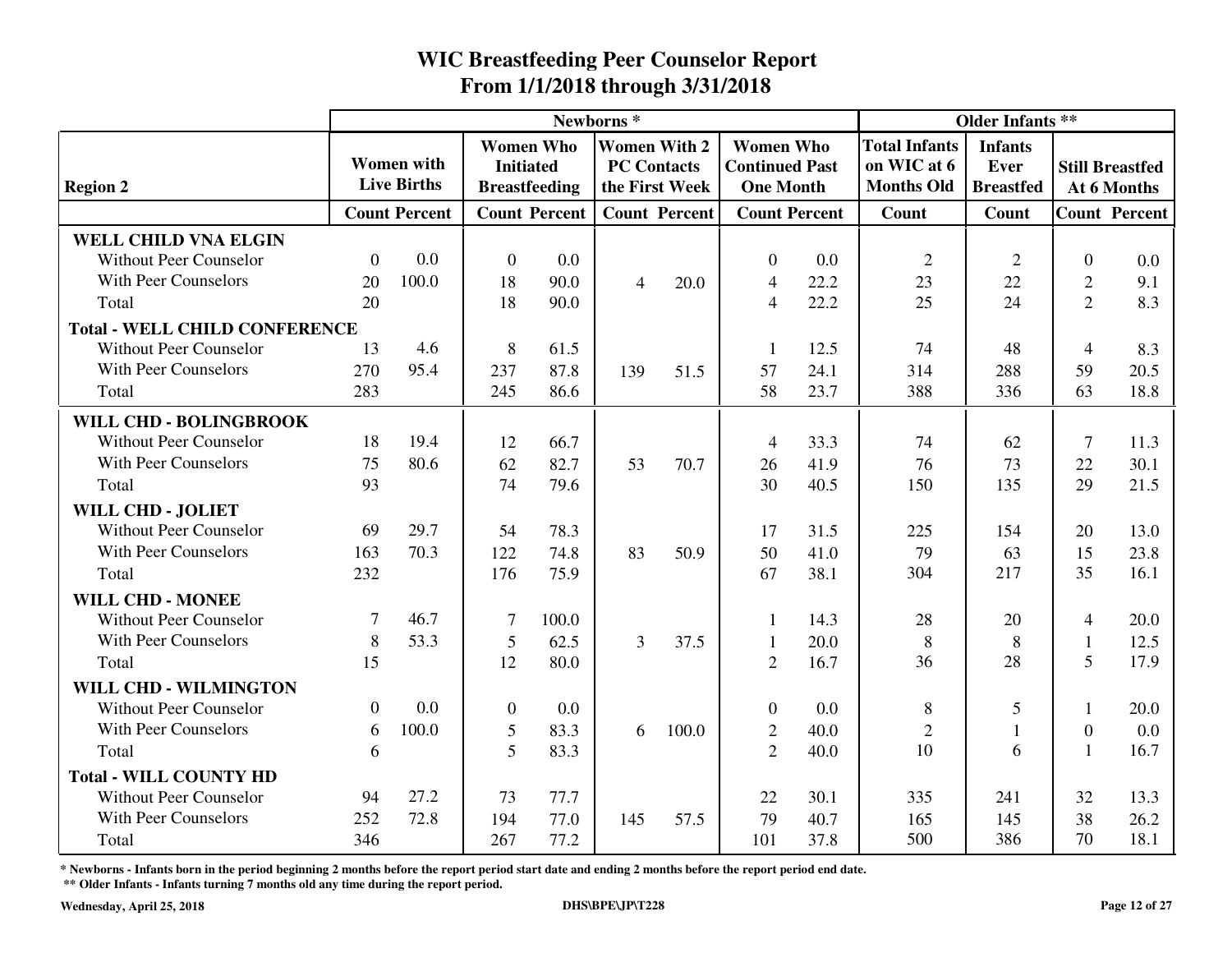|                                           |                |                                         |                  |                                          | Newborns <sup>*</sup>                     |                      |                                                               |                      |                                                          | <b>Older Infants **</b>                    |                          |                                       |
|-------------------------------------------|----------------|-----------------------------------------|------------------|------------------------------------------|-------------------------------------------|----------------------|---------------------------------------------------------------|----------------------|----------------------------------------------------------|--------------------------------------------|--------------------------|---------------------------------------|
| <b>Region 3</b>                           |                | <b>Women</b> with<br><b>Live Births</b> | <b>Initiated</b> | <b>Women Who</b><br><b>Breastfeeding</b> | <b>Women With 2</b><br><b>PC Contacts</b> | the First Week       | <b>Women Who</b><br><b>Continued Past</b><br><b>One Month</b> |                      | <b>Total Infants</b><br>on WIC at 6<br><b>Months Old</b> | <b>Infants</b><br>Ever<br><b>Breastfed</b> |                          | <b>Still Breastfed</b><br>At 6 Months |
|                                           |                | <b>Count Percent</b>                    |                  | <b>Count Percent</b>                     |                                           | <b>Count Percent</b> |                                                               | <b>Count Percent</b> | Count                                                    | Count                                      |                          | <b>Count Percent</b>                  |
| <b>Total - BUREAU COUNTY HEALTH DEPT</b>  |                |                                         |                  |                                          |                                           |                      |                                                               |                      |                                                          |                                            |                          |                                       |
| <b>Without Peer Counselor</b>             | 14             | 51.9                                    | 9                | 64.3                                     |                                           |                      | 3                                                             | 33.3                 | 21                                                       | 9                                          | $\Omega$                 | 0.0                                   |
| <b>With Peer Counselors</b>               | 13             | 48.1                                    | 13               | 100.0                                    | 3                                         | 23.1                 | 9                                                             | 69.2                 | 17                                                       | 17                                         | $\overline{4}$           | 23.5                                  |
| Total                                     | 27             |                                         | 22               | 81.5                                     |                                           |                      | 12                                                            | 54.5                 | 38                                                       | 26                                         | $\overline{4}$           | 15.4                                  |
| <b>Total - CHAMPAIGN-URBANA PUBLIC HD</b> |                |                                         |                  |                                          |                                           |                      |                                                               |                      |                                                          |                                            |                          |                                       |
| <b>Without Peer Counselor</b>             | 83             | 64.8                                    | 55               | 66.3                                     |                                           |                      | 17                                                            | 30.9                 | 182                                                      | 115                                        | 22                       | 19.1                                  |
| <b>With Peer Counselors</b>               | 45             | 35.2                                    | 37               | 82.2                                     | 15                                        | 33.3                 | 10                                                            | 27.0                 | 62                                                       | 56                                         | 12                       | 21.4                                  |
| Total                                     | 128            |                                         | 92               | 71.9                                     |                                           |                      | 27                                                            | 29.3                 | 244                                                      | 171                                        | 34                       | 19.9                                  |
| <b>FULTON CHD</b>                         |                |                                         |                  |                                          |                                           |                      |                                                               |                      |                                                          |                                            |                          |                                       |
| <b>Without Peer Counselor</b>             | $\overline{2}$ | 7.4                                     | $\mathbf{0}$     | 0.0                                      |                                           |                      | $\overline{0}$                                                | 0.0                  | 16                                                       | 5                                          | $\Omega$                 | 0.0                                   |
| <b>With Peer Counselors</b>               | 25             | 92.6                                    | 19               | 76.0                                     | 11                                        | 44.0                 | 11                                                            | 57.9                 | 23                                                       | 21                                         | 3                        | 14.3                                  |
| Total                                     | 27             |                                         | 19               | 70.4                                     |                                           |                      | 11                                                            | 57.9                 | 39                                                       | 26                                         | 3                        | 11.5                                  |
| <b>FULTON CHD - ASTORIA</b>               |                |                                         |                  |                                          |                                           |                      |                                                               |                      |                                                          |                                            |                          |                                       |
| <b>Without Peer Counselor</b>             | 1              | 25.0                                    |                  | 100.0                                    |                                           |                      | $\Omega$                                                      | 0.0                  | 5                                                        | 4                                          |                          | 25.0                                  |
| <b>With Peer Counselors</b>               | $\overline{3}$ | 75.0                                    | $\overline{2}$   | 66.7                                     | $\mathbf{1}$                              | 33.3                 | $\overline{c}$                                                | 100.0                | $\overline{4}$                                           | 3                                          | $\theta$                 | 0.0                                   |
| Total                                     | $\overline{4}$ |                                         | 3                | 75.0                                     |                                           |                      | $\overline{2}$                                                | 66.7                 | 9                                                        | $\overline{7}$                             |                          | 14.3                                  |
| <b>Total - FULTON COUNTY HD</b>           |                |                                         |                  |                                          |                                           |                      |                                                               |                      |                                                          |                                            |                          |                                       |
| <b>Without Peer Counselor</b>             | 3              | 9.7                                     | 1                | 33.3                                     |                                           |                      | $\theta$                                                      | 0.0                  | 21                                                       | 9                                          |                          | 11.1                                  |
| <b>With Peer Counselors</b>               | 28             | 90.3                                    | 21               | 75.0                                     | 12                                        | 42.9                 | 13                                                            | 61.9                 | 27                                                       | 24                                         | 3                        | 12.5                                  |
| Total                                     | 31             |                                         | 22               | 71.0                                     |                                           |                      | 13                                                            | 59.1                 | 48                                                       | 33                                         | $\overline{\mathcal{A}}$ | 12.1                                  |
| <b>Total - HENDERSON COUNTY HD</b>        |                |                                         |                  |                                          |                                           |                      |                                                               |                      |                                                          |                                            |                          |                                       |
| <b>Without Peer Counselor</b>             | $\Omega$       | 0.0                                     | $\mathbf{0}$     | 0.0                                      |                                           |                      | 0                                                             | 0.0                  | $\overline{4}$                                           | 1                                          | $\Omega$                 | 0.0                                   |
| <b>With Peer Counselors</b>               | 10             | 100.0                                   | 5                | 50.0                                     | 1                                         | 10.0                 |                                                               | 20.0                 | $\mathfrak{Z}$                                           | $\overline{2}$                             |                          | 50.0                                  |
| Total                                     | 10             |                                         | 5                | 50.0                                     |                                           |                      |                                                               | 20.0                 | $\overline{7}$                                           | 3                                          |                          | 33.3                                  |

**\* Newborns - Infants born in the period beginning 2 months before the report period start date and ending 2 months before the report period end date.**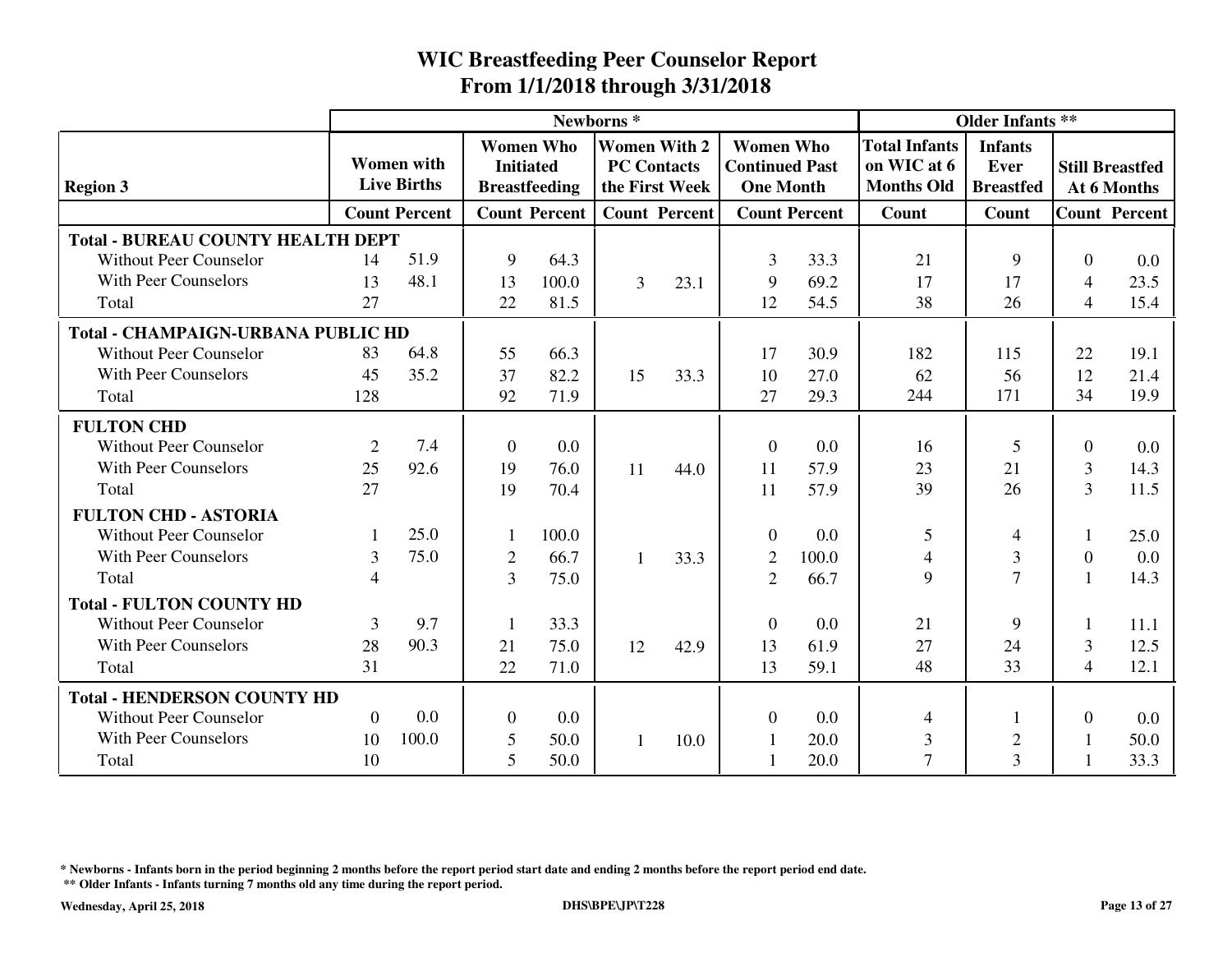|                                     |                |                                         |                                      |                      | Newborns <sup>*</sup>                     |                      |                                                               |                      |                                                          | <b>Older Infants **</b>                    |                |                                       |
|-------------------------------------|----------------|-----------------------------------------|--------------------------------------|----------------------|-------------------------------------------|----------------------|---------------------------------------------------------------|----------------------|----------------------------------------------------------|--------------------------------------------|----------------|---------------------------------------|
| <b>Region 3</b>                     |                | <b>Women</b> with<br><b>Live Births</b> | <b>Women Who</b><br><b>Initiated</b> | <b>Breastfeeding</b> | <b>Women With 2</b><br><b>PC Contacts</b> | the First Week       | <b>Women Who</b><br><b>Continued Past</b><br><b>One Month</b> |                      | <b>Total Infants</b><br>on WIC at 6<br><b>Months Old</b> | <b>Infants</b><br>Ever<br><b>Breastfed</b> |                | <b>Still Breastfed</b><br>At 6 Months |
|                                     |                | <b>Count Percent</b>                    |                                      | <b>Count Percent</b> |                                           | <b>Count Percent</b> |                                                               | <b>Count Percent</b> | Count                                                    | Count                                      |                | <b>Count Percent</b>                  |
| <b>HENRY CHD</b>                    |                |                                         |                                      |                      |                                           |                      |                                                               |                      |                                                          |                                            |                |                                       |
| <b>Without Peer Counselor</b>       | 8              | 30.8                                    | 5                                    | 62.5                 |                                           |                      | $\theta$                                                      | 0.0                  | 23                                                       | 12                                         |                | 8.3                                   |
| <b>With Peer Counselors</b>         | 18             | 69.2                                    | 13                                   | 72.2                 | 5                                         | 27.8                 | $\overline{4}$                                                | 30.8                 | 24                                                       | 18                                         | 3              | 16.7                                  |
| Total                               | 26             |                                         | 18                                   | 69.2                 |                                           |                      | $\overline{4}$                                                | 22.2                 | 47                                                       | 30                                         | $\overline{4}$ | 13.3                                  |
| <b>HENRY CHD - COLONA</b>           |                |                                         |                                      |                      |                                           |                      |                                                               |                      |                                                          |                                            |                |                                       |
| <b>Without Peer Counselor</b>       | 3              | 50.0                                    | $\overline{2}$                       | 66.7                 |                                           |                      | $\theta$                                                      | 0.0                  | 9                                                        | 6                                          | $\theta$       | 0.0                                   |
| With Peer Counselors                | 3              | 50.0                                    | $\mathfrak{2}$                       | 66.7                 | $\theta$                                  | 0.0                  | $\theta$                                                      | 0.0                  | $\overline{0}$                                           | $\boldsymbol{0}$                           | $\Omega$       | 0.0                                   |
| Total                               | 6              |                                         | $\overline{4}$                       | 66.7                 |                                           |                      | $\overline{0}$                                                | 0.0                  | 9                                                        | 6                                          | $\Omega$       | 0.0                                   |
| <b>Total - HENRY COUNTY HD</b>      |                |                                         |                                      |                      |                                           |                      |                                                               |                      |                                                          |                                            |                |                                       |
| <b>Without Peer Counselor</b>       | 11             | 34.4                                    | $\overline{7}$                       | 63.6                 |                                           |                      | $\theta$                                                      | 0.0                  | 32                                                       | 18                                         |                | 5.6                                   |
| With Peer Counselors                | 21             | 65.6                                    | 15                                   | 71.4                 | 5                                         | 23.8                 | 4                                                             | 26.7                 | 24                                                       | 18                                         | 3              | 16.7                                  |
| Total                               | 32             |                                         | 22                                   | 68.8                 |                                           |                      | $\overline{4}$                                                | 18.2                 | 56                                                       | 36                                         | $\overline{4}$ | 11.1                                  |
| <b>Total - LIVINGSTON COUNTY HD</b> |                |                                         |                                      |                      |                                           |                      |                                                               |                      |                                                          |                                            |                |                                       |
| <b>Without Peer Counselor</b>       | 7              | 28.0                                    | $\overline{2}$                       | 28.6                 |                                           |                      | $\theta$                                                      | 0.0                  | 19                                                       | 11                                         | $\theta$       | 0.0                                   |
| With Peer Counselors                | 18             | 72.0                                    | 13                                   | 72.2                 | 9                                         | 50.0                 | 6                                                             | 46.2                 | 20                                                       | 19                                         | $\overline{2}$ | 10.5                                  |
| Total                               | 25             |                                         | 15                                   | 60.0                 |                                           |                      | 6                                                             | 40.0                 | 39                                                       | 30                                         | $\overline{2}$ | 6.7                                   |
| <b>Total - MASON COUNTY HD</b>      |                |                                         |                                      |                      |                                           |                      |                                                               |                      |                                                          |                                            |                |                                       |
| <b>Without Peer Counselor</b>       | $\overline{2}$ | 20.0                                    | 2                                    | 100.0                |                                           |                      | $\theta$                                                      | 0.0                  | 13                                                       | 5                                          | $\Omega$       | 0.0                                   |
| With Peer Counselors                | 8              | 80.0                                    | 5                                    | 62.5                 | 6                                         | 75.0                 | $\overline{3}$                                                | 60.0                 | 9                                                        | 8                                          | 3              | 37.5                                  |
| Total                               | 10             |                                         | $\tau$                               | 70.0                 |                                           |                      | $\overline{3}$                                                | 42.9                 | 22                                                       | 13                                         | $\overline{3}$ | 23.1                                  |
| <b>Total - MCDONOUGH COUNTY HD</b>  |                |                                         |                                      |                      |                                           |                      |                                                               |                      |                                                          |                                            |                |                                       |
| <b>Without Peer Counselor</b>       | 1              | 5.0                                     | $\overline{0}$                       | 0.0                  |                                           |                      | $\theta$                                                      | 0.0                  | 26                                                       | 19                                         | $\overline{2}$ | 10.5                                  |
| With Peer Counselors                | 19             | 95.0                                    | 17                                   | 89.5                 | 5                                         | 26.3                 | 11                                                            | 64.7                 | 20                                                       | 19                                         | $\overline{4}$ | 21.1                                  |
| Total                               | 20             |                                         | 17                                   | 85.0                 |                                           |                      | 11                                                            | 64.7                 | 46                                                       | 38                                         | 6              | 15.8                                  |

**\* Newborns - Infants born in the period beginning 2 months before the report period start date and ending 2 months before the report period end date.**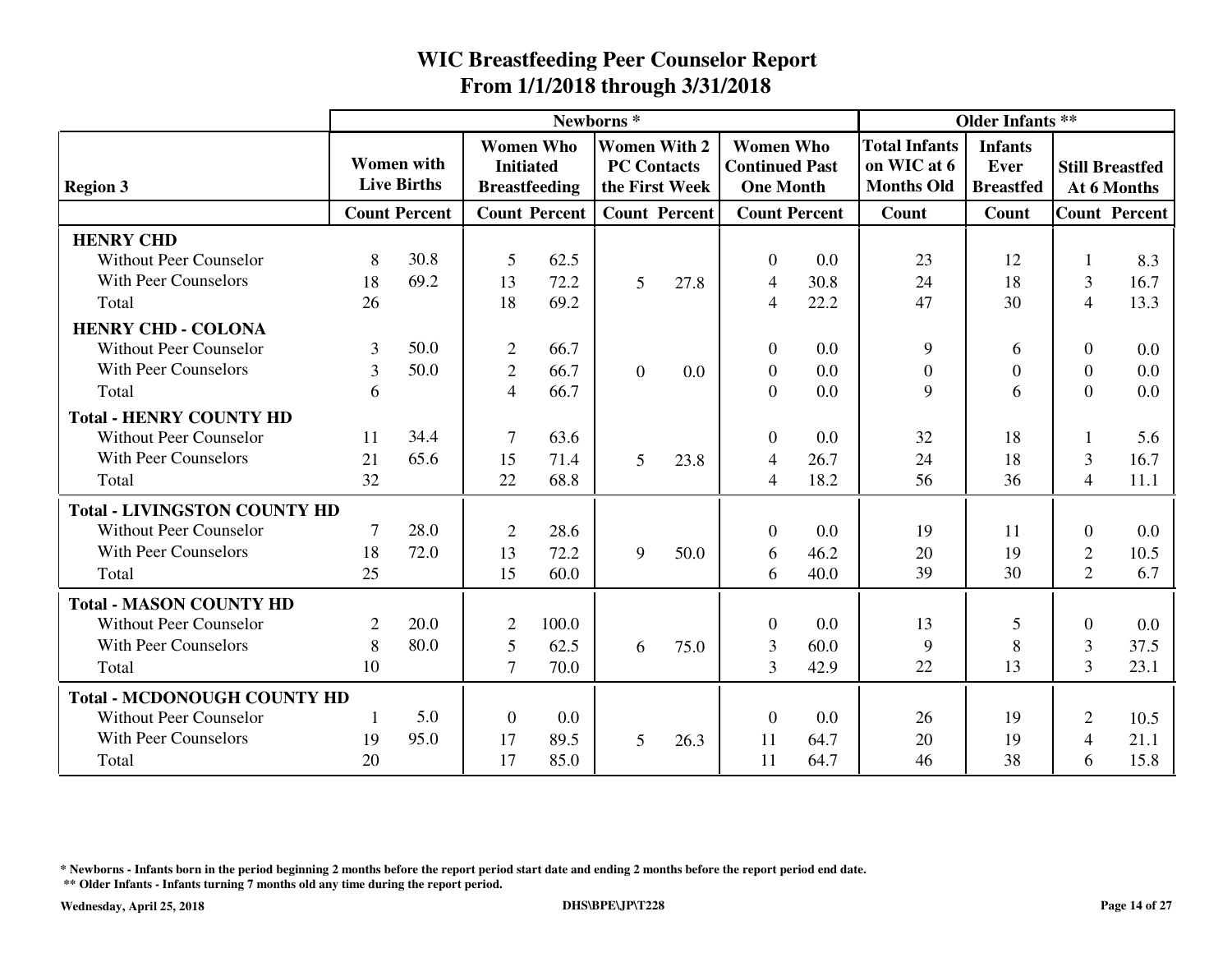|                                  |                |                                         |                                                              |                      | Newborns <sup>*</sup>                     |                      |                                                               |                      |                                                          | <b>Older Infants **</b>                    |          |                                       |
|----------------------------------|----------------|-----------------------------------------|--------------------------------------------------------------|----------------------|-------------------------------------------|----------------------|---------------------------------------------------------------|----------------------|----------------------------------------------------------|--------------------------------------------|----------|---------------------------------------|
| <b>Region 3</b>                  |                | <b>Women</b> with<br><b>Live Births</b> | <b>Women Who</b><br><b>Initiated</b><br><b>Breastfeeding</b> |                      | <b>Women With 2</b><br><b>PC Contacts</b> | the First Week       | <b>Women Who</b><br><b>Continued Past</b><br><b>One Month</b> |                      | <b>Total Infants</b><br>on WIC at 6<br><b>Months Old</b> | <b>Infants</b><br>Ever<br><b>Breastfed</b> |          | <b>Still Breastfed</b><br>At 6 Months |
|                                  |                | <b>Count Percent</b>                    |                                                              | <b>Count Percent</b> |                                           | <b>Count Percent</b> |                                                               | <b>Count Percent</b> | Count                                                    | Count                                      |          | <b>Count Percent</b>                  |
| <b>Total - MCLEAN COUNTY HD</b>  |                |                                         |                                                              |                      |                                           |                      |                                                               |                      |                                                          |                                            |          |                                       |
| <b>Without Peer Counselor</b>    | 81             | 65.3                                    | 51                                                           | 63.0                 |                                           |                      | 12                                                            | 23.5                 | 135                                                      | 102                                        | 11       | 10.8                                  |
| <b>With Peer Counselors</b>      | 43             | 34.7                                    | 36                                                           | 83.7                 | 6                                         | 14.0                 | 17                                                            | 47.2                 | 44                                                       | 43                                         | 16       | 37.2                                  |
| Total                            | 124            |                                         | 87                                                           | 70.2                 |                                           |                      | 29                                                            | 33.3                 | 179                                                      | 145                                        | 27       | 18.6                                  |
| <b>Total - MERCER COUNTY HD</b>  |                |                                         |                                                              |                      |                                           |                      |                                                               |                      |                                                          |                                            |          |                                       |
| <b>Without Peer Counselor</b>    | 3              | 42.9                                    |                                                              | 33.3                 |                                           |                      | $\theta$                                                      | 0.0                  | $\overline{4}$                                           |                                            | $\Omega$ | 0.0                                   |
| With Peer Counselors             | $\overline{4}$ | 57.1                                    | $\overline{2}$                                               | 50.0                 | $\mathbf{1}$                              | 25.0                 |                                                               | 50.0                 | 8                                                        | 8                                          | $\Omega$ | 0.0                                   |
| Total                            | $\overline{7}$ |                                         | 3                                                            | 42.9                 |                                           |                      |                                                               | 33.3                 | 12                                                       | 9                                          | $\Omega$ | 0.0                                   |
| <b>Total - PEORIA COUNTY HD</b>  |                |                                         |                                                              |                      |                                           |                      |                                                               |                      |                                                          |                                            |          |                                       |
| <b>Without Peer Counselor</b>    | 102            | 53.7                                    | 37                                                           | 36.3                 |                                           |                      | $\theta$                                                      | 0.0                  | 250                                                      | 138                                        | 17       | 12.3                                  |
| With Peer Counselors             | 88             | 46.3                                    | 74                                                           | 84.1                 | 11                                        | 12.5                 | 28                                                            | 37.8                 | 53                                                       | 52                                         | 14       | 26.9                                  |
| Total                            | 190            |                                         | 111                                                          | 58.4                 |                                           |                      | 28                                                            | 25.2                 | 303                                                      | 190                                        | 31       | 16.3                                  |
| <b>Total - TAZWELL COUNTY HD</b> |                |                                         |                                                              |                      |                                           |                      |                                                               |                      |                                                          |                                            |          |                                       |
| <b>Without Peer Counselor</b>    | 19             | 26.4                                    | 5                                                            | 26.3                 |                                           |                      | $\theta$                                                      | 0.0                  | 71                                                       | 44                                         | 4        | 9.1                                   |
| <b>With Peer Counselors</b>      | 53             | 73.6                                    | 40                                                           | 75.5                 | 9                                         | 17.0                 | 17                                                            | 42.5                 | 36                                                       | 34                                         | 15       | 44.1                                  |
| Total                            | 72             |                                         | 45                                                           | 62.5                 |                                           |                      | 17                                                            | 37.8                 | 107                                                      | 78                                         | 19       | 24.4                                  |
| <b>Total - WARREN COUNTY HD</b>  |                |                                         |                                                              |                      |                                           |                      |                                                               |                      |                                                          |                                            |          |                                       |
| <b>Without Peer Counselor</b>    | 18             | 62.1                                    | 8                                                            | 44.4                 |                                           |                      |                                                               | 12.5                 | 18                                                       | 11                                         | 3        | 27.3                                  |
| <b>With Peer Counselors</b>      | 11             | 37.9                                    | 10                                                           | 90.9                 | $\Omega$                                  | 0.0                  | 5                                                             | 50.0                 | $\overline{4}$                                           | 4                                          |          | 25.0                                  |
| Total                            | 29             |                                         | 18                                                           | 62.1                 |                                           |                      | 6                                                             | 33.3                 | 22                                                       | 15                                         | 4        | 26.7                                  |

**\* Newborns - Infants born in the period beginning 2 months before the report period start date and ending 2 months before the report period end date.**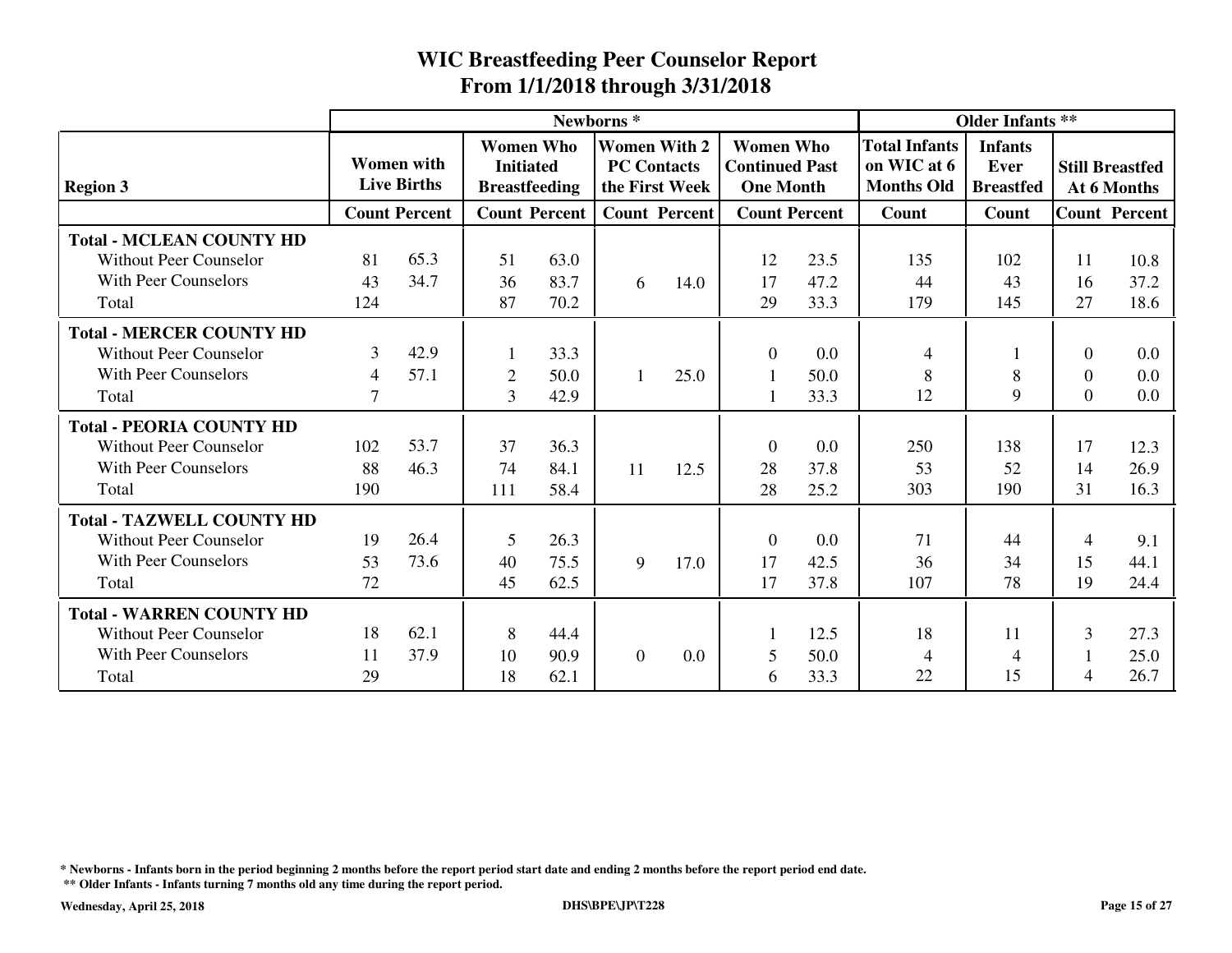|                                    |                |                                         |                  |                                          | Newborns <sup>*</sup> |                                       |                                                               | <b>Older Infants **</b> |                                                          |                                            |                |                                       |
|------------------------------------|----------------|-----------------------------------------|------------------|------------------------------------------|-----------------------|---------------------------------------|---------------------------------------------------------------|-------------------------|----------------------------------------------------------|--------------------------------------------|----------------|---------------------------------------|
| <b>Region 4</b>                    |                | <b>Women</b> with<br><b>Live Births</b> | <b>Initiated</b> | <b>Women Who</b><br><b>Breastfeeding</b> | <b>PC Contacts</b>    | <b>Women With 2</b><br>the First Week | <b>Women Who</b><br><b>Continued Past</b><br><b>One Month</b> |                         | <b>Total Infants</b><br>on WIC at 6<br><b>Months Old</b> | <b>Infants</b><br>Ever<br><b>Breastfed</b> |                | <b>Still Breastfed</b><br>At 6 Months |
|                                    |                | <b>Count Percent</b>                    |                  | <b>Count Percent</b>                     |                       | <b>Count Percent</b>                  |                                                               | <b>Count Percent</b>    | Count                                                    | Count                                      |                | <b>Count Percent</b>                  |
| <b>Total - BROWN COUNTY HD</b>     |                |                                         |                  |                                          |                       |                                       |                                                               |                         |                                                          |                                            |                |                                       |
| <b>Without Peer Counselor</b>      | $\overline{2}$ | 100.0                                   |                  | 50.0                                     |                       |                                       |                                                               | 100.0                   | 5                                                        | 3                                          | $\Omega$       | 0.0                                   |
| <b>With Peer Counselors</b>        | $\Omega$       | 0.0                                     | $\overline{0}$   | 0.0                                      | $\Omega$              | 0.0                                   | $\Omega$                                                      | 0.0                     | $\mathfrak{2}$                                           | $\overline{2}$                             | $\Omega$       | 0.0                                   |
| Total                              | $\overline{2}$ |                                         |                  | 50.0                                     |                       |                                       |                                                               | 100.0                   | $\overline{7}$                                           | 5                                          | $\Omega$       | 0.0                                   |
| <b>Total - CALHOUN COUNTY HD</b>   |                |                                         |                  |                                          |                       |                                       |                                                               |                         |                                                          |                                            |                |                                       |
| <b>Without Peer Counselor</b>      | $\Omega$       | 0.0                                     | $\Omega$         | 0.0                                      |                       |                                       | $\Omega$                                                      | 0.0                     | $\overline{2}$                                           | $\Omega$                                   | $\Omega$       | 0.0                                   |
| <b>With Peer Counselors</b>        |                | 100.0                                   | $\mathbf{1}$     | 100.0                                    | $\overline{0}$        | 0.0                                   | $\overline{0}$                                                | 0.0                     | $\mathbf{1}$                                             | 1                                          | $\Omega$       | 0.0                                   |
| Total                              |                |                                         |                  | 100.0                                    |                       |                                       | $\Omega$                                                      | 0.0                     | 3                                                        | $\mathbf{1}$                               | $\Omega$       | 0.0                                   |
| <b>CASS CHD - BEARDSTOWN</b>       |                |                                         |                  |                                          |                       |                                       |                                                               |                         |                                                          |                                            |                |                                       |
| <b>Without Peer Counselor</b>      | 13             | 86.7                                    | 8                | 61.5                                     |                       |                                       | $\overline{2}$                                                | 25.0                    | 20                                                       | 17                                         | 5              | 29.4                                  |
| <b>With Peer Counselors</b>        | $\overline{2}$ | 13.3                                    | 1                | 50.0                                     | $\overline{0}$        | 0.0                                   | $\mathbf{0}$                                                  | 0.0                     | $\overline{0}$                                           | $\theta$                                   | $\Omega$       | 0.0                                   |
| Total                              | 15             |                                         | 9                | 60.0                                     |                       |                                       | $\overline{2}$                                                | 22.2                    | 20                                                       | 17                                         | 5              | 29.4                                  |
| <b>CASS CHD - VIRGINIA</b>         |                |                                         |                  |                                          |                       |                                       |                                                               |                         |                                                          |                                            |                |                                       |
| <b>Without Peer Counselor</b>      |                | 100.0                                   |                  | 100.0                                    |                       |                                       |                                                               | 100.0                   |                                                          | $\boldsymbol{0}$                           | $\Omega$       | 0.0                                   |
| <b>With Peer Counselors</b>        | $\Omega$       | 0.0                                     | $\overline{0}$   | 0.0                                      | $\Omega$              | 0.0                                   | $\theta$                                                      | 0.0                     | $\overline{0}$                                           | $\boldsymbol{0}$                           | $\Omega$       | 0.0                                   |
| Total                              |                |                                         |                  | 100.0                                    |                       |                                       |                                                               | 100.0                   |                                                          | $\Omega$                                   | $\Omega$       | 0.0                                   |
| <b>Total - CASS COUNTY HD</b>      |                |                                         |                  |                                          |                       |                                       |                                                               |                         |                                                          |                                            |                |                                       |
| <b>Without Peer Counselor</b>      | 14             | 87.5                                    | 9                | 64.3                                     |                       |                                       | 3                                                             | 33.3                    | 21                                                       | 17                                         | 5              | 29.4                                  |
| <b>With Peer Counselors</b>        | $\overline{2}$ | 12.5                                    | $\mathbf{1}$     | 50.0                                     | $\Omega$              | 0.0                                   | $\theta$                                                      | 0.0                     | $\overline{0}$                                           | $\boldsymbol{0}$                           | $\Omega$       | 0.0                                   |
| Total                              | 16             |                                         | 10               | 62.5                                     |                       |                                       | 3                                                             | 30.0                    | 21                                                       | 17                                         | 5              | 29.4                                  |
| <b>Total - CHRISTIAN COUNTY HD</b> |                |                                         |                  |                                          |                       |                                       |                                                               |                         |                                                          |                                            |                |                                       |
| <b>Without Peer Counselor</b>      | 14             | 50.0                                    | 4                | 28.6                                     |                       |                                       |                                                               | 25.0                    | 24                                                       | 12                                         | 1              | 8.3                                   |
| <b>With Peer Counselors</b>        | 14             | 50.0                                    | 12               | 85.7                                     | 3                     | 21.4                                  | 5                                                             | 41.7                    | 17                                                       | 14                                         | $\overline{4}$ | 28.6                                  |
| Total                              | 28             |                                         | 16               | 57.1                                     |                       |                                       | 6                                                             | 37.5                    | 41                                                       | 26                                         | 5              | 19.2                                  |

**\* Newborns - Infants born in the period beginning 2 months before the report period start date and ending 2 months before the report period end date.**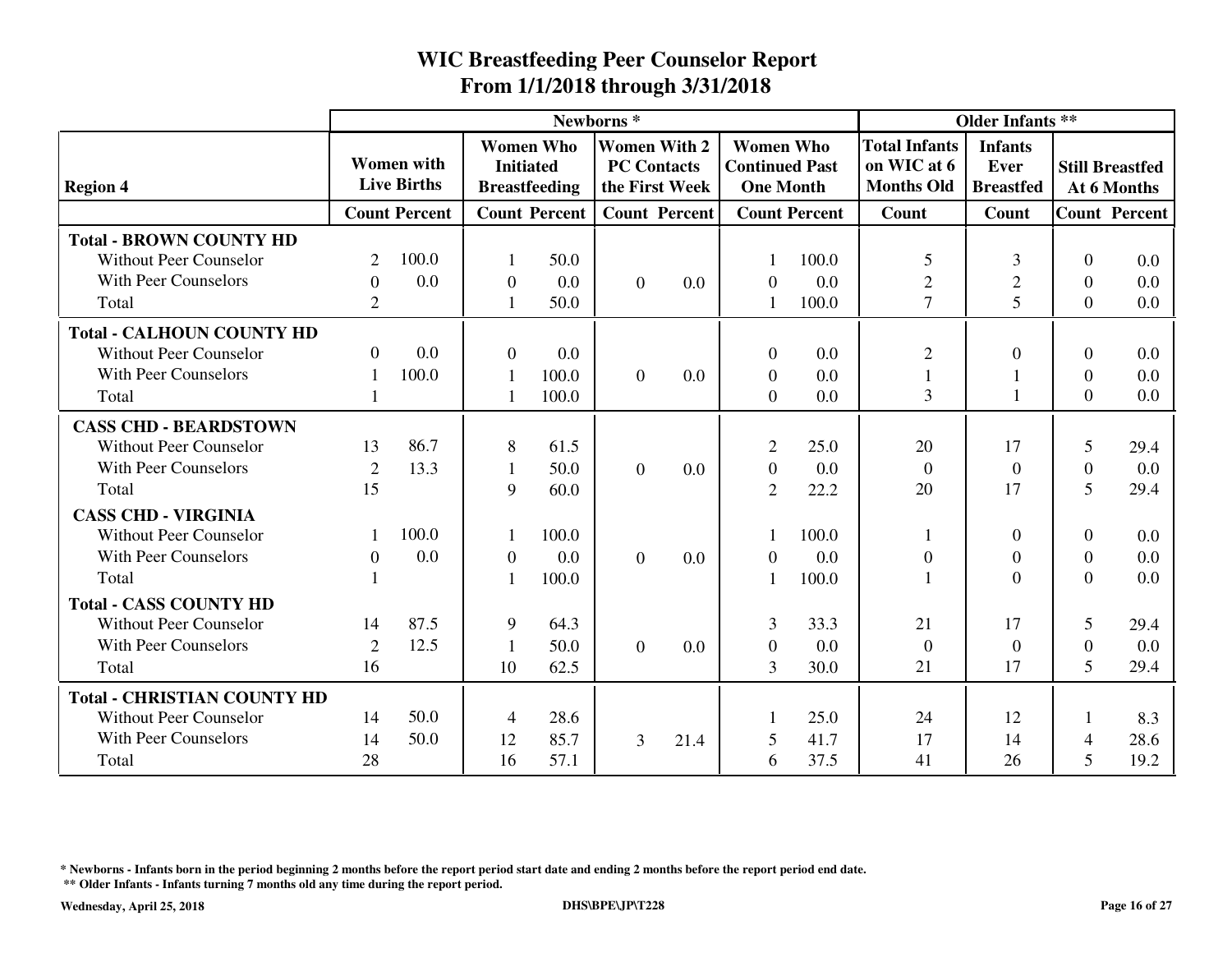|                                    |                |                                         |                  |                                          | Newborns <sup>*</sup>                     |                      |                                                               |                      |                                                          | <b>Older Infants **</b>                    |                |                                       |
|------------------------------------|----------------|-----------------------------------------|------------------|------------------------------------------|-------------------------------------------|----------------------|---------------------------------------------------------------|----------------------|----------------------------------------------------------|--------------------------------------------|----------------|---------------------------------------|
| <b>Region 4</b>                    |                | <b>Women</b> with<br><b>Live Births</b> | <b>Initiated</b> | <b>Women Who</b><br><b>Breastfeeding</b> | <b>Women With 2</b><br><b>PC Contacts</b> | the First Week       | <b>Women Who</b><br><b>Continued Past</b><br><b>One Month</b> |                      | <b>Total Infants</b><br>on WIC at 6<br><b>Months Old</b> | <b>Infants</b><br>Ever<br><b>Breastfed</b> |                | <b>Still Breastfed</b><br>At 6 Months |
|                                    |                | <b>Count Percent</b>                    |                  | <b>Count Percent</b>                     |                                           | <b>Count Percent</b> |                                                               | <b>Count Percent</b> | Count                                                    | Count                                      |                | <b>Count Percent</b>                  |
| <b>Total - CLARK CHD</b>           |                |                                         |                  |                                          |                                           |                      |                                                               |                      |                                                          |                                            |                |                                       |
| <b>Without Peer Counselor</b>      | 9              | 69.2                                    | 8                | 88.9                                     |                                           |                      | 4                                                             | 50.0                 | 14                                                       | 9                                          | $\Omega$       | 0.0                                   |
| <b>With Peer Counselors</b>        | $\overline{4}$ | 30.8                                    | $\overline{4}$   | 100.0                                    | $\overline{0}$                            | 0.0                  | $\overline{2}$                                                | 50.0                 | 8                                                        | 8                                          | 3              | 37.5                                  |
| Total                              | 13             |                                         | 12               | 92.3                                     |                                           |                      | 6                                                             | 50.0                 | 22                                                       | 17                                         | $\overline{3}$ | 17.6                                  |
| <b>Total - COLES COUNTY HD</b>     |                |                                         |                  |                                          |                                           |                      |                                                               |                      |                                                          |                                            |                |                                       |
| <b>Without Peer Counselor</b>      | 8              | 22.2                                    | 1                | 12.5                                     |                                           |                      | $\theta$                                                      | 0.0                  | 34                                                       | 15                                         | $\Omega$       | 0.0                                   |
| With Peer Counselors               | 28             | 77.8                                    | 27               | 96.4                                     | 15                                        | 53.6                 | 12                                                            | 44.4                 | 21                                                       | 21                                         | $\overline{4}$ | 19.0                                  |
| Total                              | 36             |                                         | 28               | 77.8                                     |                                           |                      | 12                                                            | 42.9                 | 55                                                       | 36                                         | $\overline{4}$ | 11.1                                  |
| <b>Total - DOUGLAS COUNTY HD</b>   |                |                                         |                  |                                          |                                           |                      |                                                               |                      |                                                          |                                            |                |                                       |
| <b>Without Peer Counselor</b>      | 3              | 23.1                                    | $\overline{0}$   | 0.0                                      |                                           |                      | $\theta$                                                      | 0.0                  | 6                                                        | 4                                          | $\theta$       | 0.0                                   |
| <b>With Peer Counselors</b>        | 10             | 76.9                                    | 7                | 70.0                                     | 3                                         | 30.0                 | 5                                                             | 71.4                 | 12                                                       | 11                                         | 5              | 45.5                                  |
| Total                              | 13             |                                         | $\overline{7}$   | 53.8                                     |                                           |                      | 5                                                             | 71.4                 | 18                                                       | 15                                         | $\mathfrak{S}$ | 33.3                                  |
| <b>Total - EDGAR CHD</b>           |                |                                         |                  |                                          |                                           |                      |                                                               |                      |                                                          |                                            |                |                                       |
| <b>Without Peer Counselor</b>      | $\theta$       | 0.0                                     | $\boldsymbol{0}$ | 0.0                                      |                                           |                      | $\overline{0}$                                                | 0.0                  | 8                                                        | 5                                          | $\overline{0}$ | 0.0                                   |
| <b>With Peer Counselors</b>        | 22             | 100.0                                   | 15               | 68.2                                     | 8                                         | 36.4                 | $\overline{7}$                                                | 46.7                 | 8                                                        | 8                                          | 3              | 37.5                                  |
| Total                              | 22             |                                         | 15               | 68.2                                     |                                           |                      | $\tau$                                                        | 46.7                 | 16                                                       | 13                                         | 3              | 23.1                                  |
| <b>Total - EFFINGHAM COUNTY HD</b> |                |                                         |                  |                                          |                                           |                      |                                                               |                      |                                                          |                                            |                |                                       |
| <b>Without Peer Counselor</b>      | $\overline{7}$ | 38.9                                    | 1                | 14.3                                     |                                           |                      | $\overline{0}$                                                | 0.0                  | 36                                                       | 13                                         |                | 7.7                                   |
| <b>With Peer Counselors</b>        | 11             | 61.1                                    | 9                | 81.8                                     | 3                                         | 27.3                 | 7                                                             | 77.8                 | 19                                                       | 17                                         | 3              | 17.6                                  |
| Total                              | 18             |                                         | 10               | 55.6                                     |                                           |                      | $\tau$                                                        | 70.0                 | 55                                                       | 30                                         | $\overline{4}$ | 13.3                                  |
| <b>Total - GREENE COUNTY HD</b>    |                |                                         |                  |                                          |                                           |                      |                                                               |                      |                                                          |                                            |                |                                       |
| <b>Without Peer Counselor</b>      | 5              | 29.4                                    | 1                | 20.0                                     |                                           |                      | $\overline{0}$                                                | 0.0                  | 9                                                        | 5                                          | $\theta$       | 0.0                                   |
| <b>With Peer Counselors</b>        | 12             | 70.6                                    | 9                | 75.0                                     | 10                                        | 83.3                 | 3                                                             | 33.3                 | 6                                                        | 5                                          |                | 20.0                                  |
| Total                              | 17             |                                         | 10               | 58.8                                     |                                           |                      | 3                                                             | 30.0                 | 15                                                       | 10                                         |                | 10.0                                  |

**\* Newborns - Infants born in the period beginning 2 months before the report period start date and ending 2 months before the report period end date.**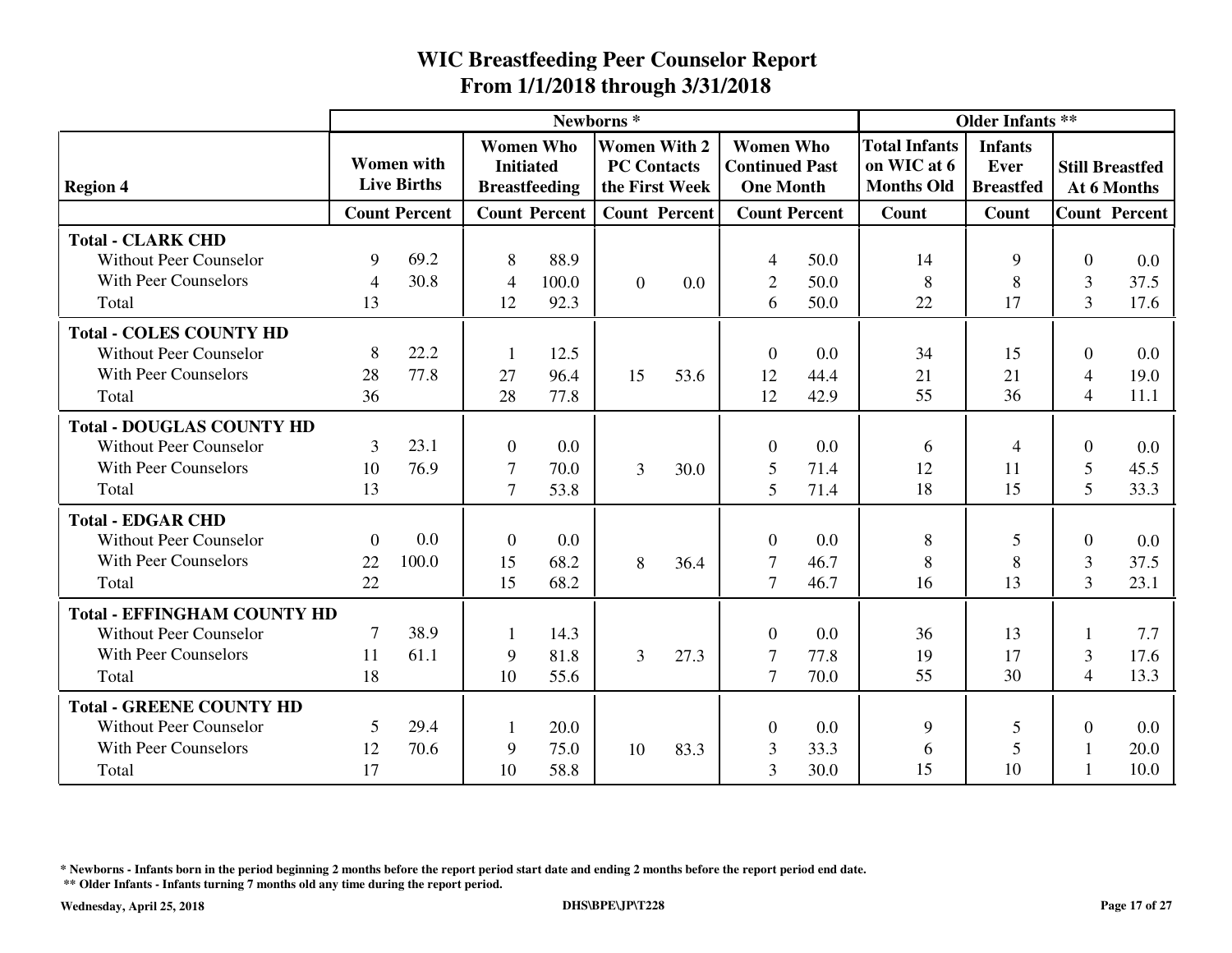|                                    |     | Newborns <sup>*</sup>                   |                  |                                          |                                                             |                      |                                                               |                      |                                                          | <b>Older Infants **</b>                    |                |                                       |
|------------------------------------|-----|-----------------------------------------|------------------|------------------------------------------|-------------------------------------------------------------|----------------------|---------------------------------------------------------------|----------------------|----------------------------------------------------------|--------------------------------------------|----------------|---------------------------------------|
| <b>Region 4</b>                    |     | <b>Women</b> with<br><b>Live Births</b> | <b>Initiated</b> | <b>Women Who</b><br><b>Breastfeeding</b> | <b>Women With 2</b><br><b>PC Contacts</b><br>the First Week |                      | <b>Women Who</b><br><b>Continued Past</b><br><b>One Month</b> |                      | <b>Total Infants</b><br>on WIC at 6<br><b>Months Old</b> | <b>Infants</b><br>Ever<br><b>Breastfed</b> |                | <b>Still Breastfed</b><br>At 6 Months |
|                                    |     | <b>Count Percent</b>                    |                  | <b>Count Percent</b>                     |                                                             | <b>Count Percent</b> |                                                               | <b>Count Percent</b> | Count                                                    | Count                                      |                | <b>Count Percent</b>                  |
| <b>Total - JERSEY COUNTY HD</b>    |     |                                         |                  |                                          |                                                             |                      |                                                               |                      |                                                          |                                            |                |                                       |
| <b>Without Peer Counselor</b>      | 25  | 89.3                                    | 16               | 64.0                                     |                                                             |                      | 3                                                             | 18.8                 | 20                                                       | 10                                         | $\Omega$       | 0.0                                   |
| <b>With Peer Counselors</b>        | 3   | 10.7                                    | 3                | 100.0                                    | $\overline{0}$                                              | 0.0                  | $\overline{2}$                                                | 66.7                 | 9                                                        | 9                                          | 5              | 55.6                                  |
| Total                              | 28  |                                         | 19               | 67.9                                     |                                                             |                      | 5                                                             | 26.3                 | 29                                                       | 19                                         | 5              | 26.3                                  |
| <b>Total - LOGAN COUNTY HD</b>     |     |                                         |                  |                                          |                                                             |                      |                                                               |                      |                                                          |                                            |                |                                       |
| <b>Without Peer Counselor</b>      | 3   | 15.8                                    | 1                | 33.3                                     |                                                             |                      | $\mathbf{0}$                                                  | 0.0                  | 21                                                       | $\overline{7}$                             | $\Omega$       | 0.0                                   |
| <b>With Peer Counselors</b>        | 16  | 84.2                                    | 12               | 75.0                                     | 5                                                           | 31.3                 | 5                                                             | 41.7                 | 13                                                       | 13                                         | $\overline{2}$ | 15.4                                  |
| Total                              | 19  |                                         | 13               | 68.4                                     |                                                             |                      | 5                                                             | 38.5                 | 34                                                       | 20                                         | $\overline{2}$ | 10.0                                  |
| <b>Total - MACON COUNTY HD</b>     |     |                                         |                  |                                          |                                                             |                      |                                                               |                      |                                                          |                                            |                |                                       |
| <b>Without Peer Counselor</b>      | 42  | 31.1                                    | 15               | 35.7                                     |                                                             |                      |                                                               | 6.7                  | 126                                                      | 52                                         | 3              | 5.8                                   |
| <b>With Peer Counselors</b>        | 93  | 68.9                                    | 65               | 69.9                                     | 31                                                          | 33.3                 | 30                                                            | 46.2                 | 63                                                       | 61                                         | 17             | 27.9                                  |
| Total                              | 135 |                                         | 80               | 59.3                                     |                                                             |                      | 31                                                            | 38.8                 | 189                                                      | 113                                        | 20             | 17.7                                  |
| <b>Total - MACOUPIN</b>            |     |                                         |                  |                                          |                                                             |                      |                                                               |                      |                                                          |                                            |                |                                       |
| <b>Without Peer Counselor</b>      | 31  | 64.6                                    | 10               | 32.3                                     |                                                             |                      | $\overline{2}$                                                | 20.0                 | 28                                                       | 13                                         | $\overline{2}$ | 15.4                                  |
| <b>With Peer Counselors</b>        | 17  | 35.4                                    | 16               | 94.1                                     | 11                                                          | 64.7                 | $\tau$                                                        | 43.8                 | 14                                                       | 14                                         | $\overline{4}$ | 28.6                                  |
| Total                              | 48  |                                         | 26               | 54.2                                     |                                                             |                      | 9                                                             | 34.6                 | 42                                                       | 27                                         | 6              | 22.2                                  |
| <b>MONTGOMERY CHD</b>              |     |                                         |                  |                                          |                                                             |                      |                                                               |                      |                                                          |                                            |                |                                       |
| <b>Without Peer Counselor</b>      | 5   | 21.7                                    | $\boldsymbol{0}$ | 0.0                                      |                                                             |                      | $\theta$                                                      | 0.0                  | 6                                                        | $\overline{4}$                             |                | 25.0                                  |
| <b>With Peer Counselors</b>        | 18  | 78.3                                    | 13               | 72.2                                     | 9                                                           | 50.0                 | 8                                                             | 61.5                 | 15                                                       | 13                                         | 3              | 23.1                                  |
| Total                              | 23  |                                         | 13               | 56.5                                     |                                                             |                      | 8                                                             | 61.5                 | 21                                                       | 17                                         | $\overline{4}$ | 23.5                                  |
| <b>MONTGOMERY CHD - LITCHFIELD</b> |     |                                         |                  |                                          |                                                             |                      |                                                               |                      |                                                          |                                            |                |                                       |
| <b>Without Peer Counselor</b>      | 4   | 23.5                                    | $\mathbf{0}$     | 0.0                                      |                                                             |                      | $\theta$                                                      | 0.0                  | 15                                                       | 5                                          | $\theta$       | 0.0                                   |
| <b>With Peer Counselors</b>        | 13  | 76.5                                    | 11               | 84.6                                     | 6                                                           | 46.2                 | 4                                                             | 36.4                 | 11                                                       | 10                                         | 3              | 30.0                                  |
| Total                              | 17  |                                         | 11               | 64.7                                     |                                                             |                      | 4                                                             | 36.4                 | 26                                                       | 15                                         | 3              | 20.0                                  |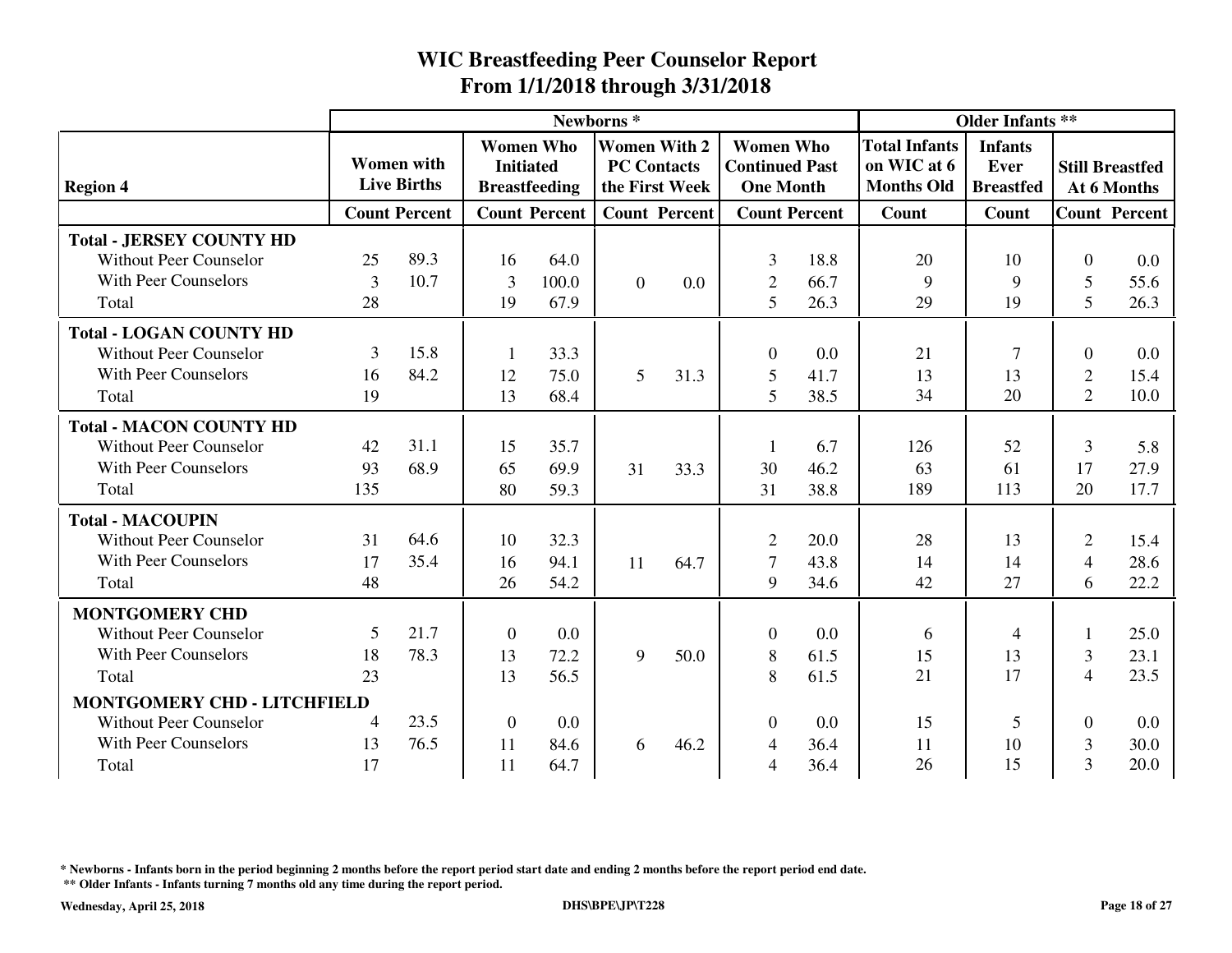|                                             |                |                                         |                                      |                      | Newborns <sup>*</sup> |                                                             |                                                               |      |                                                          | <b>Older Infants **</b>                           |                |                                       |
|---------------------------------------------|----------------|-----------------------------------------|--------------------------------------|----------------------|-----------------------|-------------------------------------------------------------|---------------------------------------------------------------|------|----------------------------------------------------------|---------------------------------------------------|----------------|---------------------------------------|
| <b>Region 4</b>                             |                | <b>Women</b> with<br><b>Live Births</b> | <b>Women Who</b><br><b>Initiated</b> | <b>Breastfeeding</b> |                       | <b>Women With 2</b><br><b>PC Contacts</b><br>the First Week | <b>Women Who</b><br><b>Continued Past</b><br><b>One Month</b> |      | <b>Total Infants</b><br>on WIC at 6<br><b>Months Old</b> | <b>Infants</b><br><b>Ever</b><br><b>Breastfed</b> |                | <b>Still Breastfed</b><br>At 6 Months |
|                                             |                | <b>Count Percent</b>                    |                                      | <b>Count Percent</b> |                       | <b>Count Percent</b>                                        | <b>Count Percent</b>                                          |      | Count                                                    | Count                                             |                | <b>Count Percent</b>                  |
| <b>Total - MONTGOMERY COUNTY HD</b>         |                |                                         |                                      |                      |                       |                                                             |                                                               |      |                                                          |                                                   |                |                                       |
| <b>Without Peer Counselor</b>               | 9              | 22.5                                    | $\mathbf{0}$                         | 0.0                  |                       |                                                             | $\Omega$                                                      | 0.0  | 21                                                       | 9                                                 |                | 11.1                                  |
| With Peer Counselors                        | 31             | 77.5                                    | 24                                   | 77.4                 | 15                    | 48.4                                                        | 12                                                            | 50.0 | 26                                                       | 23                                                | 6              | 26.1                                  |
| Total                                       | 40             |                                         | 24                                   | 60.0                 |                       |                                                             | 12                                                            | 50.0 | 47                                                       | 32                                                | 7              | 21.9                                  |
| <b>Total - PIKE COUNTY HD</b>               |                |                                         |                                      |                      |                       |                                                             |                                                               |      |                                                          |                                                   |                |                                       |
| <b>Without Peer Counselor</b>               | 6              | 54.5                                    | 5                                    | 83.3                 |                       |                                                             | 3                                                             | 60.0 | 13                                                       | $\overline{7}$                                    | $\Omega$       | 0.0                                   |
| With Peer Counselors                        | 5              | 45.5                                    | 5                                    | 100.0                | $\mathbf{1}$          | 20.0                                                        | $\overline{2}$                                                | 40.0 | 16                                                       | 16                                                | $\overline{4}$ | 25.0                                  |
| Total                                       | 11             |                                         | 10                                   | 90.9                 |                       |                                                             | 5                                                             | 50.0 | 29                                                       | 23                                                | 4              | 17.4                                  |
| <b>Total - SANGAMON COUNTY HEALTH DEPT.</b> |                |                                         |                                      |                      |                       |                                                             |                                                               |      |                                                          |                                                   |                |                                       |
| <b>Without Peer Counselor</b>               | 185            | 91.6                                    | 115                                  | 62.2                 |                       |                                                             | 28                                                            | 24.3 | 175                                                      | 80                                                | 6              | 7.5                                   |
| With Peer Counselors                        | 17             | 8.4                                     | 17                                   | 100.0                | $\overline{2}$        | 11.8                                                        | 4                                                             | 23.5 | 85                                                       | 66                                                | 13             | 19.7                                  |
| Total                                       | 202            |                                         | 132                                  | 65.3                 |                       |                                                             | 32                                                            | 24.2 | 260                                                      | 146                                               | 19             | 13.0                                  |
| <b>Total - SCOTT COUNTY HD</b>              |                |                                         |                                      |                      |                       |                                                             |                                                               |      |                                                          |                                                   |                |                                       |
| <b>Without Peer Counselor</b>               | 3              | 75.0                                    | $\overline{2}$                       | 66.7                 |                       |                                                             | $\theta$                                                      | 0.0  | 8                                                        | $\overline{7}$                                    | $\Omega$       | 0.0                                   |
| <b>With Peer Counselors</b>                 |                | 25.0                                    |                                      | 100.0                | $\mathbf{1}$          | 100.0                                                       | $\overline{0}$                                                | 0.0  | $\overline{0}$                                           | $\overline{0}$                                    | $\Omega$       | 0.0                                   |
| Total                                       | $\overline{4}$ |                                         | 3                                    | 75.0                 |                       |                                                             | $\Omega$                                                      | 0.0  | 8                                                        | 7                                                 | $\Omega$       | 0.0                                   |
| <b>Total - SHELBY CHD</b>                   |                |                                         |                                      |                      |                       |                                                             |                                                               |      |                                                          |                                                   |                |                                       |
| <b>Without Peer Counselor</b>               | 8              | 47.1                                    | 3                                    | 37.5                 |                       |                                                             | 2                                                             | 66.7 | 14                                                       | 8                                                 | 0              | 0.0                                   |
| <b>With Peer Counselors</b>                 | 9              | 52.9                                    | 6                                    | 66.7                 | $5\overline{)}$       | 55.6                                                        | 4                                                             | 66.7 | 12                                                       | 12                                                | 5              | 41.7                                  |
| Total                                       | 17             |                                         | 9                                    | 52.9                 |                       |                                                             | 6                                                             | 66.7 | 26                                                       | 20                                                | 5              | 25.0                                  |

**\* Newborns - Infants born in the period beginning 2 months before the report period start date and ending 2 months before the report period end date.**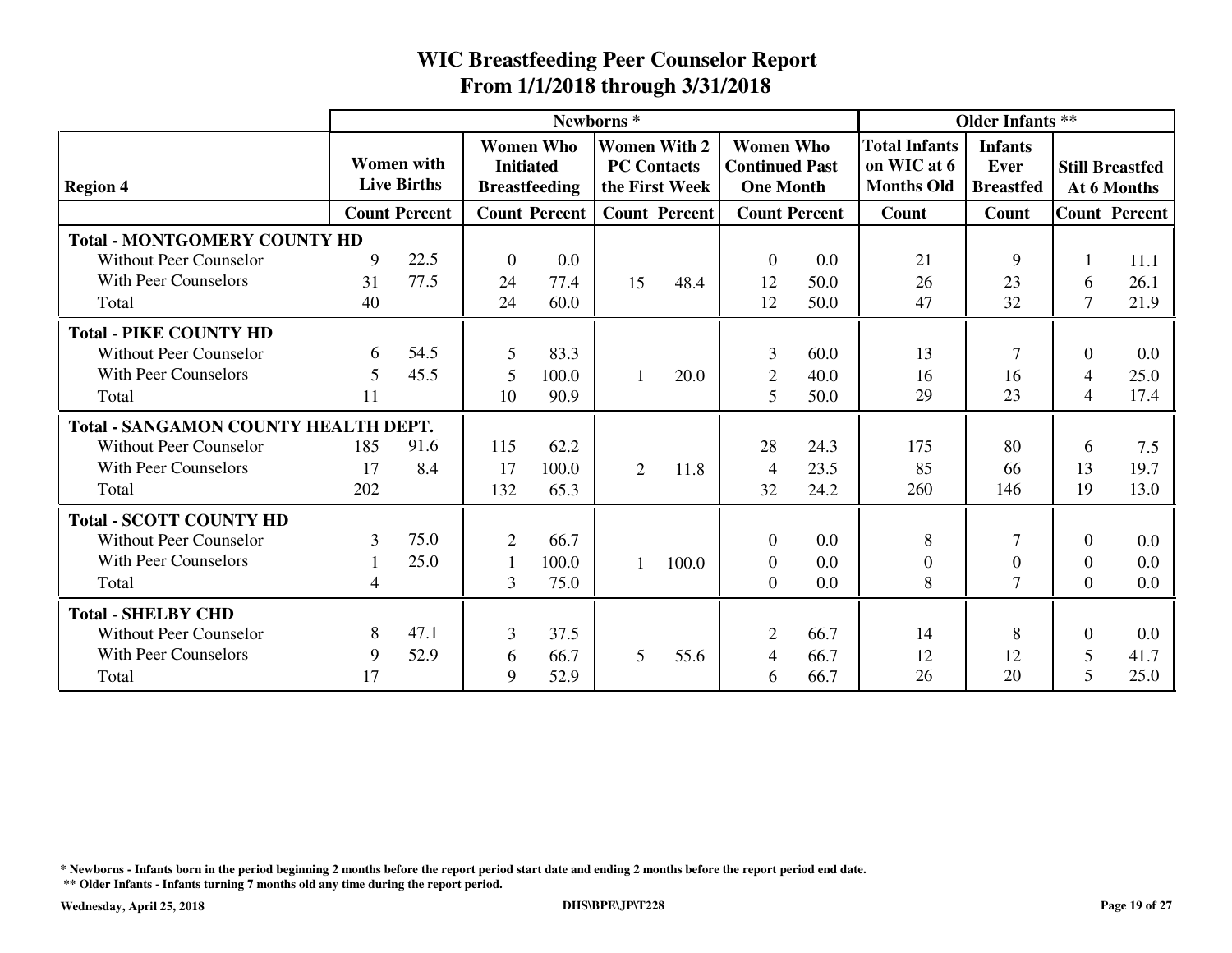|                                       |     |                                         |                  |                                          | Newborns <sup>*</sup> |                                       |                                                               |                      |                                                          | <b>Older Infants **</b>                    |                |                                       |
|---------------------------------------|-----|-----------------------------------------|------------------|------------------------------------------|-----------------------|---------------------------------------|---------------------------------------------------------------|----------------------|----------------------------------------------------------|--------------------------------------------|----------------|---------------------------------------|
| <b>Region 5</b>                       |     | <b>Women</b> with<br><b>Live Births</b> | <b>Initiated</b> | <b>Women Who</b><br><b>Breastfeeding</b> | <b>PC Contacts</b>    | <b>Women With 2</b><br>the First Week | <b>Women Who</b><br><b>Continued Past</b><br><b>One Month</b> |                      | <b>Total Infants</b><br>on WIC at 6<br><b>Months Old</b> | <b>Infants</b><br>Ever<br><b>Breastfed</b> |                | <b>Still Breastfed</b><br>At 6 Months |
|                                       |     | <b>Count Percent</b>                    |                  | <b>Count Percent</b>                     |                       | <b>Count Percent</b>                  |                                                               | <b>Count Percent</b> | Count                                                    | Count                                      |                | <b>Count Percent</b>                  |
| <b>Total - BOND CHD</b>               |     |                                         |                  |                                          |                       |                                       |                                                               |                      |                                                          |                                            |                |                                       |
| <b>Without Peer Counselor</b>         | 4   | 19.0                                    | 1                | 25.0                                     |                       |                                       |                                                               | 100.0                | $\overline{7}$                                           | $\overline{2}$                             |                | 50.0                                  |
| With Peer Counselors                  | 17  | 81.0                                    | 15               | 88.2                                     | 6                     | 35.3                                  | 8                                                             | 53.3                 | 15                                                       | 12                                         | $\overline{2}$ | 16.7                                  |
| Total                                 | 21  |                                         | 16               | 76.2                                     |                       |                                       | 9                                                             | 56.3                 | 22                                                       | 14                                         | 3              | 21.4                                  |
| <b>Total - CLAY COUNTY HD</b>         |     |                                         |                  |                                          |                       |                                       |                                                               |                      |                                                          |                                            |                |                                       |
| <b>Without Peer Counselor</b>         | -1  | 8.3                                     |                  | 100.0                                    |                       |                                       | $\theta$                                                      | 0.0                  | 1                                                        | 1                                          | $\Omega$       | 0.0                                   |
| <b>With Peer Counselors</b>           | 11  | 91.7                                    | 5                | 45.5                                     | $\overline{7}$        | 63.6                                  | $\overline{4}$                                                | 80.0                 | 18                                                       | 15                                         | 3              | 20.0                                  |
| Total                                 | 12  |                                         | 6                | 50.0                                     |                       |                                       | $\overline{4}$                                                | 66.7                 | 19                                                       | 16                                         | $\overline{3}$ | 18.8                                  |
| <b>Total - CLINTON CHD</b>            |     |                                         |                  |                                          |                       |                                       |                                                               |                      |                                                          |                                            |                |                                       |
| <b>Without Peer Counselor</b>         | 12  | 52.2                                    | 7                | 58.3                                     |                       |                                       | $\theta$                                                      | 0.0                  | 15                                                       | $\overline{7}$                             | $\Omega$       | 0.0                                   |
| With Peer Counselors                  | 11  | 47.8                                    | 11               | 100.0                                    | $5\overline{)}$       | 45.5                                  | 3                                                             | 27.3                 | 9                                                        | 9                                          | $\overline{2}$ | 22.2                                  |
| Total                                 | 23  |                                         | 18               | 78.3                                     |                       |                                       | 3                                                             | 16.7                 | 24                                                       | 16                                         | $\overline{2}$ | 12.5                                  |
| <b>COORD YTH SERV - GRANITE CITY</b>  |     |                                         |                  |                                          |                       |                                       |                                                               |                      |                                                          |                                            |                |                                       |
| <b>Without Peer Counselor</b>         | 39  | 34.5                                    | 8                | 20.5                                     |                       |                                       | $\theta$                                                      | 0.0                  | 67                                                       | 23                                         | $\Omega$       | 0.0                                   |
| With Peer Counselors                  | 74  | 65.5                                    | 58               | 78.4                                     | 34                    | 45.9                                  | 29                                                            | 50.0                 | 86                                                       | 78                                         | 20             | 25.6                                  |
| Total                                 | 113 |                                         | 66               | 58.4                                     |                       |                                       | 29                                                            | 43.9                 | 153                                                      | 101                                        | 20             | 19.8                                  |
| <b>COORD YTH SERV - WOOD RIVER</b>    |     |                                         |                  |                                          |                       |                                       |                                                               |                      |                                                          |                                            |                |                                       |
| <b>Without Peer Counselor</b>         | 31  | 27.7                                    | 5                | 16.1                                     |                       |                                       | $\theta$                                                      | 0.0                  | 93                                                       | 23                                         | $\theta$       | 0.0                                   |
| <b>With Peer Counselors</b>           | 81  | 72.3                                    | 74               | 91.4                                     | 44                    | 54.3                                  | 34                                                            | 45.9                 | 65                                                       | 57                                         | 13             | 22.8                                  |
| Total                                 | 112 |                                         | 79               | 70.5                                     |                       |                                       | 34                                                            | 43.0                 | 158                                                      | 80                                         | 13             | 16.3                                  |
| <b>Total - COORDINATED YOUTH SERV</b> |     |                                         |                  |                                          |                       |                                       |                                                               |                      |                                                          |                                            |                |                                       |
| <b>Without Peer Counselor</b>         | 70  | 31.1                                    | 13               | 18.6                                     |                       |                                       | $\Omega$                                                      | 0.0                  | 160                                                      | 46                                         | $\Omega$       | 0.0                                   |
| With Peer Counselors                  | 155 | 68.9                                    | 132              | 85.2                                     | 78                    | 50.3                                  | 63                                                            | 47.7                 | 151                                                      | 135                                        | 33             | 24.4                                  |
| Total                                 | 225 |                                         | 145              | 64.4                                     |                       |                                       | 63                                                            | 43.4                 | 311                                                      | 181                                        | 33             | 18.2                                  |

**\* Newborns - Infants born in the period beginning 2 months before the report period start date and ending 2 months before the report period end date.**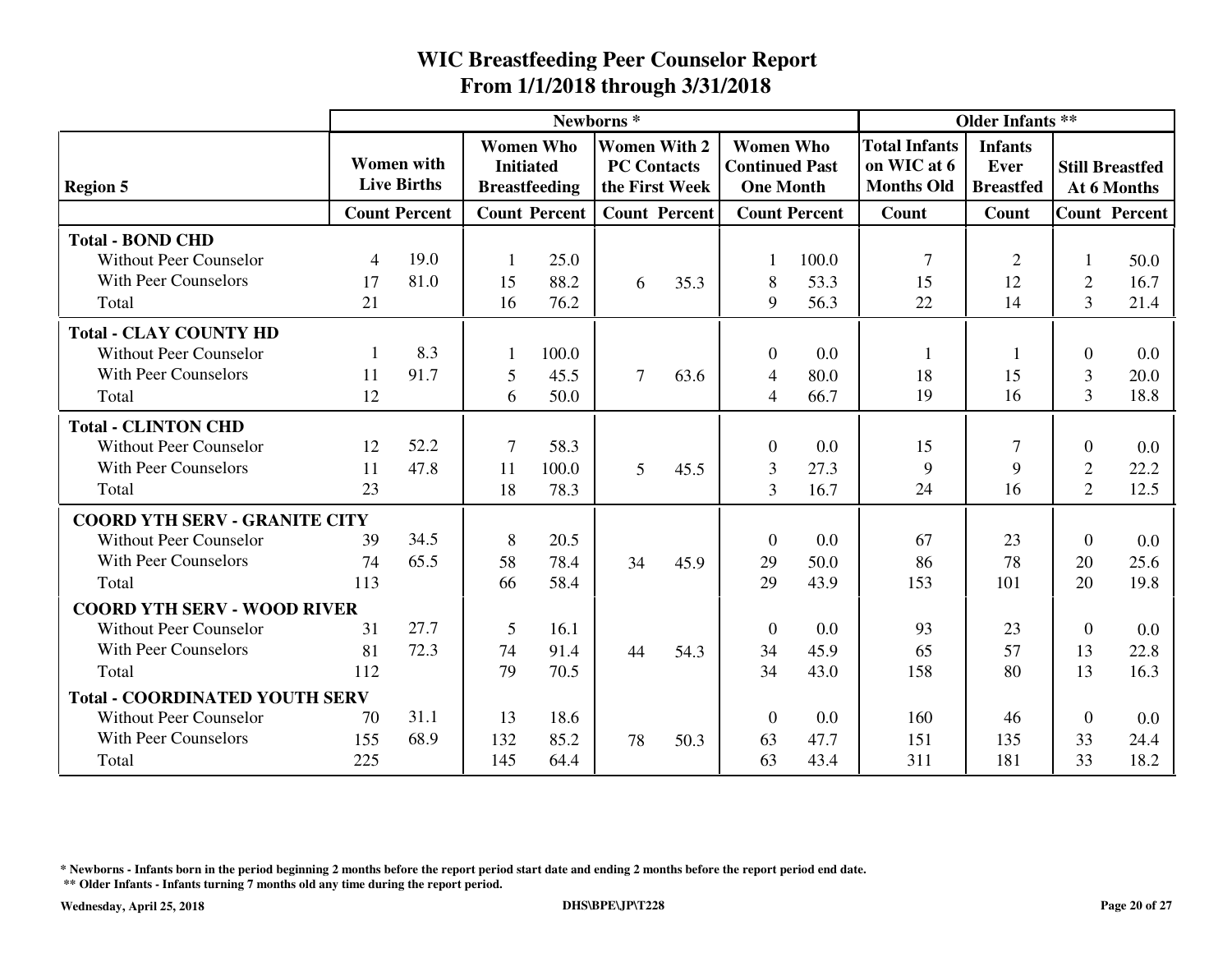|                                         |                |                                         |                  |                                          | Newborns <sup>*</sup> |                                                             |                                                               |                      |                                                          | <b>Older Infants **</b>                    |                |                                       |
|-----------------------------------------|----------------|-----------------------------------------|------------------|------------------------------------------|-----------------------|-------------------------------------------------------------|---------------------------------------------------------------|----------------------|----------------------------------------------------------|--------------------------------------------|----------------|---------------------------------------|
| <b>Region 5</b>                         |                | <b>Women</b> with<br><b>Live Births</b> | <b>Initiated</b> | <b>Women Who</b><br><b>Breastfeeding</b> |                       | <b>Women With 2</b><br><b>PC Contacts</b><br>the First Week | <b>Women Who</b><br><b>Continued Past</b><br><b>One Month</b> |                      | <b>Total Infants</b><br>on WIC at 6<br><b>Months Old</b> | <b>Infants</b><br>Ever<br><b>Breastfed</b> |                | <b>Still Breastfed</b><br>At 6 Months |
|                                         |                | <b>Count Percent</b>                    |                  | <b>Count Percent</b>                     |                       | <b>Count Percent</b>                                        |                                                               | <b>Count Percent</b> | Count                                                    | Count                                      |                | <b>Count Percent</b>                  |
| <b>Total - CRAWFORD COUNTY HD</b>       |                |                                         |                  |                                          |                       |                                                             |                                                               |                      |                                                          |                                            |                |                                       |
| <b>Without Peer Counselor</b>           | $\overline{4}$ | 23.5                                    | $\overline{0}$   | 0.0                                      |                       |                                                             | $\Omega$                                                      | 0.0                  | 12                                                       | 6                                          |                | 16.7                                  |
| <b>With Peer Counselors</b>             | 13             | 76.5                                    | 13               | 100.0                                    | 10                    | 76.9                                                        | 5                                                             | 38.5                 | 19                                                       | 16                                         | $\overline{7}$ | 43.8                                  |
| Total                                   | 17             |                                         | 13               | 76.5                                     |                       |                                                             | 5                                                             | 38.5                 | 31                                                       | 22                                         | 8              | 36.4                                  |
| <b>EAST SIDE HD</b>                     |                |                                         |                  |                                          |                       |                                                             |                                                               |                      |                                                          |                                            |                |                                       |
| <b>Without Peer Counselor</b>           | 2              | 2.0                                     | $\theta$         | 0.0                                      |                       |                                                             | $\theta$                                                      | 0.0                  | 63                                                       | 23                                         | $\Omega$       | 0.0                                   |
| <b>With Peer Counselors</b>             | 96             | 98.0                                    | 54               | 56.3                                     | 55                    | 57.3                                                        | 18                                                            | 33.3                 | 78                                                       | 58                                         | 13             | 22.4                                  |
| Total                                   | 98             |                                         | 54               | 55.1                                     |                       |                                                             | 18                                                            | 33.3                 | 141                                                      | 81                                         | 13             | 16.0                                  |
| <b>EAST SIDE HD - CAHOKIA</b>           |                |                                         |                  |                                          |                       |                                                             |                                                               |                      |                                                          |                                            |                |                                       |
| <b>Without Peer Counselor</b>           | $\theta$       | 0.0                                     | $\mathbf{0}$     | 0.0                                      |                       |                                                             | $\theta$                                                      | 0.0                  | 24                                                       | 9                                          | $\Omega$       | 0.0                                   |
| <b>With Peer Counselors</b>             | 58             | 100.0                                   | 34               | 58.6                                     | 28                    | 48.3                                                        | $\overline{4}$                                                | 11.8                 | 57                                                       | 44                                         | 3              | 6.8                                   |
| Total                                   | 58             |                                         | 34               | 58.6                                     |                       |                                                             | 4                                                             | 11.8                 | 81                                                       | 53                                         | 3              | 5.7                                   |
| <b>Total - EASTSIDE HEALTH DISTRICT</b> |                |                                         |                  |                                          |                       |                                                             |                                                               |                      |                                                          |                                            |                |                                       |
| <b>Without Peer Counselor</b>           | 2              | 1.3                                     | $\mathbf{0}$     | 0.0                                      |                       |                                                             | $\Omega$                                                      | 0.0                  | 87                                                       | 32                                         | $\theta$       | 0.0                                   |
| <b>With Peer Counselors</b>             | 154            | 98.7                                    | 88               | 57.1                                     | 83                    | 53.9                                                        | 22                                                            | 25.0                 | 135                                                      | 102                                        | 16             | 15.7                                  |
| Total                                   | 156            |                                         | 88               | 56.4                                     |                       |                                                             | 22                                                            | 25.0                 | 222                                                      | 134                                        | 16             | 11.9                                  |
| <b>Total - EGYPTIAN COUNTY HD</b>       |                |                                         |                  |                                          |                       |                                                             |                                                               |                      |                                                          |                                            |                |                                       |
| <b>Without Peer Counselor</b>           | 15             | 26.3                                    | 4                | 26.7                                     |                       |                                                             | $\overline{2}$                                                | 50.0                 | 54                                                       | 18                                         | $\overline{2}$ | 11.1                                  |
| <b>With Peer Counselors</b>             | 42             | 73.7                                    | 24               | 57.1                                     | $\overline{4}$        | 9.5                                                         | 9                                                             | 37.5                 | 16                                                       | 15                                         | 6              | 40.0                                  |
| Total                                   | 57             |                                         | 28               | 49.1                                     |                       |                                                             | 11                                                            | 39.3                 | 70                                                       | 33                                         | 8              | 24.2                                  |
| <b>Total - FAYETTE COUNTY HD</b>        |                |                                         |                  |                                          |                       |                                                             |                                                               |                      |                                                          |                                            |                |                                       |
| <b>Without Peer Counselor</b>           | -1             | 4.0                                     | $\mathbf{1}$     | 100.0                                    |                       |                                                             | $\theta$                                                      | 0.0                  | 15                                                       | $\overline{7}$                             | $\theta$       | 0.0                                   |
| <b>With Peer Counselors</b>             | 24             | 96.0                                    | 14               | 58.3                                     | 3                     | 12.5                                                        | 6                                                             | 42.9                 | 21                                                       | 21                                         | 3              | 14.3                                  |
| Total                                   | 25             |                                         | 15               | 60.0                                     |                       |                                                             | 6                                                             | 40.0                 | 36                                                       | 28                                         | 3              | 10.7                                  |

**\* Newborns - Infants born in the period beginning 2 months before the report period start date and ending 2 months before the report period end date.**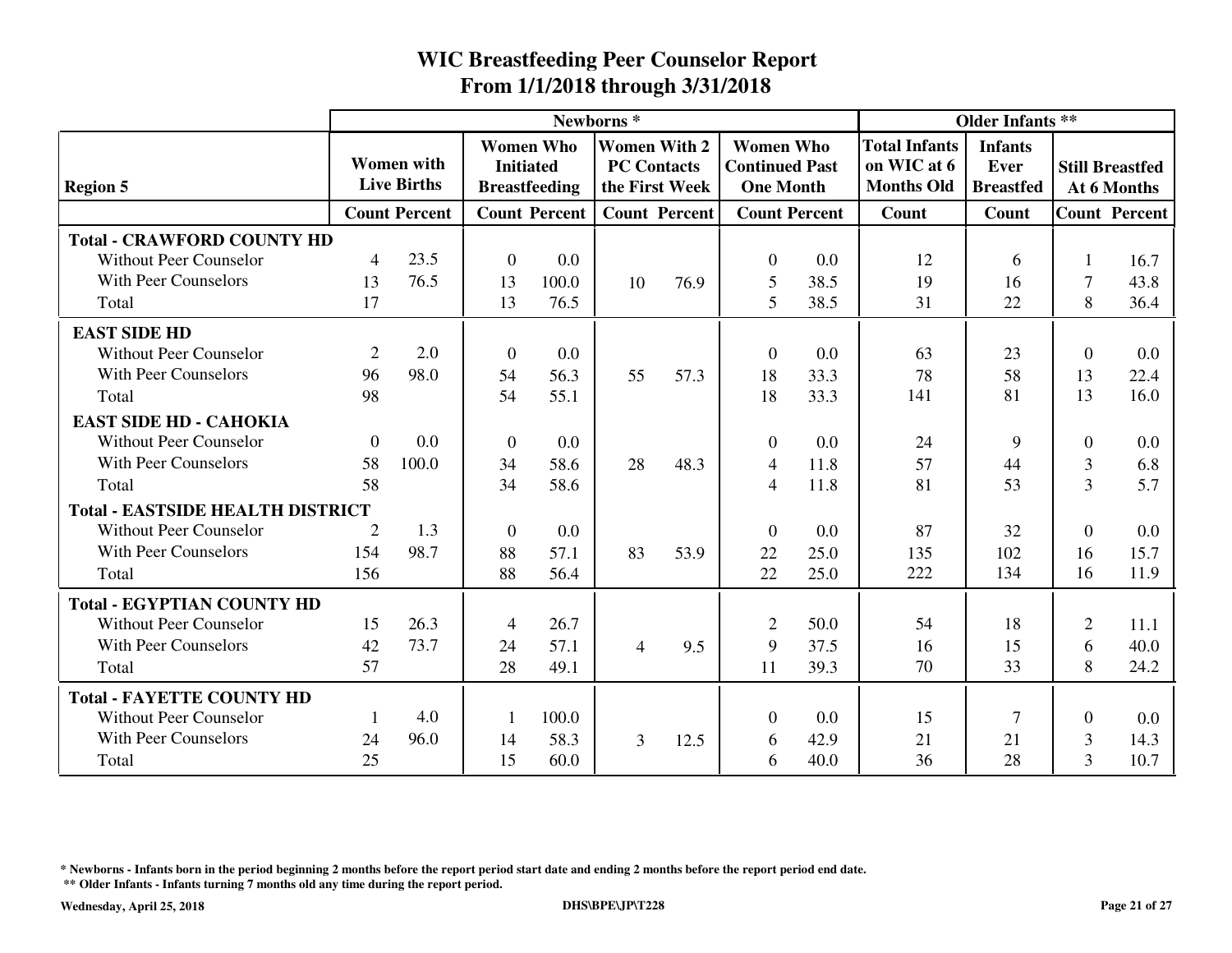|                                               |        |                                         |                  |                                          | Newborns <sup>*</sup> |                                       |                                                               | <b>Older Infants **</b> |                                                          |                                            |                |                                       |
|-----------------------------------------------|--------|-----------------------------------------|------------------|------------------------------------------|-----------------------|---------------------------------------|---------------------------------------------------------------|-------------------------|----------------------------------------------------------|--------------------------------------------|----------------|---------------------------------------|
| <b>Region 5</b>                               |        | <b>Women</b> with<br><b>Live Births</b> | <b>Initiated</b> | <b>Women Who</b><br><b>Breastfeeding</b> | <b>PC Contacts</b>    | <b>Women With 2</b><br>the First Week | <b>Women Who</b><br><b>Continued Past</b><br><b>One Month</b> |                         | <b>Total Infants</b><br>on WIC at 6<br><b>Months Old</b> | <b>Infants</b><br>Ever<br><b>Breastfed</b> |                | <b>Still Breastfed</b><br>At 6 Months |
|                                               |        | <b>Count Percent</b>                    |                  | <b>Count Percent</b>                     |                       | <b>Count Percent</b>                  | <b>Count Percent</b>                                          |                         | Count                                                    | Count                                      |                | <b>Count Percent</b>                  |
| <b>FRANKLIN/WILLIAMSON CHD - BENTON</b>       |        |                                         |                  |                                          |                       |                                       |                                                               |                         |                                                          |                                            |                |                                       |
| <b>Without Peer Counselor</b>                 | 12     | 28.6                                    | $\tau$           | 58.3                                     |                       |                                       | 4                                                             | 57.1                    | 50                                                       | 33                                         | 3              | 9.1                                   |
| With Peer Counselors                          | 30     | 71.4                                    | 18               | 60.0                                     | 8                     | 26.7                                  | 5                                                             | 27.8                    | 5                                                        | 5                                          | $\Omega$       | 0.0                                   |
| Total                                         | 42     |                                         | 25               | 59.5                                     |                       |                                       | 9                                                             | 36.0                    | 55                                                       | 38                                         | $\overline{3}$ | 7.9                                   |
| <b>FRANKLIN/WILLIAMSON CHD - MARION</b>       |        |                                         |                  |                                          |                       |                                       |                                                               |                         |                                                          |                                            |                |                                       |
| <b>Without Peer Counselor</b>                 | 7      | 13.5                                    | 5                | 71.4                                     |                       |                                       | $\overline{2}$                                                | 40.0                    | 82                                                       | 51                                         | $\overline{4}$ | 7.8                                   |
| With Peer Counselors                          | 45     | 86.5                                    | 28               | 62.2                                     | 2                     | 4.4                                   | 11                                                            | 39.3                    | $\overline{4}$                                           | $\overline{4}$                             | $\mathbf{1}$   | 25.0                                  |
| Total                                         | 52     |                                         | 33               | 63.5                                     |                       |                                       | 13                                                            | 39.4                    | 86                                                       | 55                                         | 5              | 9.1                                   |
| <b>Total - FRANKLIN-WILLIAMSON BI-CO FRNK</b> |        |                                         |                  |                                          |                       |                                       |                                                               |                         |                                                          |                                            |                |                                       |
| <b>Without Peer Counselor</b>                 | 19     | 20.2                                    | 12               | 63.2                                     |                       |                                       | 6                                                             | 50.0                    | 132                                                      | 84                                         | $\tau$         | 8.3                                   |
| <b>With Peer Counselors</b>                   | 75     | 79.8                                    | 46               | 61.3                                     | 10                    | 13.3                                  | 16                                                            | 34.8                    | 9                                                        | 9                                          | $\mathbf{1}$   | 11.1                                  |
| Total                                         | 94     |                                         | 58               | 61.7                                     |                       |                                       | 22                                                            | 37.9                    | 141                                                      | 93                                         | 8              | 8.6                                   |
| <b>Total - JACKSON COUNTY HD</b>              |        |                                         |                  |                                          |                       |                                       |                                                               |                         |                                                          |                                            |                |                                       |
| <b>Without Peer Counselor</b>                 | 49     | 81.7                                    | 34               | 69.4                                     |                       |                                       | 14                                                            | 41.2                    | 91                                                       | 58                                         | 13             | 22.4                                  |
| With Peer Counselors                          | 11     | 18.3                                    | 8                | 72.7                                     | 5                     | 45.5                                  | $\overline{3}$                                                | 37.5                    | 30                                                       | 29                                         | 12             | 41.4                                  |
| Total                                         | 60     |                                         | 42               | 70.0                                     |                       |                                       | 17                                                            | 40.5                    | 121                                                      | 87                                         | 25             | 28.7                                  |
| <b>JASPER - RICHLAND - OLNEY</b>              |        |                                         |                  |                                          |                       |                                       |                                                               |                         |                                                          |                                            |                |                                       |
| <b>Without Peer Counselor</b>                 | 13     | 56.5                                    | $\mathbf{1}$     | 7.7                                      |                       |                                       | $\mathbf{0}$                                                  | 0.0                     | 10                                                       | $\overline{4}$                             | $\overline{0}$ | 0.0                                   |
| With Peer Counselors                          | 10     | 43.5                                    | 10               | 100.0                                    | $\overline{4}$        | 40.0                                  | $\mathbf{2}$                                                  | 20.0                    | 13                                                       | 13                                         | 3              | 23.1                                  |
| Total                                         | 23     |                                         | 11               | 47.8                                     |                       |                                       | $\overline{2}$                                                | 18.2                    | 23                                                       | 17                                         | $\overline{3}$ | 17.6                                  |
| <b>JASPER CHD - NEWTON</b>                    |        |                                         |                  |                                          |                       |                                       |                                                               |                         |                                                          |                                            |                |                                       |
| <b>Without Peer Counselor</b>                 | 4      | 57.1                                    | $\overline{2}$   | 50.0                                     |                       |                                       | $\theta$                                                      | 0.0                     | 5                                                        | 3                                          | $\Omega$       | 0.0                                   |
| With Peer Counselors                          | 3      | 42.9                                    | $\mathfrak{Z}$   | 100.0                                    | $\mathbf{1}$          | 33.3                                  | $\overline{0}$                                                | 0.0                     | 8                                                        | $8\,$                                      | $\overline{4}$ | 50.0                                  |
| Total                                         | $\tau$ |                                         | 5                | 71.4                                     |                       |                                       | $\Omega$                                                      | 0.0                     | 13                                                       | 11                                         | $\overline{4}$ | 36.4                                  |
| <b>Total - JASPER COUNTY HD</b>               |        |                                         |                  |                                          |                       |                                       |                                                               |                         |                                                          |                                            |                |                                       |
| Without Peer Counselor                        | 17     | 56.7                                    | 3                | 17.6                                     |                       |                                       | $\Omega$                                                      | 0.0                     | 15                                                       | 7                                          | $\Omega$       | 0.0                                   |
| With Peer Counselors                          | 13     | 43.3                                    | 13               | 100.0                                    | 5                     | 38.5                                  | 2                                                             | 15.4                    | 21                                                       | 21                                         | 7              | 33.3                                  |
| Total                                         | 30     |                                         | 16               | 53.3                                     |                       |                                       | $\overline{2}$                                                | 12.5                    | 36                                                       | 28                                         | $\overline{7}$ | 25.0                                  |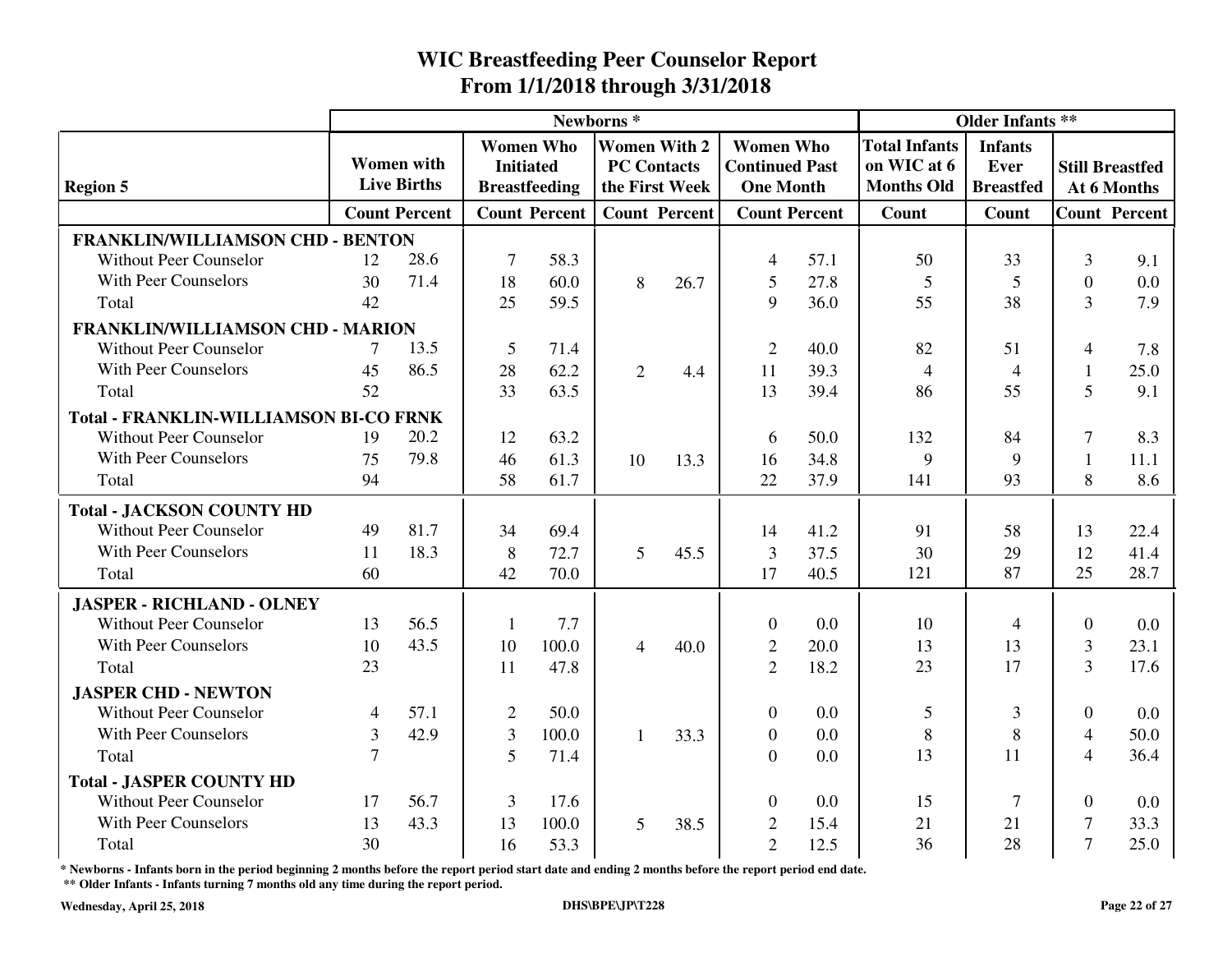|                                    |    |                                         |                                                              |                      | Newborns <sup>*</sup>                     |                      |                                                               |      |                                                          | <b>Older Infants **</b>                    |                |                                       |
|------------------------------------|----|-----------------------------------------|--------------------------------------------------------------|----------------------|-------------------------------------------|----------------------|---------------------------------------------------------------|------|----------------------------------------------------------|--------------------------------------------|----------------|---------------------------------------|
| <b>Region 5</b>                    |    | <b>Women</b> with<br><b>Live Births</b> | <b>Women Who</b><br><b>Initiated</b><br><b>Breastfeeding</b> |                      | <b>Women With 2</b><br><b>PC Contacts</b> | the First Week       | <b>Women Who</b><br><b>Continued Past</b><br><b>One Month</b> |      | <b>Total Infants</b><br>on WIC at 6<br><b>Months Old</b> | <b>Infants</b><br>Ever<br><b>Breastfed</b> |                | <b>Still Breastfed</b><br>At 6 Months |
|                                    |    | <b>Count Percent</b>                    |                                                              | <b>Count Percent</b> |                                           | <b>Count Percent</b> | <b>Count Percent</b>                                          |      | Count                                                    | Count                                      |                | <b>Count Percent</b>                  |
| <b>Total - JEFFERSON COUNTY HD</b> |    |                                         |                                                              |                      |                                           |                      |                                                               |      |                                                          |                                            |                |                                       |
| <b>Without Peer Counselor</b>      | 10 | 17.9                                    | $\overline{4}$                                               | 40.0                 |                                           |                      | $\overline{0}$                                                | 0.0  | 38                                                       | 17                                         |                | 5.9                                   |
| <b>With Peer Counselors</b>        | 46 | 82.1                                    | 37                                                           | 80.4                 | 23                                        | 50.0                 | $\overline{7}$                                                | 18.9 | 23                                                       | 23                                         | 4              | 17.4                                  |
| Total                              | 56 |                                         | 41                                                           | 73.2                 |                                           |                      | $\tau$                                                        | 17.1 | 61                                                       | 40                                         | 5              | 12.5                                  |
| <b>Total - LAWRENCE COUNTY HD</b>  |    |                                         |                                                              |                      |                                           |                      |                                                               |      |                                                          |                                            |                |                                       |
| <b>Without Peer Counselor</b>      | 13 | 68.4                                    | 5                                                            | 38.5                 |                                           |                      | $\overline{0}$                                                | 0.0  | 10                                                       | 6                                          |                | 16.7                                  |
| <b>With Peer Counselors</b>        | 6  | 31.6                                    | 5                                                            | 83.3                 | 2                                         | 33.3                 | $\overline{2}$                                                | 40.0 | 9                                                        | 9                                          | $\overline{3}$ | 33.3                                  |
| Total                              | 19 |                                         | 10                                                           | 52.6                 |                                           |                      | $\overline{2}$                                                | 20.0 | 19                                                       | 15                                         | $\overline{4}$ | 26.7                                  |
| <b>MARION CHD-CENTRALIA</b>        |    |                                         |                                                              |                      |                                           |                      |                                                               |      |                                                          |                                            |                |                                       |
| <b>Without Peer Counselor</b>      | 6  | 33.3                                    | $\overline{2}$                                               | 33.3                 |                                           |                      | $\overline{0}$                                                | 0.0  | 27                                                       | 12                                         | $\overline{0}$ | 0.0                                   |
| <b>With Peer Counselors</b>        | 12 | 66.7                                    | 11                                                           | 91.7                 | $\overline{7}$                            | 58.3                 | 4                                                             | 36.4 | 21                                                       | 20                                         | $\overline{4}$ | 20.0                                  |
| Total                              | 18 |                                         | 13                                                           | 72.2                 |                                           |                      | $\overline{4}$                                                | 30.8 | 48                                                       | 32                                         | $\overline{4}$ | 12.5                                  |
| <b>MARION CHD-SALEM</b>            |    |                                         |                                                              |                      |                                           |                      |                                                               |      |                                                          |                                            |                |                                       |
| <b>Without Peer Counselor</b>      | 3  | 13.6                                    | $\overline{2}$                                               | 66.7                 |                                           |                      | $\theta$                                                      | 0.0  | 9                                                        | 4                                          | $\Omega$       | 0.0                                   |
| <b>With Peer Counselors</b>        | 19 | 86.4                                    | 18                                                           | 94.7                 | 6                                         | 31.6                 | 9                                                             | 50.0 | 23                                                       | 23                                         | 11             | 47.8                                  |
| Total                              | 22 |                                         | 20                                                           | 90.9                 |                                           |                      | 9                                                             | 45.0 | 32                                                       | 27                                         | 11             | 40.7                                  |
| <b>Total - MARION CHD</b>          |    |                                         |                                                              |                      |                                           |                      |                                                               |      |                                                          |                                            |                |                                       |
| <b>Without Peer Counselor</b>      | 9  | 22.5                                    | 4                                                            | 44.4                 |                                           |                      | $\overline{0}$                                                | 0.0  | 36                                                       | 16                                         | $\theta$       | 0.0                                   |
| <b>With Peer Counselors</b>        | 31 | 77.5                                    | 29                                                           | 93.5                 | 13                                        | 41.9                 | 13                                                            | 44.8 | 44                                                       | 43                                         | 15             | 34.9                                  |
| Total                              | 40 |                                         | 33                                                           | 82.5                 |                                           |                      | 13                                                            | 39.4 | 80                                                       | 59                                         | 15             | 25.4                                  |
| <b>Total - PERRY COUNTY HD</b>     |    |                                         |                                                              |                      |                                           |                      |                                                               |      |                                                          |                                            |                |                                       |
| Without Peer Counselor             | 5  | 26.3                                    | $\boldsymbol{0}$                                             | 0.0                  |                                           |                      | $\theta$                                                      | 0.0  | 12                                                       | 3                                          | $\Omega$       | 0.0                                   |
| <b>With Peer Counselors</b>        | 14 | 73.7                                    | 12                                                           | 85.7                 | $\overline{4}$                            | 28.6                 | 4                                                             | 33.3 | 20                                                       | 15                                         | 4              | 26.7                                  |
| Total                              | 19 |                                         | 12                                                           | 63.2                 |                                           |                      | 4                                                             | 33.3 | 32                                                       | 18                                         | $\overline{4}$ | 22.2                                  |

**\* Newborns - Infants born in the period beginning 2 months before the report period start date and ending 2 months before the report period end date.**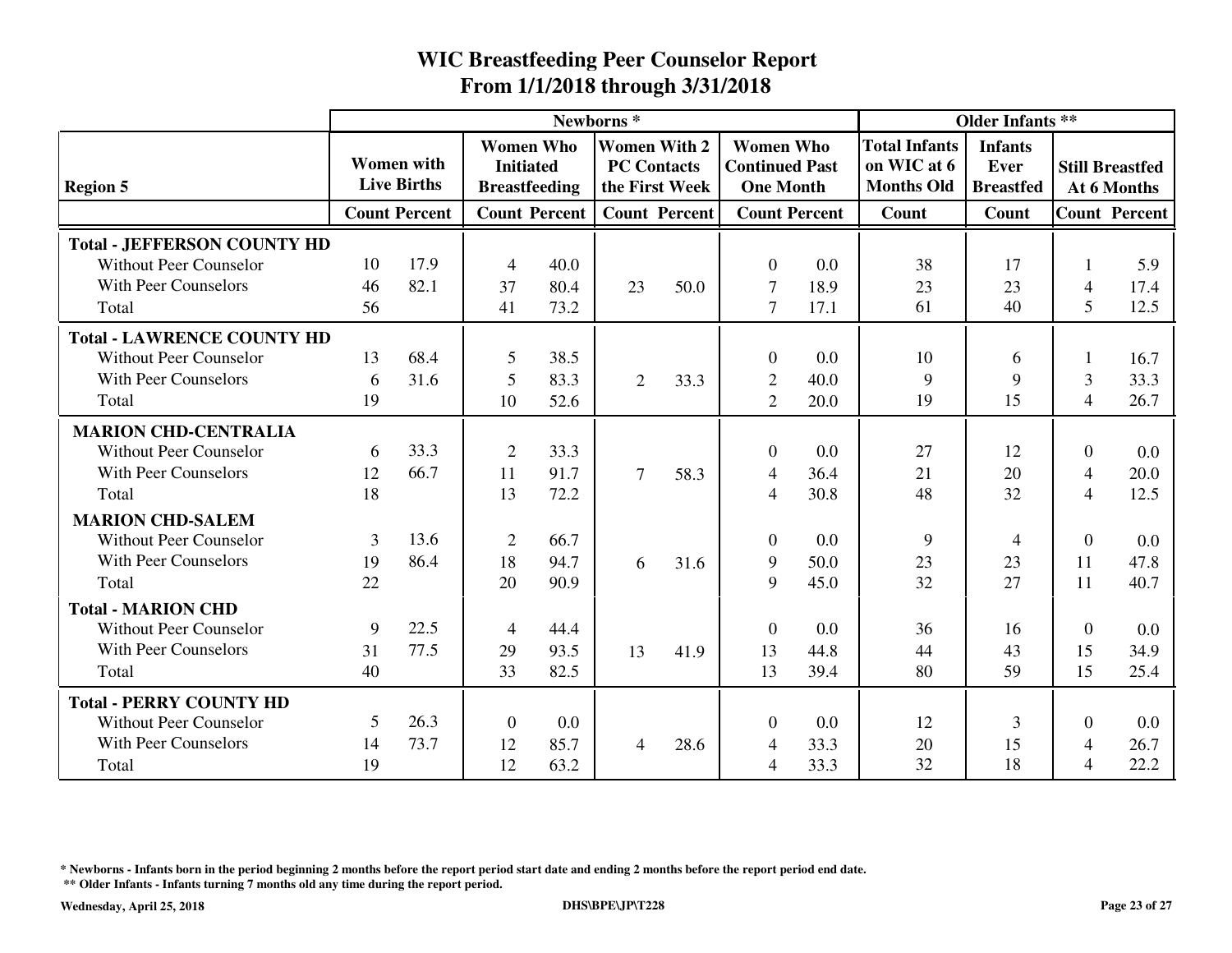|                                   |                |                                         |                |                                                              | Newborns*      |                                                             |                                                               | <b>Older Infants **</b> |                                                          |                                            |                  |                                       |
|-----------------------------------|----------------|-----------------------------------------|----------------|--------------------------------------------------------------|----------------|-------------------------------------------------------------|---------------------------------------------------------------|-------------------------|----------------------------------------------------------|--------------------------------------------|------------------|---------------------------------------|
| <b>Region 5</b>                   |                | <b>Women</b> with<br><b>Live Births</b> |                | <b>Women Who</b><br><b>Initiated</b><br><b>Breastfeeding</b> |                | <b>Women With 2</b><br><b>PC Contacts</b><br>the First Week | <b>Women Who</b><br><b>Continued Past</b><br><b>One Month</b> |                         | <b>Total Infants</b><br>on WIC at 6<br><b>Months Old</b> | <b>Infants</b><br>Ever<br><b>Breastfed</b> |                  | <b>Still Breastfed</b><br>At 6 Months |
|                                   |                | <b>Count Percent</b>                    |                | <b>Count Percent</b>                                         |                | <b>Count Percent</b>                                        |                                                               | <b>Count Percent</b>    | <b>Count</b>                                             | Count                                      |                  | <b>Count Percent</b>                  |
| <b>RANDOLPH CHD - CHESTER</b>     |                |                                         |                |                                                              |                |                                                             |                                                               |                         |                                                          |                                            |                  |                                       |
| <b>Without Peer Counselor</b>     | 5              | 62.5                                    | 3              | 60.0                                                         |                |                                                             |                                                               | 33.3                    | 12                                                       | 7                                          | $\overline{0}$   | 0.0                                   |
| <b>With Peer Counselors</b>       | $\overline{3}$ | 37.5                                    | 3              | 100.0                                                        | $\overline{2}$ | 66.7                                                        | $\Omega$                                                      | 0.0                     | $\overline{7}$                                           | $\tau$                                     |                  | 14.3                                  |
| Total                             | 8              |                                         | 6              | 75.0                                                         |                |                                                             |                                                               | 16.7                    | 19                                                       | 14                                         |                  | 7.1                                   |
| <b>RANDOLPH CHD - SPARTA</b>      |                |                                         |                |                                                              |                |                                                             |                                                               |                         |                                                          |                                            |                  |                                       |
| <b>Without Peer Counselor</b>     | 9              | 45.0                                    | $\tau$         | 77.8                                                         |                |                                                             |                                                               | 14.3                    | 15                                                       | 11                                         | $\Omega$         | 0.0                                   |
| <b>With Peer Counselors</b>       | 11             | 55.0                                    | 9              | 81.8                                                         | $\overline{4}$ | 36.4                                                        | 6                                                             | 66.7                    | 12                                                       | 12                                         |                  | 8.3                                   |
| Total                             | 20             |                                         | 16             | 80.0                                                         |                |                                                             | $\tau$                                                        | 43.8                    | 27                                                       | 23                                         |                  | 4.3                                   |
| <b>Total - RANDOLPH CHD</b>       |                |                                         |                |                                                              |                |                                                             |                                                               |                         |                                                          |                                            |                  |                                       |
| <b>Without Peer Counselor</b>     | 14             | 50.0                                    | 10             | 71.4                                                         |                |                                                             | $\overline{2}$                                                | 20.0                    | 27                                                       | 18                                         | $\Omega$         | 0.0                                   |
| <b>With Peer Counselors</b>       | 14             | 50.0                                    | 12             | 85.7                                                         | 6              | 42.9                                                        | 6                                                             | 50.0                    | 19                                                       | 19                                         | $\overline{2}$   | 10.5                                  |
| Total                             | 28             |                                         | 22             | 78.6                                                         |                |                                                             | 8                                                             | 36.4                    | 46                                                       | 37                                         | $\overline{2}$   | 5.4                                   |
| <b>SOUTHERN 7 CHD - ALEXANDER</b> |                |                                         |                |                                                              |                |                                                             |                                                               |                         |                                                          |                                            |                  |                                       |
| <b>Without Peer Counselor</b>     | 7              | 53.8                                    | 5              | 71.4                                                         |                |                                                             |                                                               | 20.0                    | 11                                                       | 6                                          | 1                | 16.7                                  |
| <b>With Peer Counselors</b>       | 6              | 46.2                                    | 6              | 100.0                                                        | 1              | 16.7                                                        | $\overline{4}$                                                | 66.7                    | $\overline{4}$                                           | 3                                          | $\boldsymbol{0}$ | 0.0                                   |
| Total                             | 13             |                                         | 11             | 84.6                                                         |                |                                                             | 5                                                             | 45.5                    | 15                                                       | 9                                          | $\mathbf{1}$     | 11.1                                  |
| <b>SOUTHERN 7 CHD - HARDIN</b>    |                |                                         |                |                                                              |                |                                                             |                                                               |                         |                                                          |                                            |                  |                                       |
| <b>Without Peer Counselor</b>     | 3              | 60.0                                    | 1              | 33.3                                                         |                |                                                             | $\Omega$                                                      | 0.0                     | $\overline{2}$                                           | $\mathfrak{2}$                             | $\Omega$         | 0.0                                   |
| <b>With Peer Counselors</b>       | $\overline{2}$ | 40.0                                    | $\overline{2}$ | 100.0                                                        | $\mathbf{1}$   | 50.0                                                        | $\overline{0}$                                                | 0.0                     | 1                                                        | $\mathbf{1}$                               | $\mathbf{1}$     | 100.0                                 |
| Total                             | 5              |                                         | $\overline{3}$ | 60.0                                                         |                |                                                             | $\Omega$                                                      | 0.0                     | 3                                                        | 3                                          |                  | 33.3                                  |
| <b>SOUTHERN 7 CHD - JOHNSON</b>   |                |                                         |                |                                                              |                |                                                             |                                                               |                         |                                                          |                                            |                  |                                       |
| <b>Without Peer Counselor</b>     | $\overline{4}$ | 44.4                                    | $\overline{0}$ | 0.0                                                          |                |                                                             | $\theta$                                                      | 0.0                     | 6                                                        | 3                                          | $\Omega$         | 0.0                                   |
| <b>With Peer Counselors</b>       | 5              | 55.6                                    | 5              | 100.0                                                        | 2              | 40.0                                                        | 4                                                             | 80.0                    | $\overline{0}$                                           | $\boldsymbol{0}$                           | $\Omega$         | 0.0                                   |
| Total                             | 9              |                                         | 5              | 55.6                                                         |                |                                                             | 4                                                             | 80.0                    | 6                                                        | $\overline{3}$                             | $\Omega$         | 0.0                                   |
| <b>SOUTHERN 7 CHD - MASSAC</b>    |                |                                         |                |                                                              |                |                                                             |                                                               |                         |                                                          |                                            |                  |                                       |
| <b>Without Peer Counselor</b>     | 9              | 56.3                                    | $\mathfrak{2}$ | 22.2                                                         |                |                                                             | $\Omega$                                                      | 0.0                     | 27                                                       | 12                                         | 1                | 8.3                                   |
| <b>With Peer Counselors</b>       | 7              | 43.8                                    | 5              | 71.4                                                         | $\mathbf{1}$   | 14.3                                                        |                                                               | 20.0                    | 5                                                        | 5                                          |                  | 20.0                                  |
| Total                             | 16             |                                         | $\overline{7}$ | 43.8                                                         |                |                                                             |                                                               | 14.3                    | 32                                                       | 17                                         | $\overline{2}$   | 11.8                                  |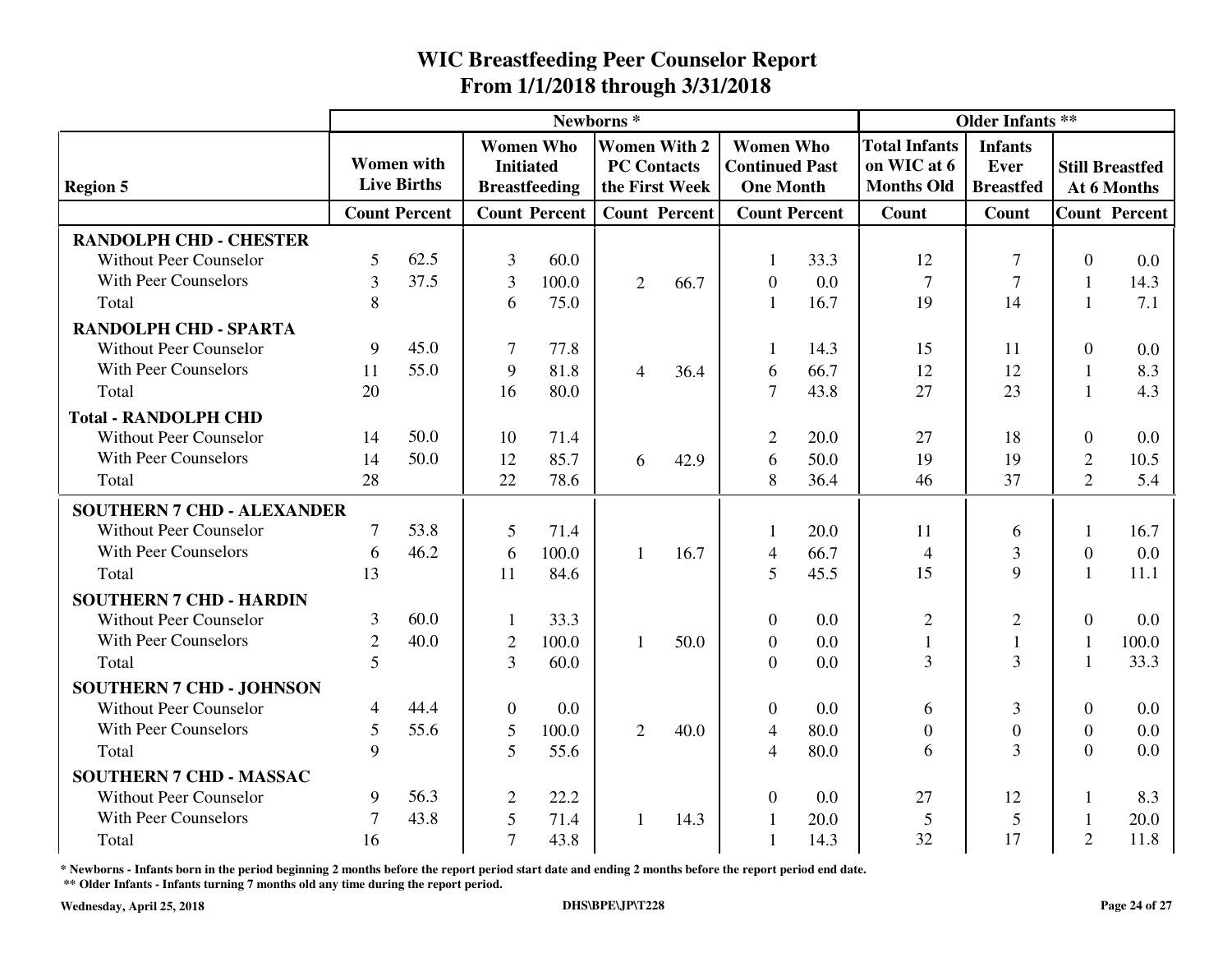|                                         |                                         |                      |                                                              | Newborns <sup>*</sup> | <b>Older Infants **</b>                                     |                      |                                                               |                      |                                                                                                        |                |                                       |                      |
|-----------------------------------------|-----------------------------------------|----------------------|--------------------------------------------------------------|-----------------------|-------------------------------------------------------------|----------------------|---------------------------------------------------------------|----------------------|--------------------------------------------------------------------------------------------------------|----------------|---------------------------------------|----------------------|
| <b>Region 5</b>                         | <b>Women</b> with<br><b>Live Births</b> |                      | <b>Women Who</b><br><b>Initiated</b><br><b>Breastfeeding</b> |                       | <b>Women With 2</b><br><b>PC Contacts</b><br>the First Week |                      | <b>Women Who</b><br><b>Continued Past</b><br><b>One Month</b> |                      | <b>Total Infants</b><br><b>Infants</b><br>on WIC at 6<br>Ever<br><b>Months Old</b><br><b>Breastfed</b> |                | <b>Still Breastfed</b><br>At 6 Months |                      |
|                                         |                                         | <b>Count Percent</b> |                                                              | <b>Count Percent</b>  |                                                             | <b>Count Percent</b> |                                                               | <b>Count Percent</b> | Count                                                                                                  | Count          |                                       | <b>Count Percent</b> |
| <b>SOUTHERN 7 CHD - PULASKI</b>         |                                         |                      |                                                              |                       |                                                             |                      |                                                               |                      |                                                                                                        |                |                                       |                      |
| <b>Without Peer Counselor</b>           | 2                                       | 100.0                | $\overline{0}$                                               | 0.0                   |                                                             |                      | $\theta$                                                      | 0.0                  | 6                                                                                                      | 1              | $\Omega$                              | 0.0                  |
| <b>With Peer Counselors</b>             | $\Omega$                                | 0.0                  | $\overline{0}$                                               | 0.0                   | $\Omega$                                                    | 0.0                  | $\overline{0}$                                                | 0.0                  | $\overline{4}$                                                                                         | $\overline{4}$ | $\overline{2}$                        | 50.0                 |
| Total                                   | $\overline{2}$                          |                      | $\overline{0}$                                               | 0.0                   |                                                             |                      | $\Omega$                                                      | 0.0                  | 10                                                                                                     | 5              | $\overline{2}$                        | 40.0                 |
| <b>SOUTHERN 7 CHD - UNION</b>           |                                         |                      |                                                              |                       |                                                             |                      |                                                               |                      |                                                                                                        |                |                                       |                      |
| <b>Without Peer Counselor</b>           | 12                                      | 48.0                 | 5                                                            | 41.7                  |                                                             |                      | $\theta$                                                      | 0.0                  | 16                                                                                                     | 4              |                                       | 25.0                 |
| <b>With Peer Counselors</b>             | 13                                      | 52.0                 | 13                                                           | 100.0                 | 3                                                           | 23.1                 | 8                                                             | 61.5                 | 10                                                                                                     | 8              | 3                                     | 37.5                 |
| Total                                   | 25                                      |                      | 18                                                           | 72.0                  |                                                             |                      | 8                                                             | 44.4                 | 26                                                                                                     | 12             | $\overline{4}$                        | 33.3                 |
| <b>Total - SOUTHERN SEVEN HLTH DEPT</b> |                                         |                      |                                                              |                       |                                                             |                      |                                                               |                      |                                                                                                        |                |                                       |                      |
| <b>Without Peer Counselor</b>           | 37                                      | 52.9                 | 13                                                           | 35.1                  |                                                             |                      |                                                               | 7.7                  | 68                                                                                                     | 28             | 3                                     | 10.7                 |
| <b>With Peer Counselors</b>             | 33                                      | 47.1                 | 31                                                           | 93.9                  | 8                                                           | 24.2                 | 17                                                            | 54.8                 | 24                                                                                                     | 21             | $\overline{7}$                        | 33.3                 |
| Total                                   | 70                                      |                      | 44                                                           | 62.9                  |                                                             |                      | 18                                                            | 40.9                 | 92                                                                                                     | 49             | 10                                    | 20.4                 |
| <b>Total - ST CLAIR COUNTY HD</b>       |                                         |                      |                                                              |                       |                                                             |                      |                                                               |                      |                                                                                                        |                |                                       |                      |
| <b>Without Peer Counselor</b>           | 19                                      | 40.4                 | 6                                                            | 31.6                  |                                                             |                      | $\overline{2}$                                                | 33.3                 | 110                                                                                                    | 59             | 9                                     | 15.3                 |
| <b>With Peer Counselors</b>             | 28                                      | 59.6                 | 27                                                           | 96.4                  | $\overline{4}$                                              | 14.3                 | 10                                                            | 37.0                 | 42                                                                                                     | 41             | 11                                    | 26.8                 |
| Total                                   | 47                                      |                      | 33                                                           | 70.2                  |                                                             |                      | 12                                                            | 36.4                 | 152                                                                                                    | 100            | 20                                    | 20.0                 |
| <b>Total - WABASH COUNTY HD</b>         |                                         |                      |                                                              |                       |                                                             |                      |                                                               |                      |                                                                                                        |                |                                       |                      |
| <b>Without Peer Counselor</b>           | 6                                       | 26.1                 | $\overline{2}$                                               | 33.3                  |                                                             |                      | $\overline{0}$                                                | 0.0                  | 13                                                                                                     | 6              |                                       | 16.7                 |
| <b>With Peer Counselors</b>             | 17                                      | 73.9                 | 16                                                           | 94.1                  | 10                                                          | 58.8                 | 8                                                             | 50.0                 | 10                                                                                                     | 10             | 5                                     | 50.0                 |
| Total                                   | 23                                      |                      | 18                                                           | 78.3                  |                                                             |                      | 8                                                             | 44.4                 | 23                                                                                                     | 16             | 6                                     | 37.5                 |
| <b>HAMILTON CHD</b>                     |                                         |                      |                                                              |                       |                                                             |                      |                                                               |                      |                                                                                                        |                |                                       |                      |
| <b>Without Peer Counselor</b>           |                                         | 100.0                | 1                                                            | 100.0                 |                                                             |                      |                                                               | 100.0                | 5                                                                                                      | 3              | $\Omega$                              | 0.0                  |
| <b>With Peer Counselors</b>             | $\Omega$                                | 0.0                  | $\overline{0}$                                               | 0.0                   | $\Omega$                                                    | 0.0                  | 0                                                             | 0.0                  | 5                                                                                                      | 5              | $\overline{2}$                        | 40.0                 |
| Total                                   |                                         |                      |                                                              | 100.0                 |                                                             |                      |                                                               | 100.0                | 10                                                                                                     | 8              | $\overline{2}$                        | 25.0                 |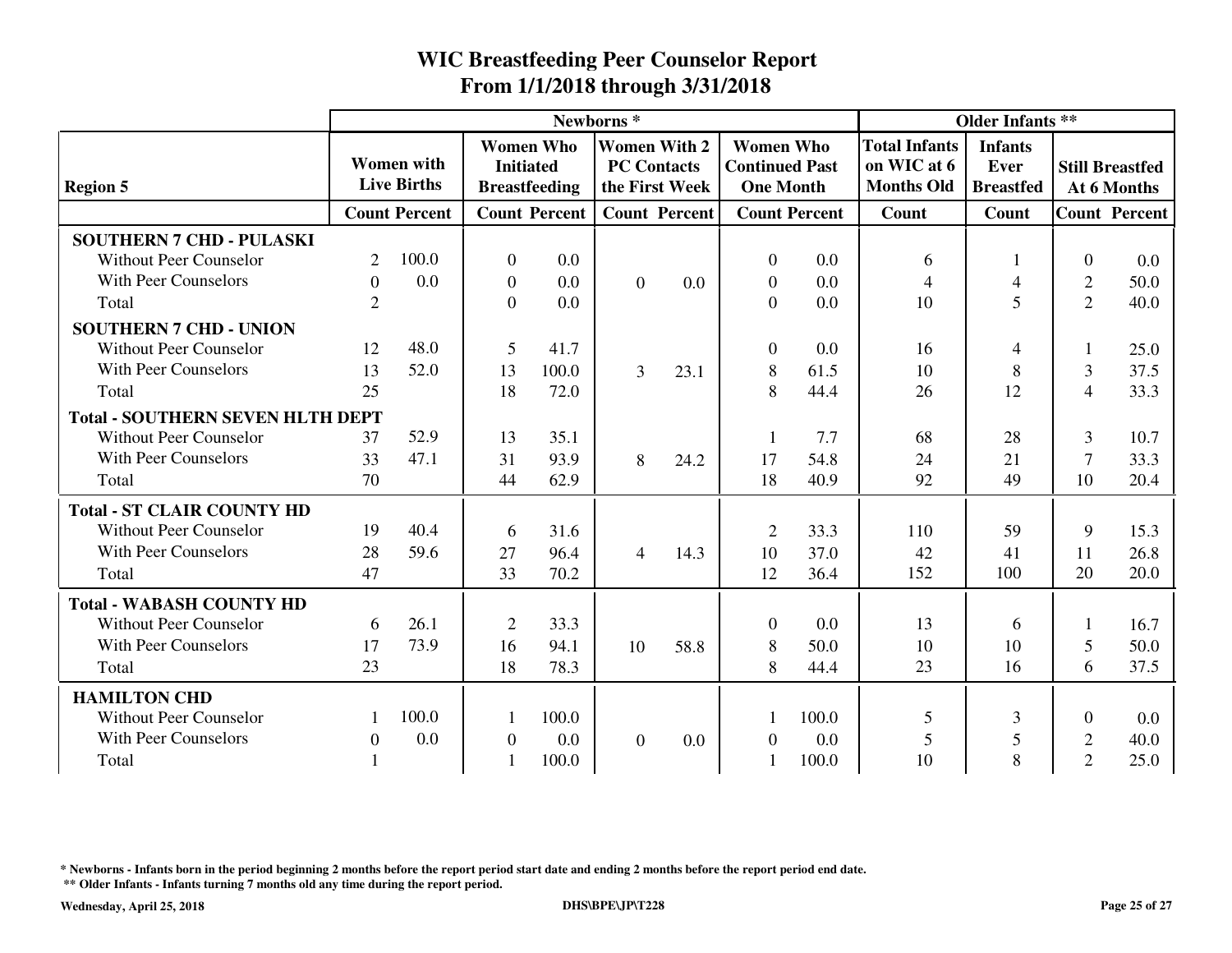|                                |                                  |      |                                                              | Newborns <sup>*</sup> | <b>Older Infants</b> **                                     |                      |                                                        |      |                                                          |                                            |                      |                                       |
|--------------------------------|----------------------------------|------|--------------------------------------------------------------|-----------------------|-------------------------------------------------------------|----------------------|--------------------------------------------------------|------|----------------------------------------------------------|--------------------------------------------|----------------------|---------------------------------------|
| <b>Region 5</b>                | Women with<br><b>Live Births</b> |      | <b>Women Who</b><br><b>Initiated</b><br><b>Breastfeeding</b> |                       | <b>Women With 2</b><br><b>PC Contacts</b><br>the First Week |                      | Women Who<br><b>Continued Past</b><br><b>One Month</b> |      | <b>Total Infants</b><br>on WIC at 6<br><b>Months Old</b> | <b>Infants</b><br>Ever<br><b>Breastfed</b> |                      | <b>Still Breastfed</b><br>At 6 Months |
|                                | <b>Count Percent</b>             |      | <b>Count Percent</b>                                         |                       |                                                             | <b>Count Percent</b> | <b>Count Percent</b>                                   |      | Count                                                    | Count                                      | <b>Count Percent</b> |                                       |
| <b>WAYNE CHD - WAYNE</b>       |                                  |      |                                                              |                       |                                                             |                      |                                                        |      |                                                          |                                            |                      |                                       |
| Without Peer Counselor         | 8                                | 40.0 | 4                                                            | 50.0                  |                                                             |                      |                                                        | 50.0 | 8                                                        |                                            |                      | 0.0                                   |
| With Peer Counselors           | 12                               | 60.0 | 8                                                            | 66.7                  | 4                                                           | 33.3                 |                                                        | 62.5 | 19                                                       | 19                                         |                      | 26.3                                  |
| Total                          | 20                               |      | 12                                                           | 60.0                  |                                                             |                      |                                                        | 58.3 | 27                                                       | 24                                         |                      | 20.8                                  |
| <b>Total - WAYNE COUNTY HD</b> |                                  |      |                                                              |                       |                                                             |                      |                                                        |      |                                                          |                                            |                      |                                       |
| Without Peer Counselor         | 9                                | 42.9 | 5                                                            | 55.6                  |                                                             |                      | 3                                                      | 60.0 | 13                                                       | 8                                          |                      | 0.0                                   |
| With Peer Counselors           | 12                               | 57.1 | 8                                                            | 66.7                  | 4                                                           | 33.3                 |                                                        | 62.5 | 24                                                       | 24                                         |                      | 29.2                                  |
| Total                          | 21                               |      | 13                                                           | 61.9                  |                                                             |                      | 8                                                      | 61.5 | 37                                                       | 32                                         |                      | 21.9                                  |

**\* Newborns - Infants born in the period beginning 2 months before the report period start date and ending 2 months before the report period end date.**

**\*\* Older Infants - Infants turning 7 months old any time during the report period.**